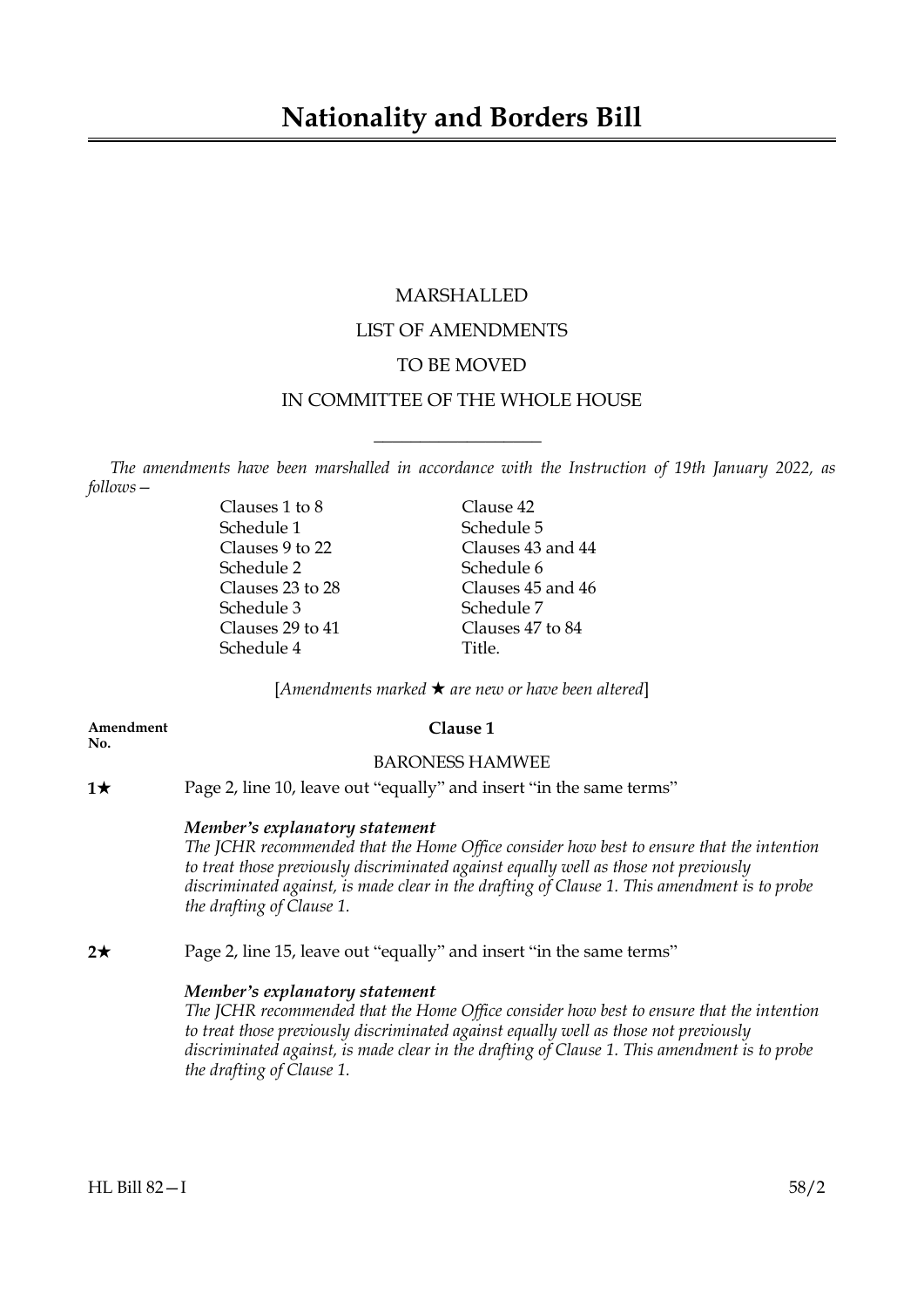#### BARONESS MCINTOSH OF PICKERING

**3** Page 2, line 46, at end insert—

"(7) The Secretary of State must not charge a fee for the processing of applications under this section."

#### *Member's explanatory statement*

*This amendment ensures that the Secretary of State must not charge a fee for the processing of applications under section 17A.*

### **Clause 2**

#### BARONESS MCINTOSH OF PICKERING

**4** Page 4, line 3, at end insert—

"(6) The Secretary of State must not charge a fee for the processing of applications under this section."

#### *Member's explanatory statement*

*This amendment ensures that the Secretary of State must not charge a fee for the processing of applications under section 17C.*

**5** Page 5, line 16, at end insert—

"(3) The Secretary of State must not charge a fee for the processing of applications under this section."

#### *Member's explanatory statement*

*This amendment ensures that the Secretary of State must not charge a fee for the processing of applications under section 17E.*

**6** Page 6, line 40, at end insert—

"(7A) The Secretary of State must not charge a fee for the processing of applications under this section."

#### *Member's explanatory statement*

*This amendment ensures that the Secretary of State must not charge a fee for the processing of applications under section 17F.*

#### **Clause 3**

#### BARONESS MCINTOSH OF PICKERING

- **7** Page 8, line 18, at end insert—
	- "(4) The Secretary of State must not charge a fee for the processing of applications under this section."

### *Member's explanatory statement*

*This amendment ensures that the Secretary of State must not charge a fee for the processing of applications under section 4K.*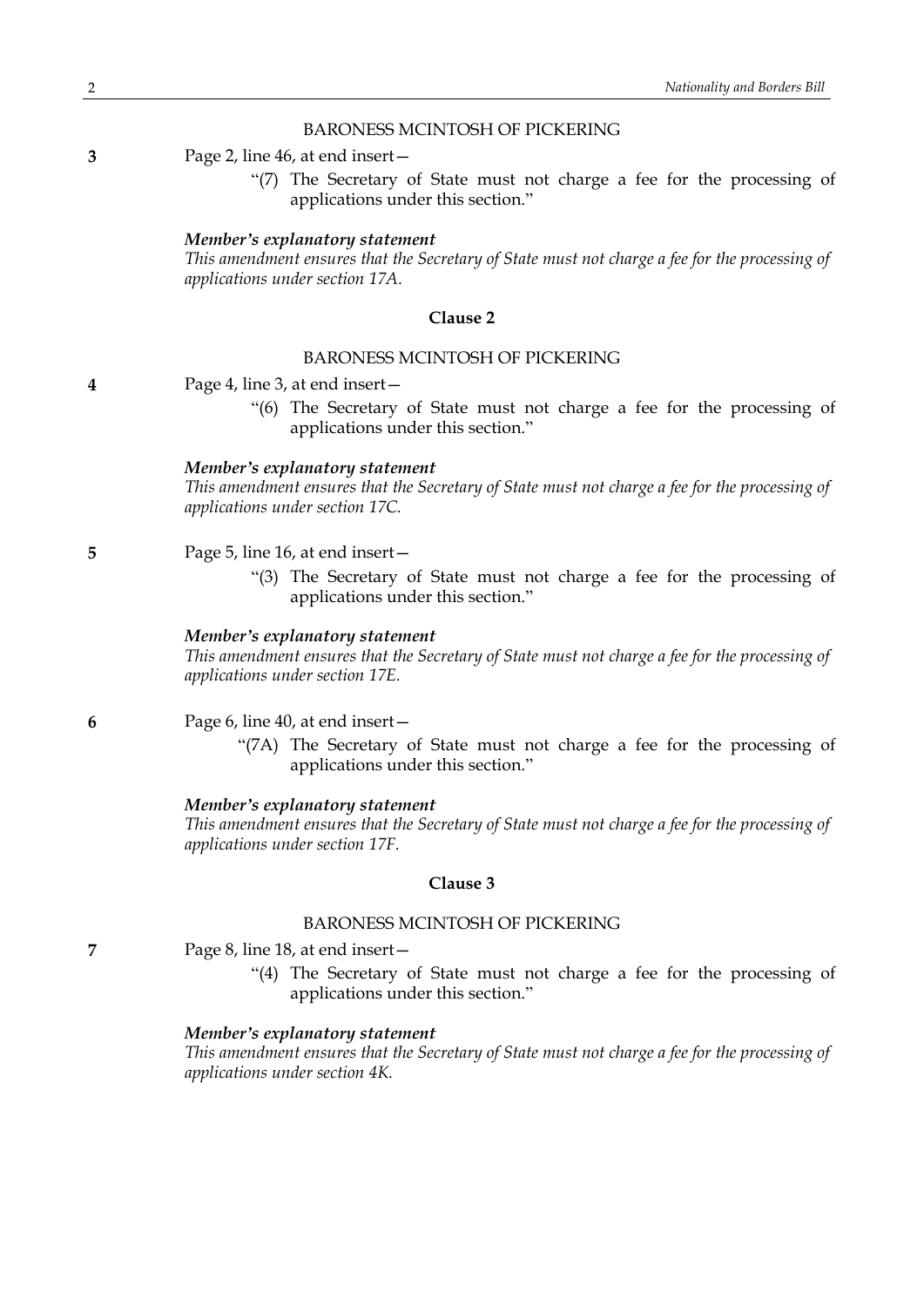### BARONESS HAMWEE LORD PADDICK

**8**★ Page 8, line 26, at end insert —

"(3A) Section 41A (registration: requirement to be of good character) of that Act is repealed."

### *Member's explanatory statement*

*This amendment repeals the good character requirement under the 1981 Act.*

### LORD DUBS BARONESS LUDFORD

**9** Page 8, line 27, leave out subsection (4)

#### *Member's explanatory statement*

*This would give effect to the recommendation of the Joint Committee on Human Rights to remove the good character requirement for a person applying for British Overseas Territories citizenship who has previously been discriminated against where this could perpetuate that discrimination.*

#### **Clause 4**

#### BARONESS HAMWEE LORD PADDICK

**10★** Page 8, line 43, leave out subsection (2)

#### *Member's explanatory statement*

*This amendment is consequential on Baroness Hamwee's amendment to Clause 3, page 8, line 26.*

#### **After Clause 4**

### BARONESS LISTER OF BURTERSETT BARONESS LUDFORD LORD WOOLLEY OF WOODFORD BARONESS BENNETT OF MANOR CASTLE

**11** Insert the following new Clause –

#### **"Provision for Chagos Islanders to acquire British nationality**

- (1) Part 2 of the British Nationality Act 1981 (British overseas territories citizenship) is amended as follows.
- (2) After section 17H (as inserted by section 7), insert—
- **"17I Acquisition by registration: descendants of those born in British Indian Ocean Territory**
	- (1) A person is entitled to be registered as a British overseas territories citizen on an application made under this section if they are a direct descendant of a person ("P") who was a citizen of the United Kingdom and Colonies by virtue of P's birth in the British Indian Ocean Territory or, prior to 8 November 1965, in those islands designated as the British Indian Ocean Territory on that date.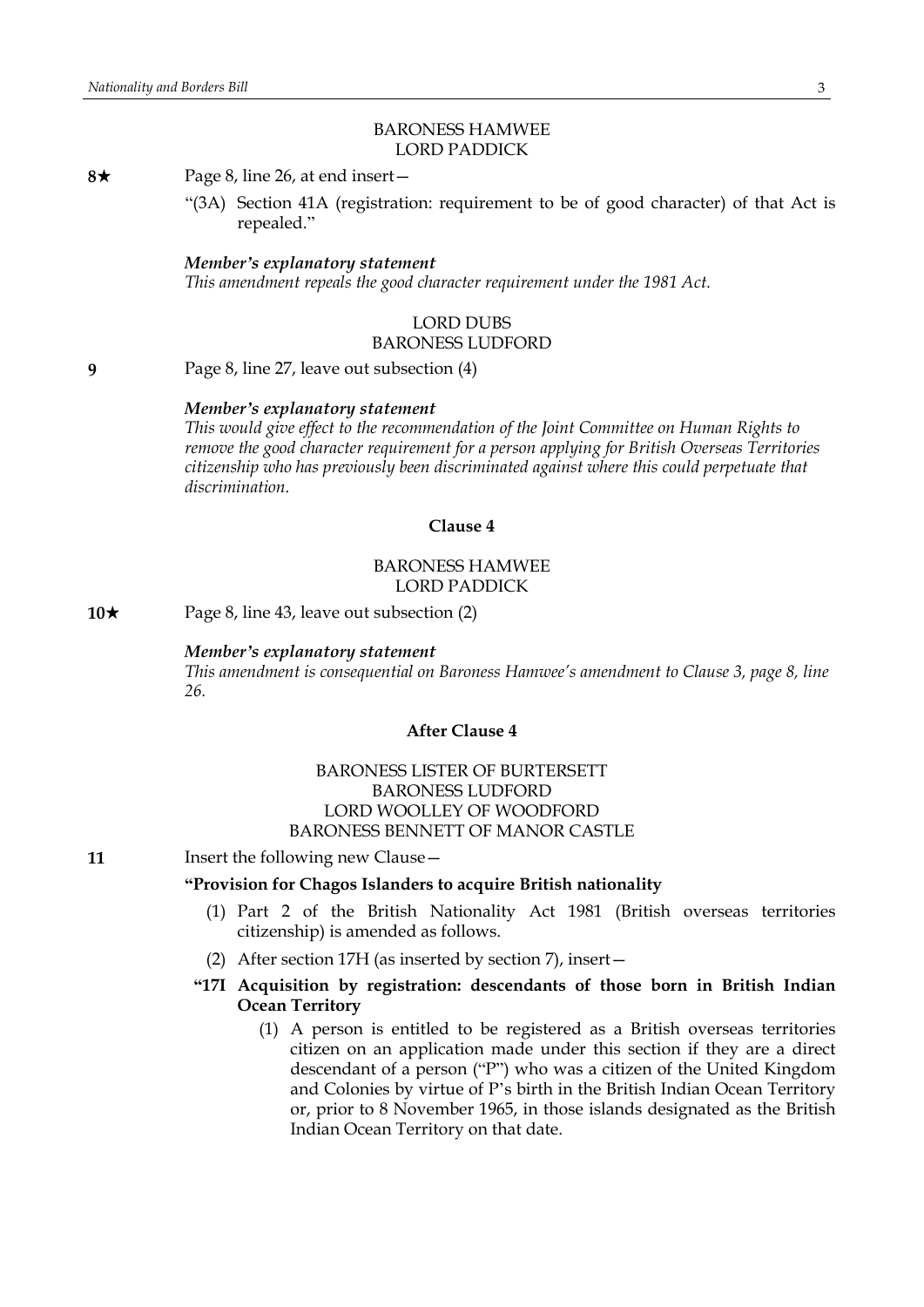#### **After Clause 4** *- continued*

- (2) An application under this section must be made before the date specified in subsection (3).
- (3) The specified date means—
	- (a) in the case of a person aged 18 years or over on the date of coming into force of this section, five years after the date of coming into force of this section, or
	- (b) in the case of a person under the age of 18 years on the date of coming into force of this section, before they reach the age of 23 years.
- (4) A person who is being registered as a British overseas territories citizen under this section is also entitled to be registered as a British citizen.
- (5) No charge or fee may be imposed for registration under this section.""

#### *Member's explanatory statement*

*This amendment would allow anyone who is descended from a person born before 1983 on the British Indian Ocean Territory to register as a British overseas territories citizen. They may also register as a British citizen at the same time. Both applications would be free of charge.* The application must be submitted within 5 years, or in the case of a minor born before the date *of coming into force, before they reach 23 years old.*

### **Clause 6**

### BARONESS HAMWEE LORD PADDICK

**12**★ Page 9, line 32, leave out subsection (4)

#### *Member's explanatory statement*

*This amendment is consequential on Baroness Hamwee's amendment to Clause 3, page 8, line 26.*

#### **After Clause 6**

### BARONESS LISTER OF BURTERSETT THE LORD BISHOP OF DURHAM LORD ALTON OF LIVERPOOL BARONESS STROUD

**13** Insert the following new Clause—

#### **"Registration as a British citizen or British overseas territories citizen: fees**

- (1) No person may be charged a fee to be registered as a British citizen or British overseas territories citizen that is higher than the cost to the Secretary of State of exercising the function of registration.
- (2) No child may be charged a fee to be registered as a British citizen or British overseas territories citizen if that child is being looked after by a local authority.
- (3) No child may be charged a fee to be registered as a British citizen or British overseas territories citizen that the child or the child's parent, guardian or carer is unable to afford.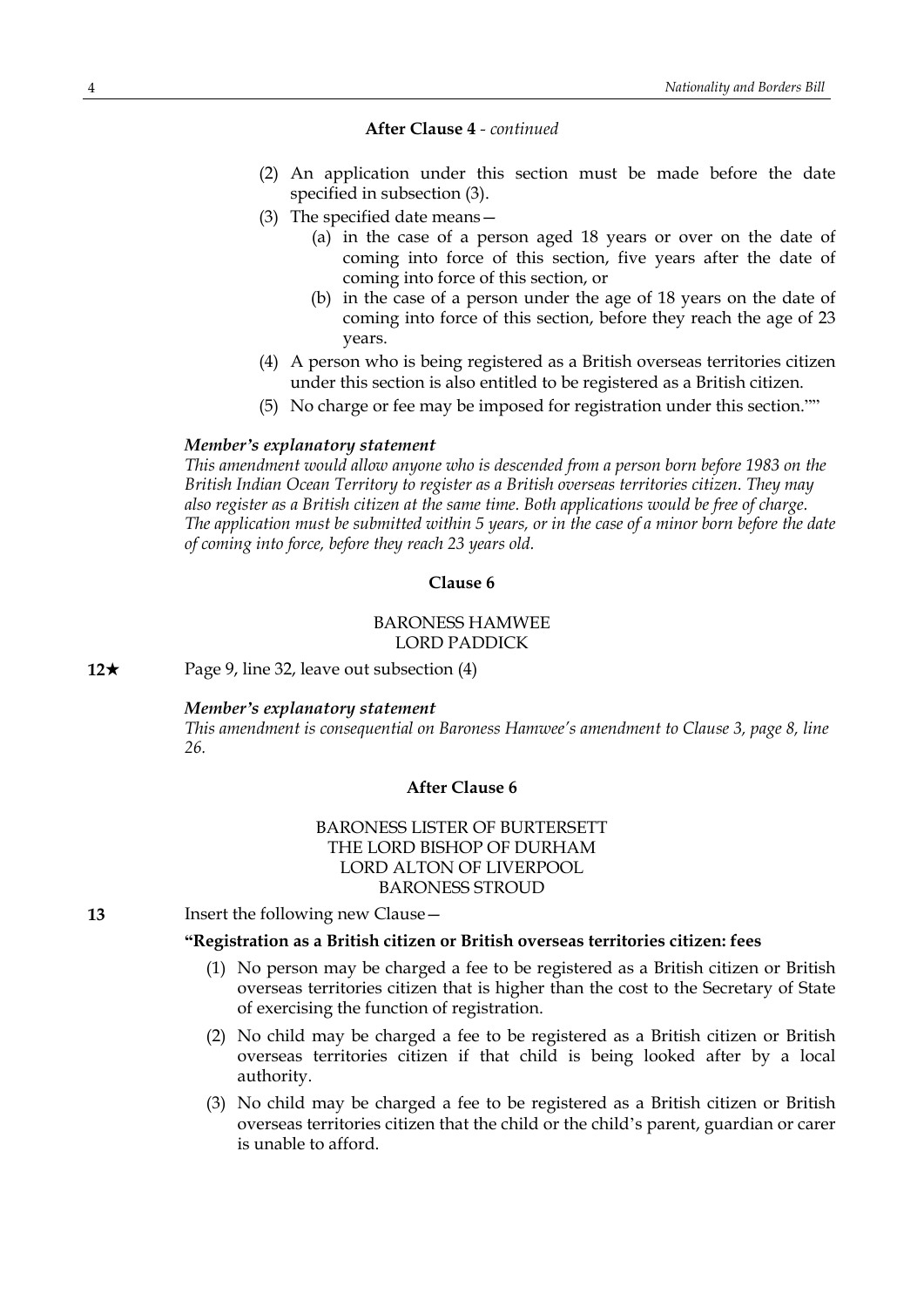### **After Clause 6** *- continued*

(4) The Secretary of State must take steps to raise awareness of rights under the British Nationality Act 1981 to be registered as a British citizen or British overseas territories citizen among people possessing those rights."

#### *Member's explanatory statement*

*This new Clause would ensure rights to citizenship by registration are no longer subject to fees that exceed administrative costs; ensure children are not excluded from their citizenship rights* by the size of the fee; and require the Secretary of State to take action to raise awareness of *these rights.*

#### **Clause 7**

### LORD RUSSELL OF LIVERPOOL BARONESS HAMWEE

**14** Page 9, line 36, at end insert—

- "(1A) In section 1 (acquisition by birth or adoption), in subsection  $(5)$  -
	- (a) in paragraph (a), for "minor" substitute "person", and
	- (b) after paragraph (b), for "that minor shall" substitute "that person or minor (as the case may be) shall"."

#### *Member's explanatory statement*

*This amendment seeks to bring British nationality law in line with adoption law in England* and Wales. In those nations, an adoption order made by a court may be made where a child has *reached the age of 18 but is not yet 19. Yet such an adoption order currently only confers British citizenship automatically where the person adopted is under 18 on the day the order is made.*

### BARONESS HAMWEE LORD PADDICK

**15**★ Page 9, line 39, leave out "of full age and capacity"

#### *Member's explanatory statement*

*This amendment is consequential on Baroness Hamwee's amendment to Clause 3, page 8, line 26.*

**16**★ Page 9, line 40, leave out "may" and insert "must"

#### *Member's explanatory statement*

*This amendment is consequential on Baroness Hamwee's amendment to Clause 3, page 8, line 26.*

**17★** Page 10, line 23, leave out subsection (4)

#### *Member's explanatory statement*

*This amendment is consequential on Baroness Hamwee's amendment to Clause 3, page 8, line 26.*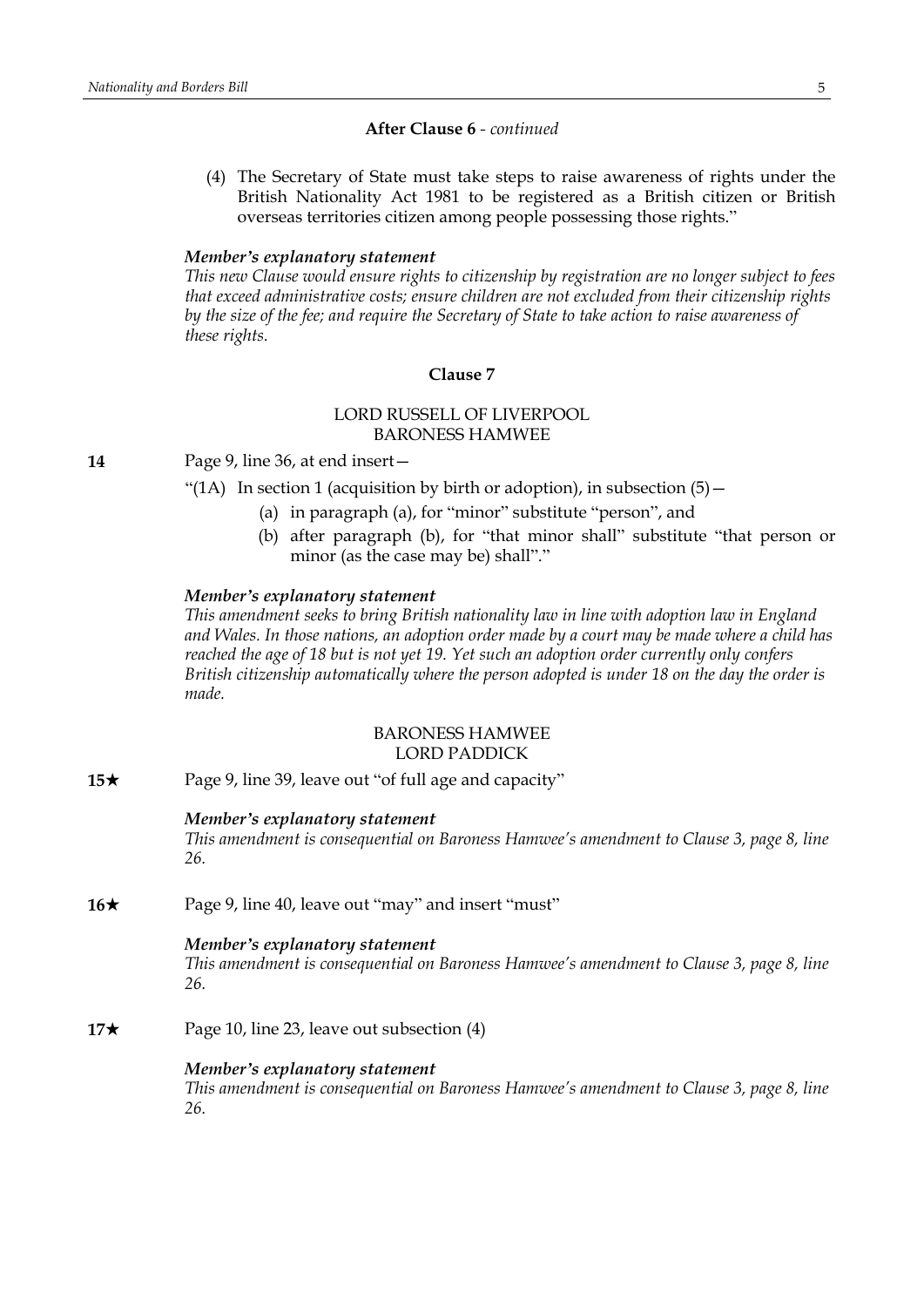| BARONESS MCINTOSH OF PICKERING |  |
|--------------------------------|--|
|--------------------------------|--|

- **18** Page 10, line 25, at end insert—
	- "(5) The Secretary of State must not charge a fee for the processing of applications under this section."

*This amendment ensures that the Secretary of State must not charge a fee for the processing of applications under section 4L.*

### BARONESS HAMWEE LORD PADDICK

**19★** Page 10, line 28, leave out "of full age and capacity"

#### *Member's explanatory statement*

*This amendment is consequential on Baroness Hamwee's amendment to Clause 3, page 8, line 26.*

**20**★ Page 10, line 30, leave out "may" and insert "must"

### *Member's explanatory statement*

*This amendment is consequential on Baroness Hamwee's amendment to Clause 3, page 8, line 26.*

**21** $\star$  Page 11, line 6, leave out subsection (4)

### *Member's explanatory statement*

*This amendment is consequential on Baroness Hamwee's amendment to Clause 3, page 8, line 26.*

### BARONESS MCINTOSH OF PICKERING

#### **22** Page 11, line 8, at end insert—

"(5) The Secretary of State must not charge a fee for the processing of applications under this section."

#### *Member's explanatory statement*

*This amendment ensures that the Secretary of State must not charge a fee for the processing of applications under section 17H.*

#### BARONESS HAMWEE LORD PADDICK

**23**★ Page 11, line 8, at end insert —

### **"17I Guidance**

The Secretary of State must, following consultation with appropriate persons, publish guidance regarding the exercise of the Secretary of State's discretion under sections 4L, 17C, 17D, 17H and 44A."

### *Member's explanatory statement*

*This amendment is consequential on Baroness Hamwee's amendment to Clause 3, page 8, line 26.*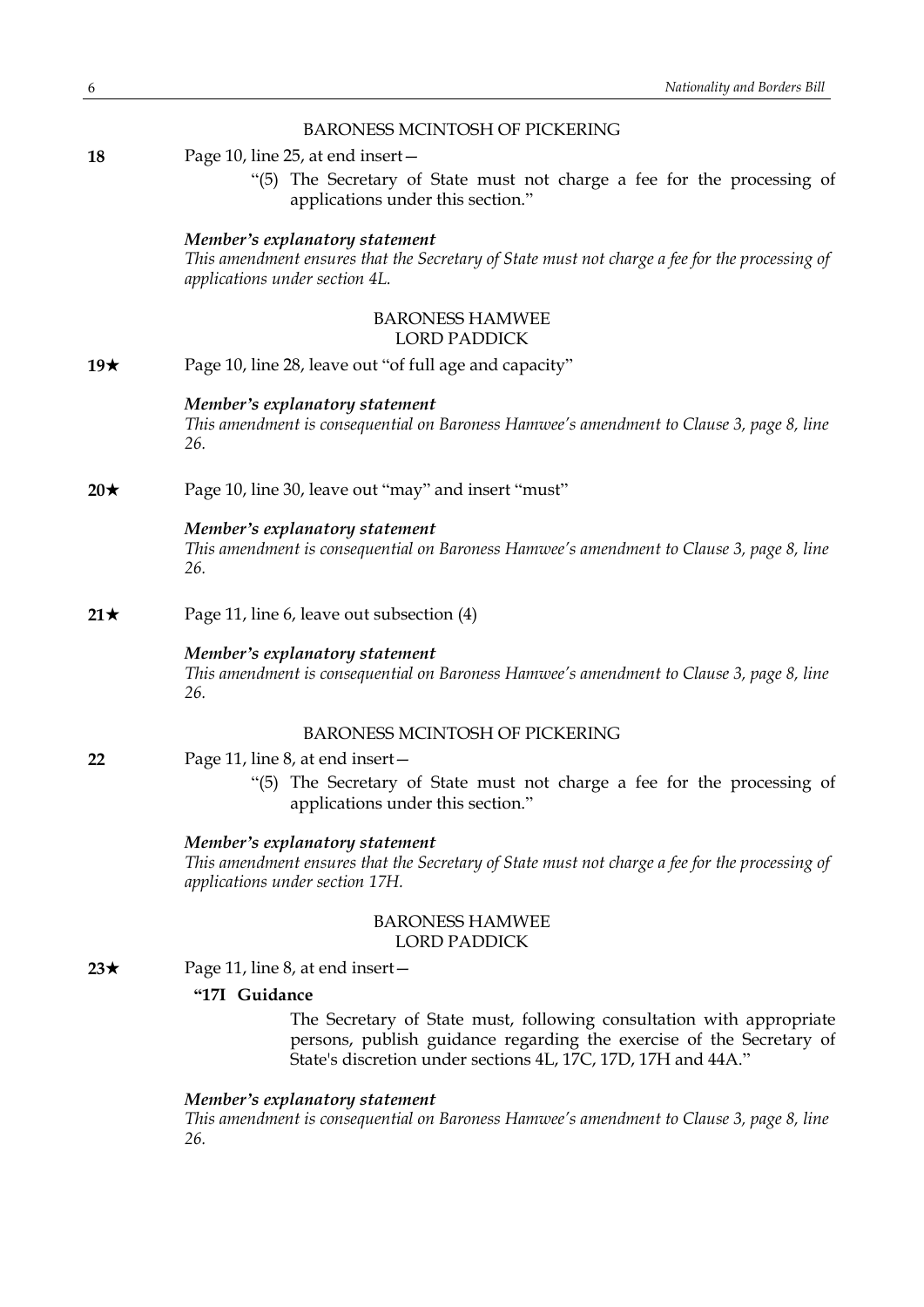#### BARONESS HAMWEE

- **24**★ Page 11, line 8, at end insert
	- "(4) After section 23 (citizens of UK and Colonies who are to become British overseas territories citizens at commencement), insert—

#### **"23A Acquisition by registration: special circumstances**

- (1) If an application is made for a person of full age and capacity ("P") to be registered as a British Overseas citizen, the Secretary of State may cause P to be registered as such a citizen if, in the Secretary of State's opinion, P would have been, or would have been able to become, a British Overseas citizen but for—
	- (a) historical legislative unfairness,
	- (b) an act or omission of a public authority, or
	- (c) exceptional circumstances relating to P.
- (2) For the purposes of subsection  $(1)(a)$ , "historical legislative unfairness" includes circumstances where P would have become, or would not have ceased to be, a British subject, a citizen of the United Kingdom and Colonies, or a British Overseas citizen, if an Act of Parliament or subordinate legislation (within the meaning of the Interpretation Act 1978) had, for the purposes of determining a person's nationality status—
	- (a) treated males and females equally,
	- (b) treated children of unmarried couples in the same way as children of married couples, or
	- (c) treated children of couples where the mother was married to someone other than the natural father in the same way as children of couples where the mother was married to the natural father.
- (3) In subsection (1)(b), "public authority" means any public authority within the meaning of section 6 of the Human Rights Act 1998, other than a court or tribunal.
- (4) In considering whether to grant an application under this section, the Secretary of State may take into account whether the applicant is of good character.""

#### *Member's explanatory statement*

*This amendment seeks to extend the remedy in Clause 7 to those who would have been British Overseas citizens but for historical unfairness.*

#### **Clause 9**

#### BARONESS MCINTOSH OF PICKERING

**25** Page 11, leave out lines 33 to 36

### *Member's explanatory statement*

*This amendment deletes the proposed new sections 40(5A)(a) and (b) in the British Nationality Act 1981.*

**26** Page 11, leave out lines 39 and 40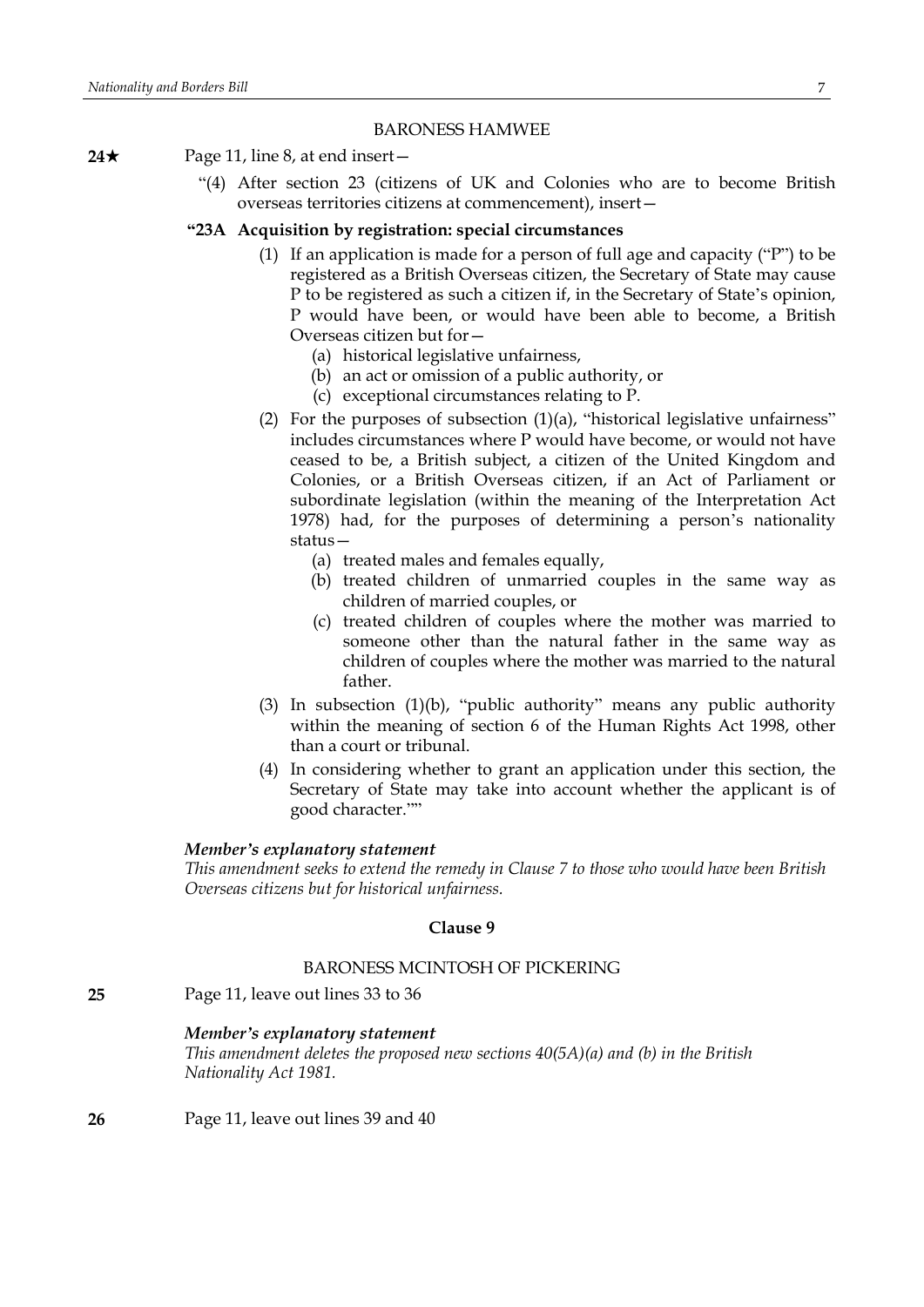*This amendment deletes the proposed new section 40(5A)(c)(ii) in the British Nationality Act 1981.*

### LORD MOYLAN BARONESS FOX OF BUCKLEY BARONESS MOBARIK BARONESS WARSI

**27** Leave out Clause 9 and insert the following new Clause—

#### **"Deprivation of citizenship**

(1) For section 40 of the British Nationality Act 1981 substitute—

### **"40 Deprivation of citizenship**

- (1) Subject to the provisions of this section, the Secretary of State may by order deprive any British citizen to whom this subsection applies of his British citizenship if the Secretary of State is satisfied that the registration or certificate of naturalisation by virtue of which he is such a citizen was obtained by means of fraud, false representation or the concealment of any material fact.
- (2) Subsection (1) applies to any British citizen who—
	- (a) became a British citizen after commencement by virtue of  $-$ 
		- (i) his registration as a British citizen under any provision of this Act; or
		- (ii) a certificate of naturalisation granted to him under section 6; or
	- (b) being immediately before commencement a citizen of the United Kingdom and Colonies by virtue of registration as such a citizen under any provision of the British Nationality Acts 1948 to 1964, became at commencement a British citizen; or
	- (c) at any time before commencement became a British subject (within the meaning of that expression at that time), or a citizen of Eire or of the Republic of Ireland, by virtue of a certificate of naturalisation granted to him or in which his name was included.
- (3) Subject to the provisions of this section, the Secretary of State may by order deprive any British citizen to whom this subsection applies of his British citizenship if the Secretary of State is satisfied that that citizen—
	- (a) has shown himself by act or speech to be disloyal or disaffected towards Her Majesty; or
	- (b) has, during any war in which Her Majesty was engaged, unlawfully traded or communicated with an enemy or been engaged in or associated with any business that was to his knowledge carried on in such a manner as to assist an enemy in that war; or
	- (c) has, within the period of five years from the relevant date, been sentenced in any country to imprisonment for a term of not less than twelve months.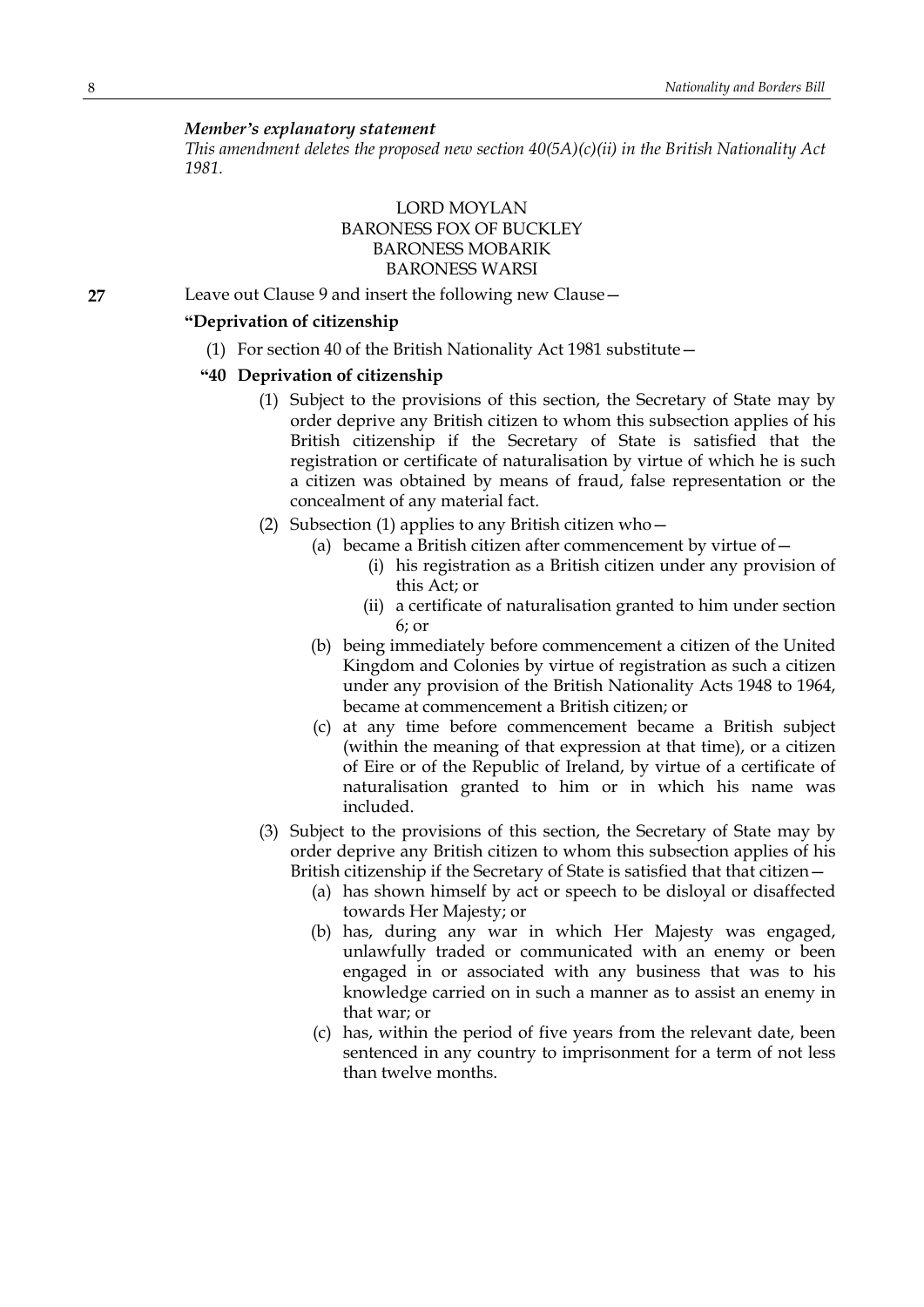#### **Clause 9** *- continued*

- (4) Subsection (3) applies to any British citizen who falls within paragraph (a)(ii) or (c) of subsection (2); and in subsection (3) "the relevant date", in relation to a British citizen to whom subsection (3) applies, means the date of the grant of the certificate of naturalisation by virtue of which he is such a citizen.
- (5) Before making an order under this section the Secretary of State shall give the person against whom the order is proposed to be made notice in writing informing him of the ground or grounds on which it is proposed to be made and of his right to an appeal under section 40A.
- (6) The Secretary of State—
	- (a) shall not deprive a person of British citizenship under this section unless he is satisfied that it is not conducive to the public good that that person should continue to be a British citizen; and
	- (b) shall not deprive a person of British citizenship under subsection (3) if it appears to him that that person would thereupon become stateless.
- (7) The preceding provisions of this section shall apply in relation to British Overseas Territories citizens and Overseas Territories citizenship as they apply in relation to British citizens and British citizenship, but as if in subsection  $(2)(a)(ii)$  the reference to section 6 were a reference to section 18."
- (2) Omit section 40B of the British Nationality Act 1981."

#### *Member's explanatory statement*

*This amendment would restrict the power of the Secretary of State to deprive a British citizen of nationality to (a) naturalised and registered citizens who had fraudulently obtained that status and (b) naturalised citizens in specified circumstances if doing so would not render the person stateless.*

### LORD ANDERSON OF IPSWICH LORD ROSSER LORD PADDICK BARONESS WARSI

*The above-named Lords give notice of their intention to oppose the Question that Clause 9 stand part of the Bill.*

#### **After Clause 9**

### LORD ANDERSON OF IPSWICH BARONESS CHAKRABARTI BARONESS BENNETT OF MANOR CASTLE

**28** Insert the following new Clause—

### **"Duration between Secretary of State's reviews of deprivation power**

- (1) Section 40B of the British Nationality Act 1981 (review of power under section 40(4A)) is amended as follows.
- (2) In subsection  $(1)(b)$ , omit "three" and insert "one".
- (3) In subsection (2), omit "in the circumstances set out in section 40(4A)".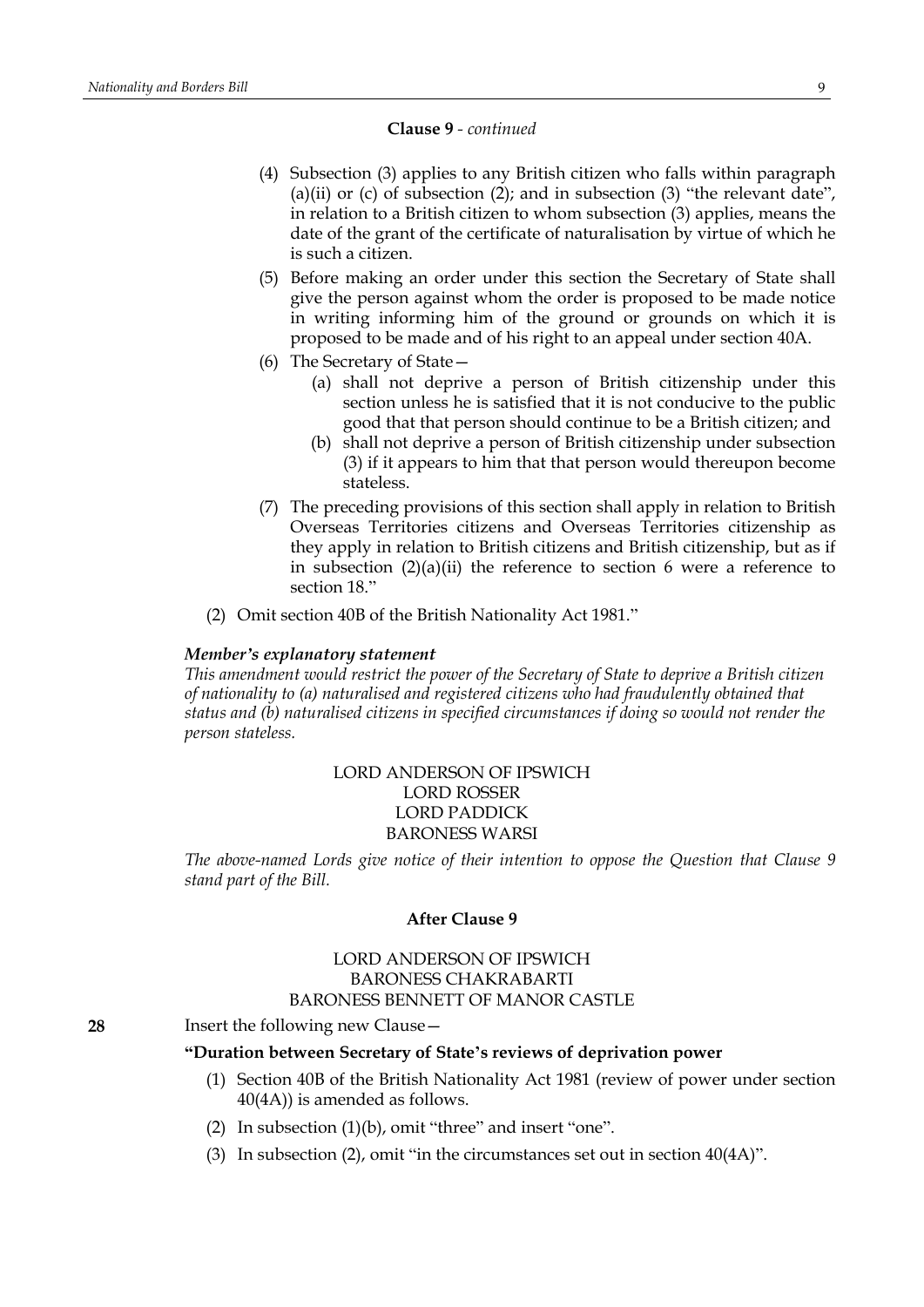### **After Clause 9** *- continued*

- (4) In subsection (8), omit ""subsequent three year period" means a period of three years beginning with the first day after the most recent of—
	- (a) the initial one year period, or
	- (b) the most recent subsequent three year period.""

#### *Member's explanatory statement*

*This amendment would replace the current triennial review of citizenship deprivation resulting in statelessness with an annual review of all deprivations of citizenship on "conducive to the public good" grounds.*

### LORD PADDICK

### BARONESS HAMWEE

### **29**★ Insert the following new Clause —

#### "**Deprivation of citizenship: procedure**

- (1) The British Nationality Act 1981 is amended as follows.
- (2) In section 40(2) (deprivation of citizenship), leave out "conducive to the public good" and insert "necessary in the interests of national security".
- (3) In section 40(3) (deprivation of citizenship), leave out "by order" and insert "apply to the court for consent to".
- (4) In section 40(4) (deprivation of citizenship), after "that" insert—
	- "(a) the person holds British citizenship by birth;
	- (b) the order will affect the best interests of a child in the family of which the person is a member; or
	- $(c)$  "
- (5) In section 40B (review of power under section  $40(4A)$ )
	- (a) leave out from first "each" to end of subsection (1) and insert "year"; and
	- (b) leave out subsection (8)."

#### *Member's explanatory statement*

*This requires an application to a court to deprive a person of their citizenship. This can only be done where someone obtained their citizenship through fraud; or is necessary for national security when someone has done something seriously prejudicial to the vital interests of the UK. The power cannot be used when a person was a British citizen at birth or could be made stateless, and requires the best interests of any child affected to be taken into account.*

#### **Clause 10**

### LORD DUBS BARONESS LUDFORD BARONESS BENNETT OF MANOR CASTLE

**30** Page 13, line 11, after "birth" insert "without any legal or administrative barriers"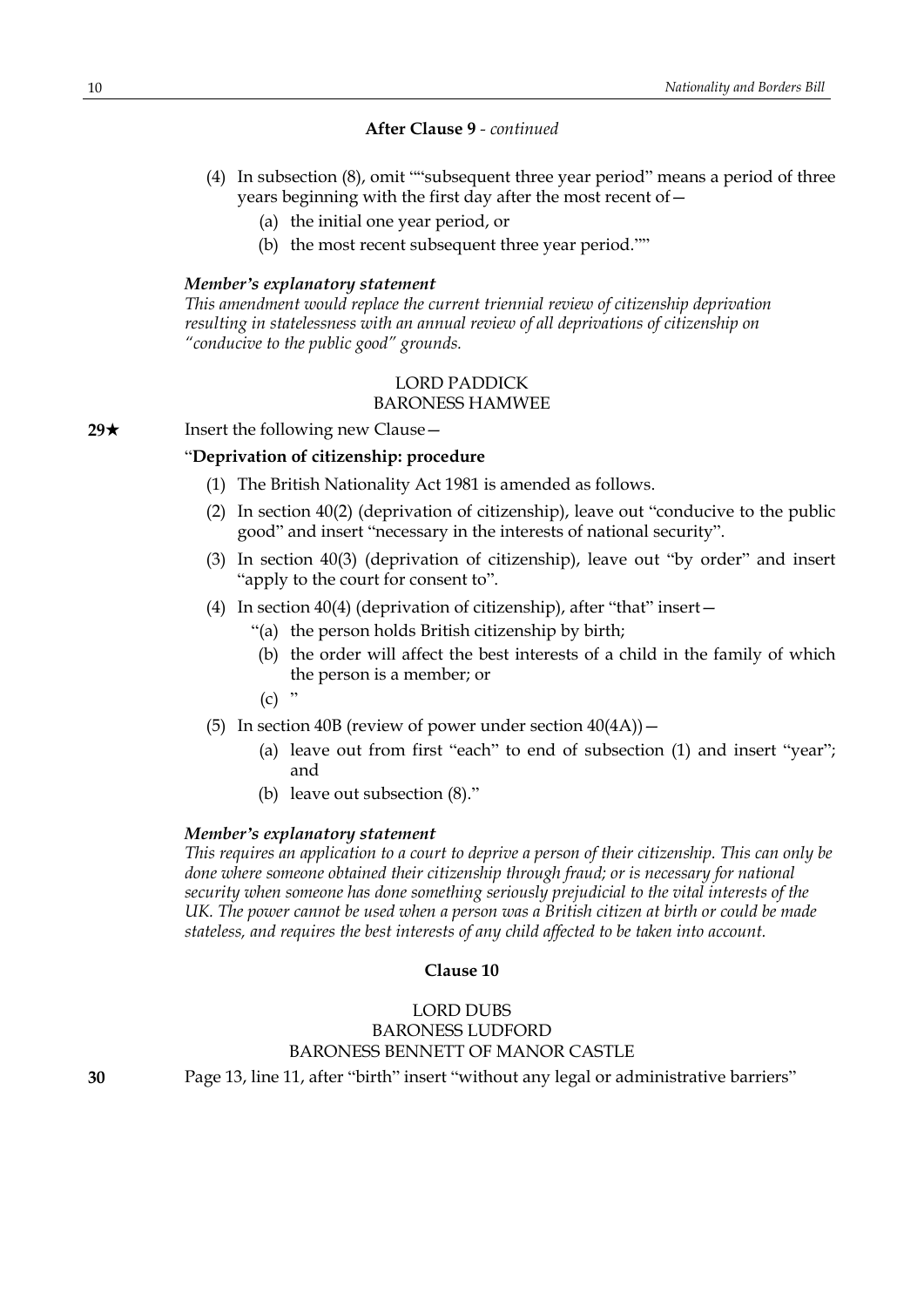*This would give effect to the recommendation of the Joint Committee on Human Rights to ensure that, in compliance with Article 1 of the 1961 UN Statelessness Convention, British citizenship is only withheld from a stateless child born in the UK where the nationality of a parent is available to the child immediately, without any legal or administrative hurdles.*

**31** Page 13, line 15, at end insert—

"(d) in all the circumstances, it would be in the best interests of the child for it to acquire the nationality in question."

### *Member's explanatory statement*

*This would give effect to the recommendation of the Joint Committee on Human Rights to ensure that the best interests of the child are central to decision-making in deciding whether to grant or decline an application for British citizenship by a stateless child who was born in the UK.*

### LORD PADDICK LORD ROSSER BARONESS BENNETT OF MANOR CASTLE

*The above-named Lords give notice of their intention to oppose the Question that Clause 10 stand part of the Bill.*

#### *Member's explanatory statement*

*This amendment would remove Clause 10, which restricts entitlement to British citizenship for children born stateless in the UK.*

#### **After Clause 10**

#### BARONESS BENNETT OF MANOR CASTLE BARONESS CHAKRABARTI

**32** Insert the following new Clause—

### **"Repeal of power to deprive citizenship except for cases of fraud etc.**

In section 40 of the British Nationality Act 1981 (deprivation of citizenship) omit—

- (a) subsection (2), and
- (b) subsection (4)."

#### *Member's explanatory statement*

*This would repeal the power of the Secretary of State to deprive British citizenship except in cases where it was obtained by means of fraud, false representation or concealment of material fact.*

#### BARONESS BENNETT OF MANOR CASTLE

**33** Insert the following new Clause—

#### **"Right to appeal deprivation of citizenship to a Tribunal**

In section 40A(2) of the British Nationality Act 1981 (deprivation of citizenship: appeal) omit paragraph (c)."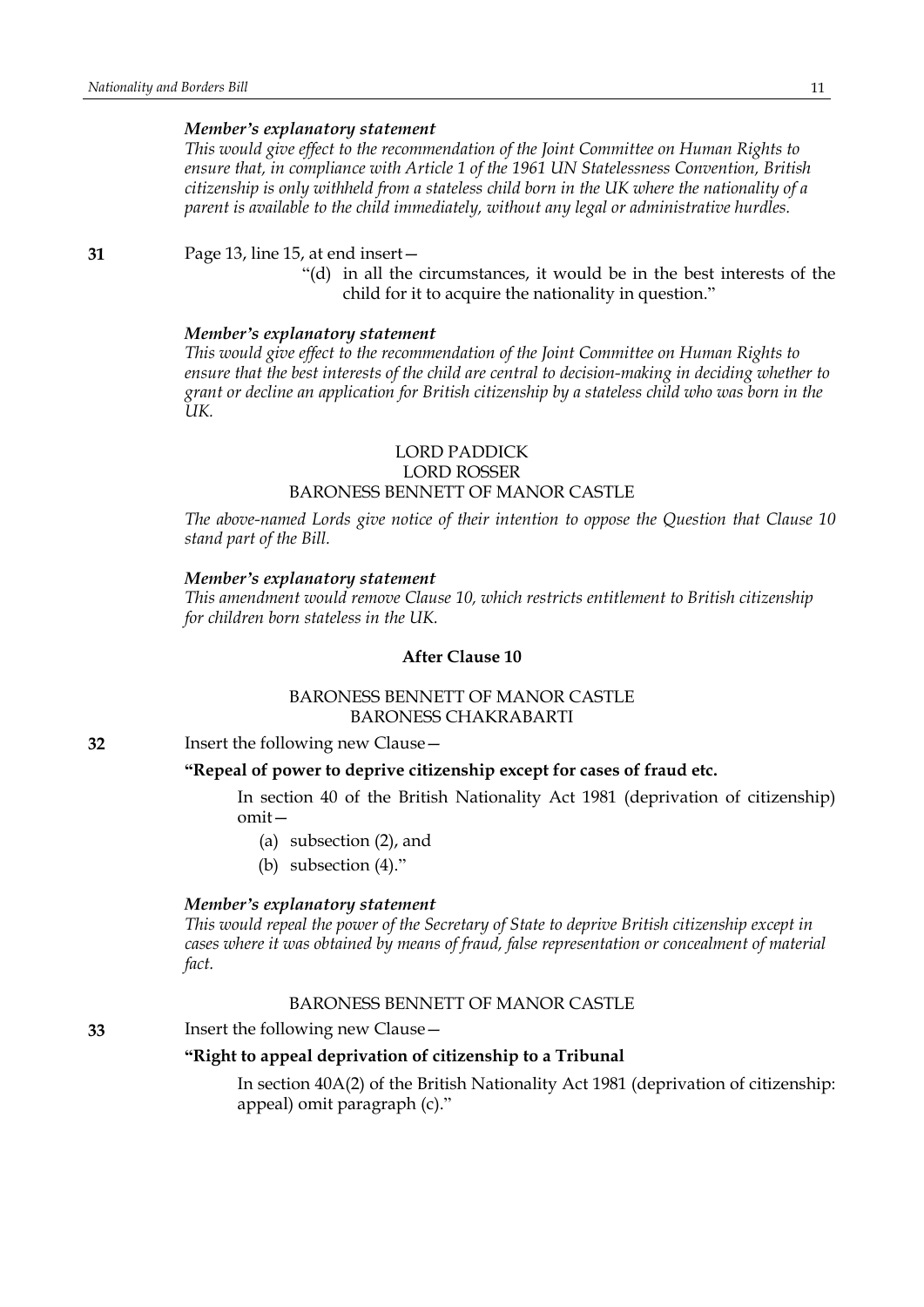*This would repeal the broad "public interest" discretion which allows the Secretary of State to certify that an appeal against deprivation of citizenship must go to the Special Immigration Appeals Commission instead of a Tribunal.*

### BARONESS LUDFORD

**34** Insert the following new Clause—

### "**Acquisition of British citizenship by birth or adoption: comprehensive sickness insurance**

- (1) The European Union (Withdrawal Agreement) Act 2020 is amended as follows.
- (2) After section 15, insert—

### **"15A Comprehensive sickness insurance**

- (1) For the purposes of any decision taken by a public authority under this Part after commencement of this section, a person is to be treated as having met a requirement to have held comprehensive sickness insurance, whenever they—
	- (a) had access to the NHS in practice, or
	- (b) held a comprehensive sickness insurance policy.
- (2) This section applies in particular to any decisions taken under residence scheme immigration rules."
- (3) The British Nationality Act 1981 is amended as follows.
- (4) After section 1(3A) insert—
	- "(3B) A person born in the United Kingdom after commencement who is not a British citizen is entitled, on application, to register as a British citizen if the person's father or mother would have been settled in the United Kingdom at the time of the person's birth, if Assumption A had applied.
	- (3C) Assumption A is that, in assessing whether the person's father or mother met a requirement to have held comprehensive sickness insurance, this is to be regarded as having been satisfied whenever they—
		- (a) had access to the NHS in practice, or
		- (b) held a comprehensive sickness insurance policy.

(3D) Registration under subsection (3B) is free of charge."

(5) After section 50A insert—

#### **"50B Exceptions**

Notwithstanding any provision of section 50A, for the purposes of an application for naturalisation or registration made under this Act, a person—

- (a) is not to be treated as having been in the United Kingdom in breach of the immigration laws during a period of time that has been counted as part of a continuous qualifying period in a grant of leave to that person under Appendix EU of the Immigration Rules, and
- (b) is not to be treated as not being of good character on account of a failure to hold comprehensive sickness insurance during some period of residence in the UK.""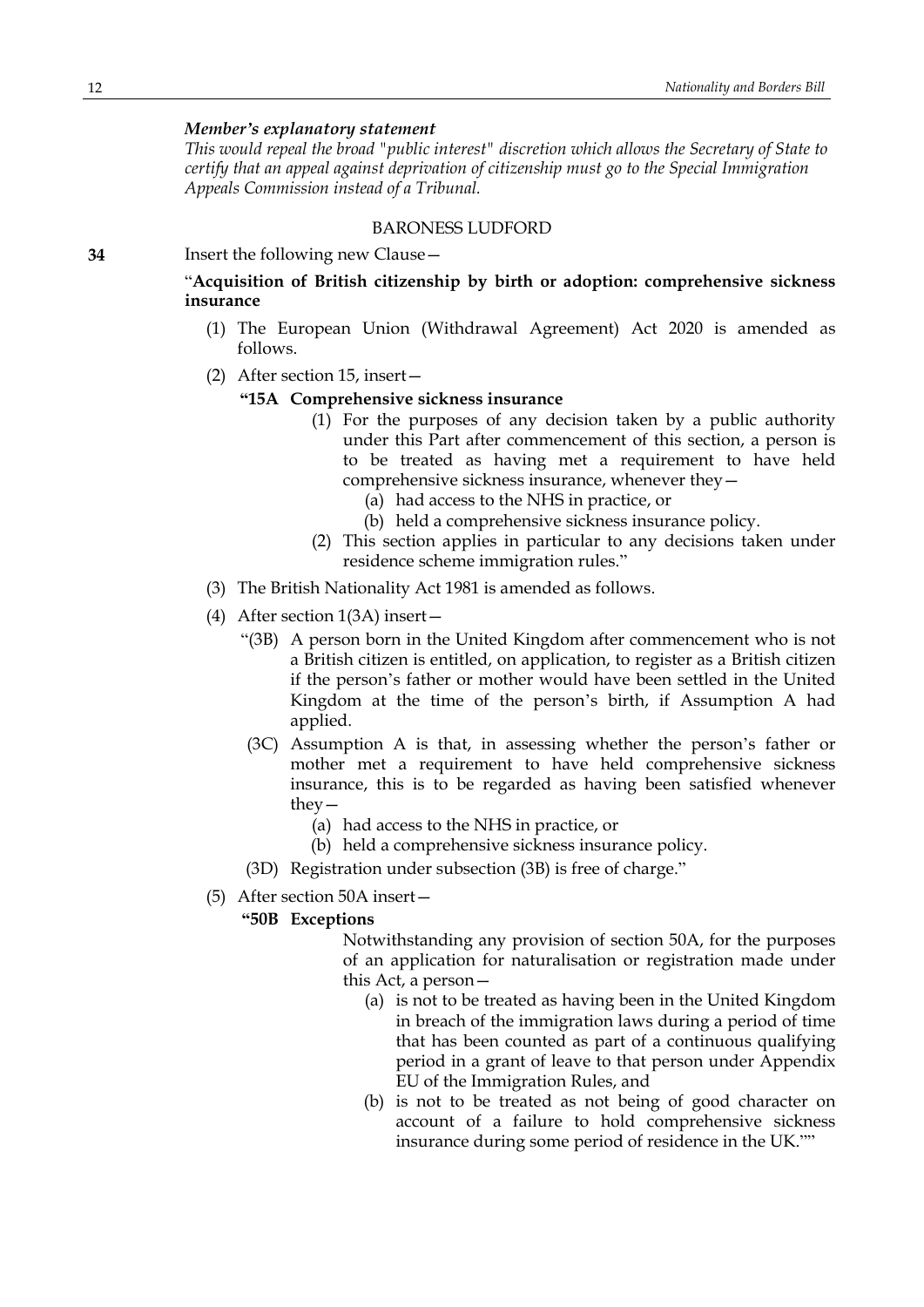*This new Clause provides that a person seeking to naturalise as a British citizen, seeking to exercise family reunion rights as a naturalised British citizen, or seeking to have their UKborn children recognised as British at birth, need not have had comprehensive sickness insurance prior to naturalising or prior to the birth of their child.*

### BARONESS HAMWEE

**35**★ Insert the following new Clause

### "**European Convention on Nationality**

Her Majesty's Government must within six months of this Act coming into force ratify the European Convention on Nationality 1997."

### **Before Clause 11**

### BARONESS HAMWEE LORD PADDICK

**36**★ Insert the following new Clause

### "**Smuggling**

- (1) Not less than six months before this Act comes into force, the Secretary of State must publish a report to Parliament regarding discussions with the governments and authorities of other countries, including those bordering the English Channel and the North Sea, concerning the steps taken or proposed to prevent or deter a person from—
	- (a) charging refugees for assistance or purported assistance in travelling to or entering the United Kingdom;
	- (b) endangering the safety of refugees travelling to the United Kingdom.
- (2) The report must focus on steps other than the provisions of this Act."

### *Member's explanatory statement*

*This amendment requires the Secretary of State to publish a report on the actions that are being taken to tackle people smugglers.*

### **Clause 11**

### BARONESS MCINTOSH OF PICKERING

**37** Page 13, line 33, leave out "a refugee is a Group 1" and insert "a person is a"

### *Member's explanatory statement*

*This amendment ensures equality of treatment by removing the distinction between Group 1 and Group 2 refugees.*

**38** Page 13, line 36, leave out paragraph (b)

#### *Member's explanatory statement*

*This amendment is consequential on another amendment to Clause 11 in the name of Baroness McIntosh of Pickering.*

### BARONESS HAMWEE

**39**★ Page 13, line 41, leave out "without delay"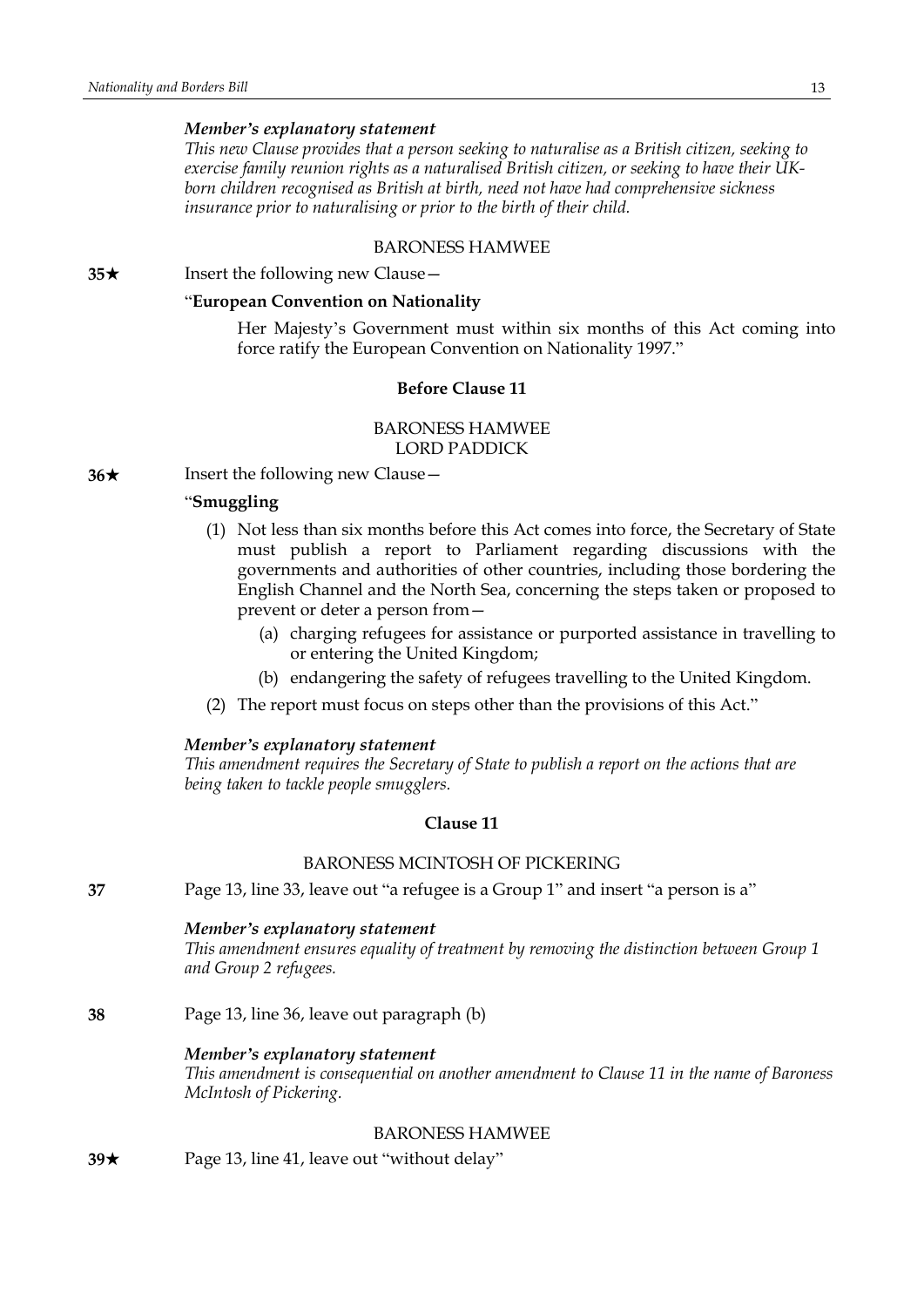### **Clause 11** *- continued*

### BARONESS LISTER OF BURTERSETT BARONESS NEUBERGER LORD CASHMAN

**40** Page 13, line 44, at end insert—

- "(2A) For the purposes of subsection  $(2)(b)$ , the following will be regarded as having presented themselves "without delay"—
	- (a) people who have experienced sexual violence;
	- (b) people who have made a protection or human rights claim on the basis of gender-based violence;
	- (c) people who have made a protection or human rights claim on the basis of sexual orientation, gender identity, gender expression or sex characteristics;
	- (d) people who are a victim of modern slavery or trafficking;
	- (e) people who are a victim of torture;
	- (f) people who are suffering from a mental impairment;
	- (g) people who are suffering from a serious physical disability;
	- (h) people who are suffering from other serious physical health conditions or illnesses;
	- (i) people who were under 18 years of age at the time of their arrival in the United Kingdom."

#### *Member's explanatory statement*

*This probing amendment seeks to ascertain whether and to what extent certain vulnerable groups would be covered by the "without delay" condition.*

### LORD ETHERTON

**41** Page 14, line 3, at end insert—

"(3A) In determining whether a refugee has shown good cause within subsection (3), particular regard must be had to any protected characteristic of the refugee, within the meaning of Chapter 1 of Part 2 of the Equality Act 2010, which is innate or immutable."

### *Member's explanatory statement*

*Refugees who have one or more protected characteristics may face particular difficulties in entering the UK lawfully. Confinement to protected characteristics which are innate or immutable is taken from the speech of Lord Steyn in the appeals in Islam and Shah [1999] 2 AC 629 (and Clause 32(3)(a) of the Bill).*

### BARONESS MCINTOSH OF PICKERING

**42** Page 14, line 7, leave out "treat Group 1 and Group 2 refugees differently, for example" and insert "exercise reasonable discretion"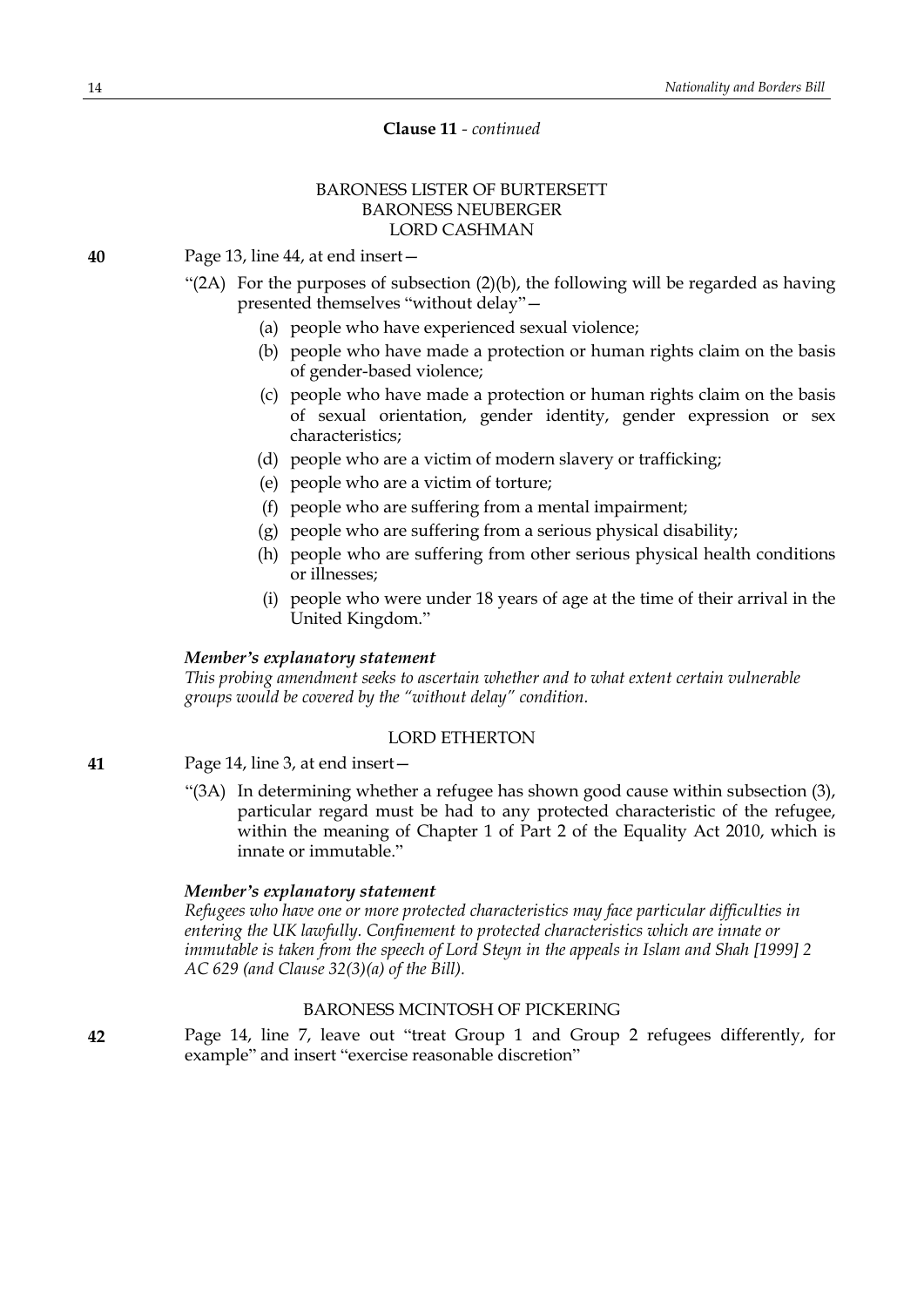*This amendment is consequential on the removal of the distinction between Group 1 and Group 2 refugees by another amendment in the name of Baroness McIntosh of Pickering and ensures that the Secretary of State or an immigration officer may exercise discretion in a reasonable manner.*

#### BARONESS HAMWEE LORD PADDICK

**43**★ Page 14, line 8, leave out "for example"

#### *Member's explanatory statement*

*This amendment is to probe the extent of the Secretary of State's powers to treat refugees differently.*

### BARONESS HAMWEE LORD BLUNKETT

**44** Page 14, line 9, leave out paragraph (a)

#### *Member's explanatory statement*

*This amendment, along with Baroness Hamwee's amendment to page 14, line 22, would amend the list of examples of ways in which refugees, or their family members, can be treated differently depending on whether they are in Group 1 or Group 2 to remove providing different lengths of leave. These amendments would probe the reason for and potential impact of differentiation.*

**45** Page 14, line 11, leave out paragraph (b)

#### *Member's explanatory statement*

*This amendment, along with Baroness Hamwee's amendment to page 14, line 24, would amend the list of examples of ways in which refugees, or their family members, can be treated differently depending on whether they are in Group 1 or Group 2 to remove having differing routes to settlement. These amendments would probe the reason for and potential impact of differentiation.*

### BARONESS LISTER OF BURTERSETT BARONESS JONES OF MOULSECOOMB BARONESS STROUD LORD BLUNKETT

**46** Page 14, line 13, leave out paragraph (c)

### *Member's explanatory statement*

*This probing amendment, along with another amendment to Clause 11, would amend the list of examples of ways in which refugees, or their family members, can be treated differently depending on whether they are in Group 1 or Group 2 by removing reference to the attachment of no recourse to public funds requirements so as to probe when this requirement would be attached.*

### BARONESS HAMWEE LORD BLUNKETT

**47** Page 14, line 16, leave out paragraph (d)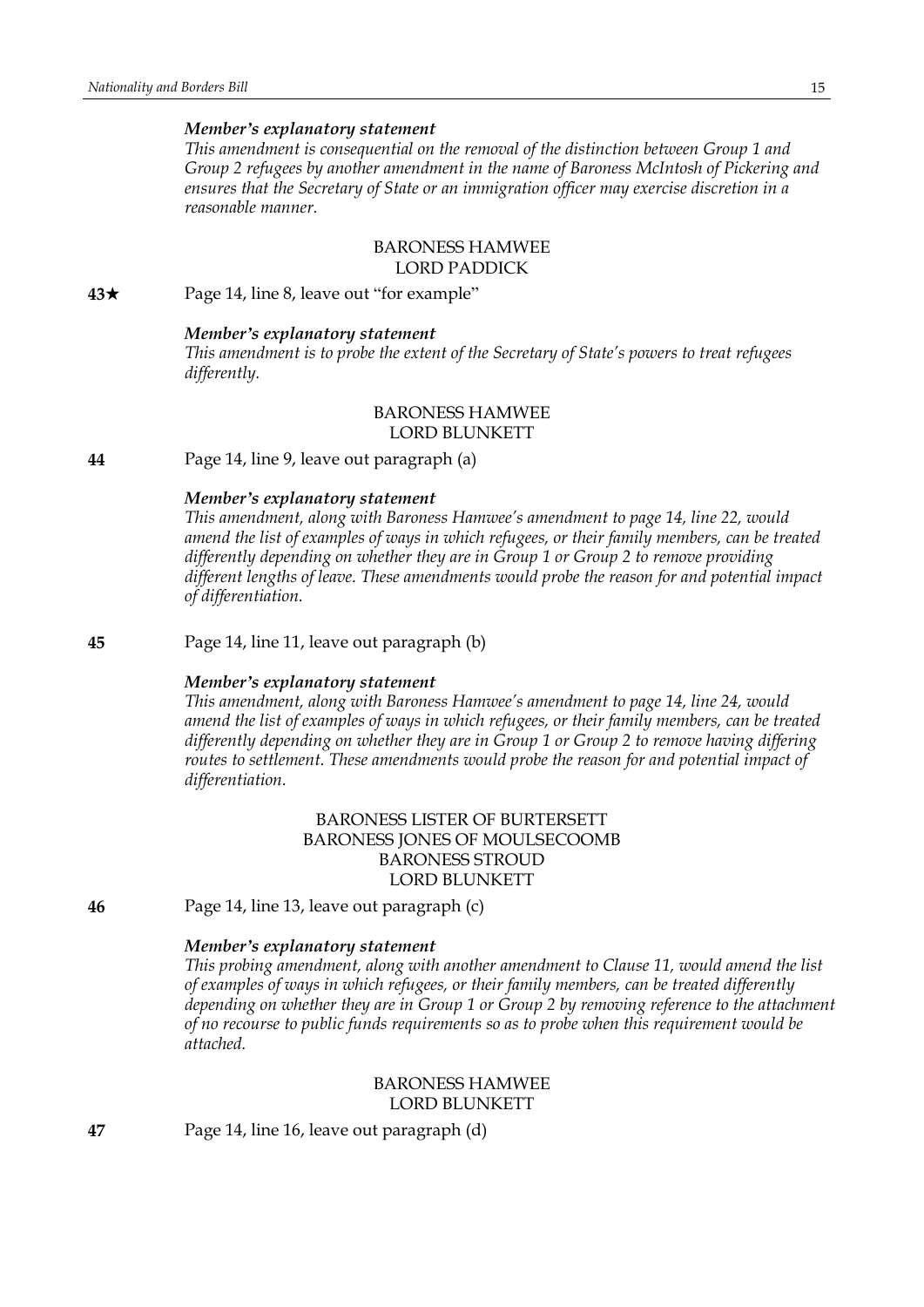*This amendment, along with Baroness Hamwee's amendment to page 14, line 21, would amend the list of examples of ways in which refugees, or their family members, can be treated differently depending on whether they are in Group 1 or Group 2 to remove having differing family reunion entitlements. These amendments would probe the detail of how this would be enacted.*

### BARONESS HAMWEE LORD PADDICK

**48**★ Page 14, line 18, leave out subsections (6) to (8)

#### *Member's explanatory statement*

*This amendment is to probe the differential treatment of family members.*

#### BARONESS MCINTOSH OF PICKERING

**49** Page 14, line 18, leave out "also treat the family members of Group 1 and Group 2 refugees differently" and insert "exercise reasonable discretion in relation to a family member of a refugee"

#### *Member's explanatory statement*

*This amendment is consequential on the removal of the distinction between Group 1 and Group 2 refugees by another amendment in the name of Baroness McIntosh of Pickering and ensures that the Secretary of State or an immigration officer may exercise discretion in a reasonable manner.*

### BARONESS HAMWEE

**50**★ Page 14, line 19, leave out "for example"

### *Member's explanatory statement*

*This amendment is to probe the extent of the Secretary of State's powers to treat the family members of refugees differently.*

#### BARONESS HAMWEE LORD BLUNKETT

**51** Page 14, line 21, leave out paragraph (a)

### *Member's explanatory statement*

*This amendment, along with Baroness Hamwee's amendment to page 14, line 16, would amend the list of examples of ways in which refugees, or their family members, can be treated differently depending on whether they are in Group 1 or Group 2 to remove having differing family reunion entitlements. These amendments would probe the detail of how this would be enacted.*

**52** Page 14, line 22, leave out paragraph (b)

#### *Member's explanatory statement*

*This amendment, along with Baroness Hamwee's amendment to page 14, line 9, would amend the list of examples of ways in which refugees, or their family members, can be treated differently depending on whether they are in Group 1 or Group 2 to remove providing different lengths of leave. These amendments would probe the reason for and potential impact of differentiation.*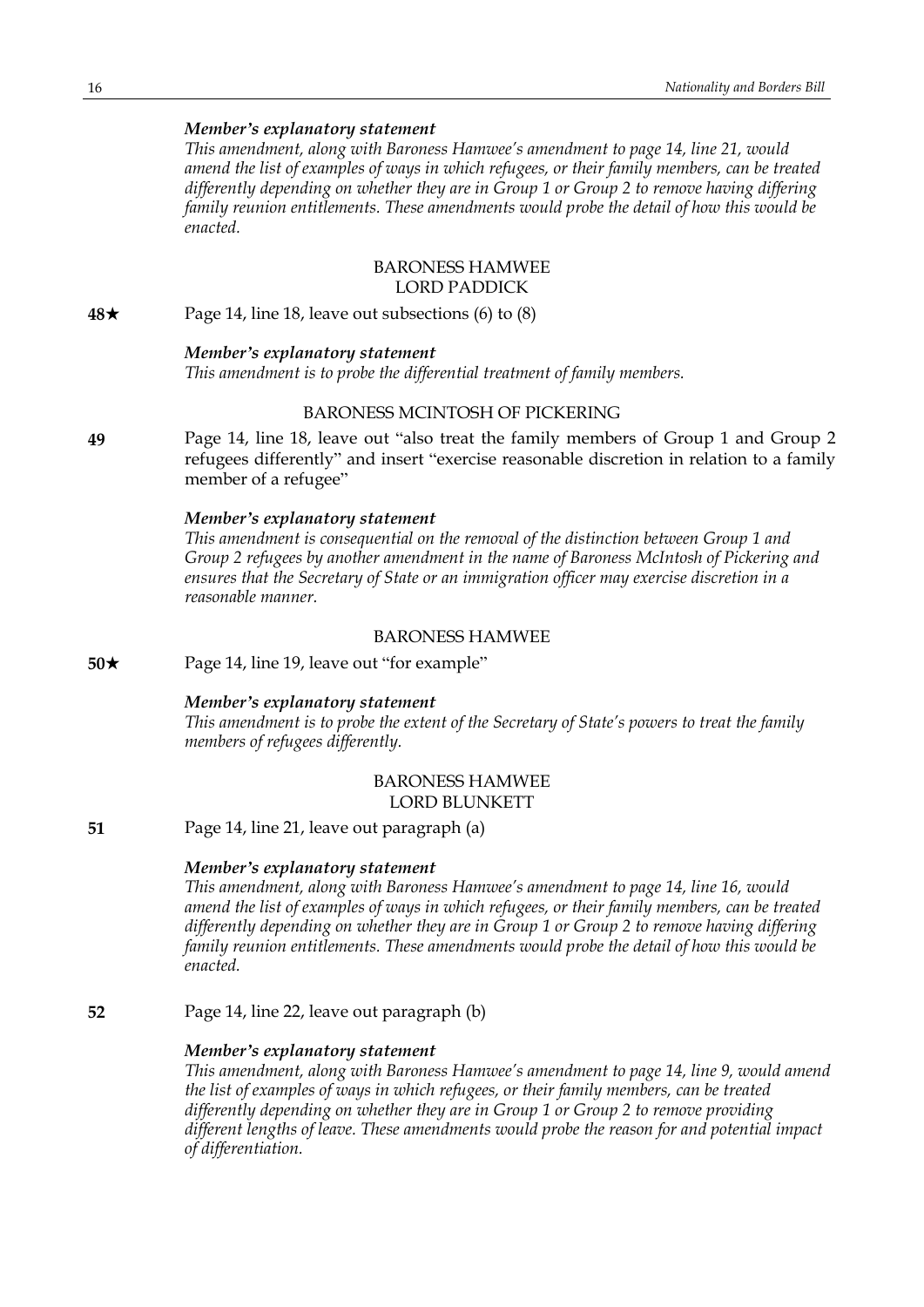#### BARONESS HAMWEE

**53**★ Page 14, line 24, leave out paragraph (c)

#### *Member's explanatory statement*

*This amendment, together with Baroness Hamwee's amendment to page 14, line 11, would amend the list of example ways in which refugees, or their family members, can be treated differently depending on whether they're in Group 1 or Group 2 to remove having differing routes to settlement. These amendments would probe the reason and potential impact of differentiation.*

### BARONESS LISTER OF BURTERSETT BARONESS JONES OF MOULSECOOMB BARONESS STROUD LORD BLUNKETT

**54** Page 14, line 26, leave out paragraph (d)

#### *Member's explanatory statement*

*This probing amendment, along with another amendment to Clause 11, would amend the list of examples of ways in which refugees, or their family members, can be treated differently depending on whether they are in Group 1 or Group 2 by removing reference to the attachment of no recourse to public funds requirements so as to probe when this requirement would be attached.*

#### BARONESS HAMWEE

**55** Page 14, line 32, at end insert—

"(8A) Notwithstanding section 3(2) of the Immigration Act 1971, any statement of immigration rules made under the power in subsection (8) must be approved by a resolution of each House of Parliament before coming into force."

#### *Member's explanatory statement*

*This amendment is intended to highlight the lack of parliamentary scrutiny that would be available for immigration rules implementing the differentiated treatment of refugees. The amendment would require any such rules to be approved by both Houses of Parliament before they could come into force.*

### LORD PADDICK LORD ROSSER THE LORD BISHOP OF DURHAM LORD BLUNKETT

*The above-named Lords give notice of their intention to oppose the Question that Clause 11 stand part of the Bill.*

#### *Member's explanatory statement*

*This amendment would remove Clause 11, which provides for the differential treatment of refugees depending on their method of arrival in the UK*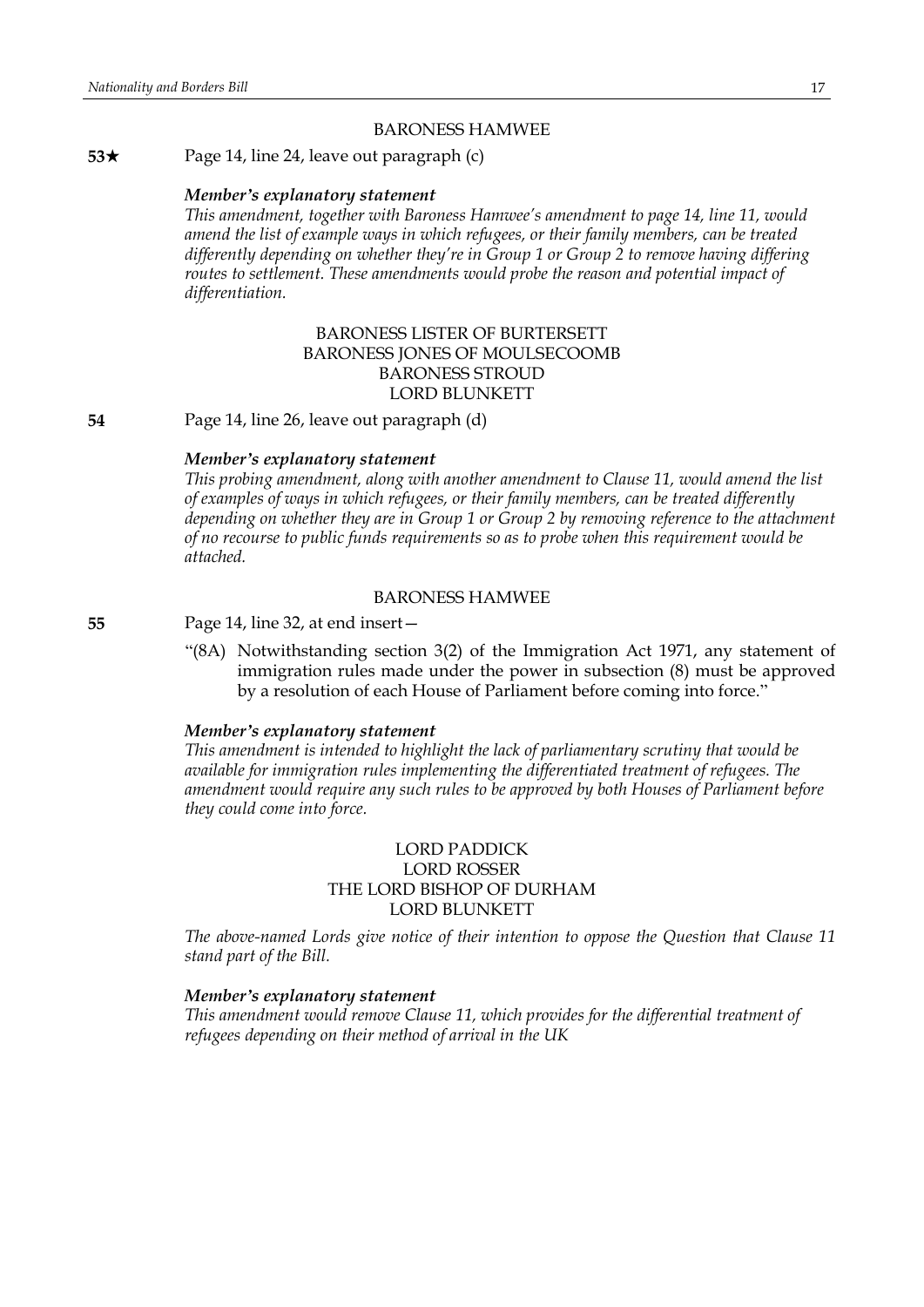### **Clause 12**

### BARONESS LISTER OF BURTERSETT BARONESS NEUBERGER BARONESS HAMWEE THE LORD BISHOP OF DURHAM

**56** Page 15, line 39, at end insert—

"(4A) In section 16 of the Nationality, Immigration and Asylum Act 2002 (Establishment of centres), after subsection 2 insert—

"(2A) Accommodation provided under this section must—

- (a) have a capacity of no more than 100 residents, and
	- (b) provide any non-related residents at the centre with an individual room in which to sleep, such that residents are not required to share sleeping quarters with people to whom they are not related.""

#### *Member's explanatory statement*

*This amendment would amend the 2002 Act to ensure that accommodation centres are not too large and that residents are not required to share sleeping quarters with anyone they are not related to.*

**57** Page 15, line 39, at end insert—

- "(4A) In section 16 of the Nationality, Immigration and Asylum Act 2002 (Establishment of centres), at end insert—
	- "(4) For the purposes of this Part, references to "persons" does not include—
		- (a) children;
		- (b) women;
		- (c) individuals with a disability;
		- (d) individuals who have been referred to the National Referral Mechanism;
		- (e) individuals who have a received a positive conclusive grounds decision following a referral to the National Referral Mechanism;
		- (f) survivors of torture;
		- (g) individuals who identify as LGBTQ+; and
		- (h) family members of any individuals referenced in this subsection.
		- (5) For the purposes of this section, "family members" includes—
			- (a) dependent children;
			- (b) partners/spouses;
			- (c) in relation to children—
				- (i) their siblings;
				- (ii) any other individual who is the relevant child's guardian.""

#### *Member's explanatory statement*

*This amendment is to restrict the use of accommodation centres for accommodating people seeking asylum so that the stated groups and their family members cannot be accommodated in them.*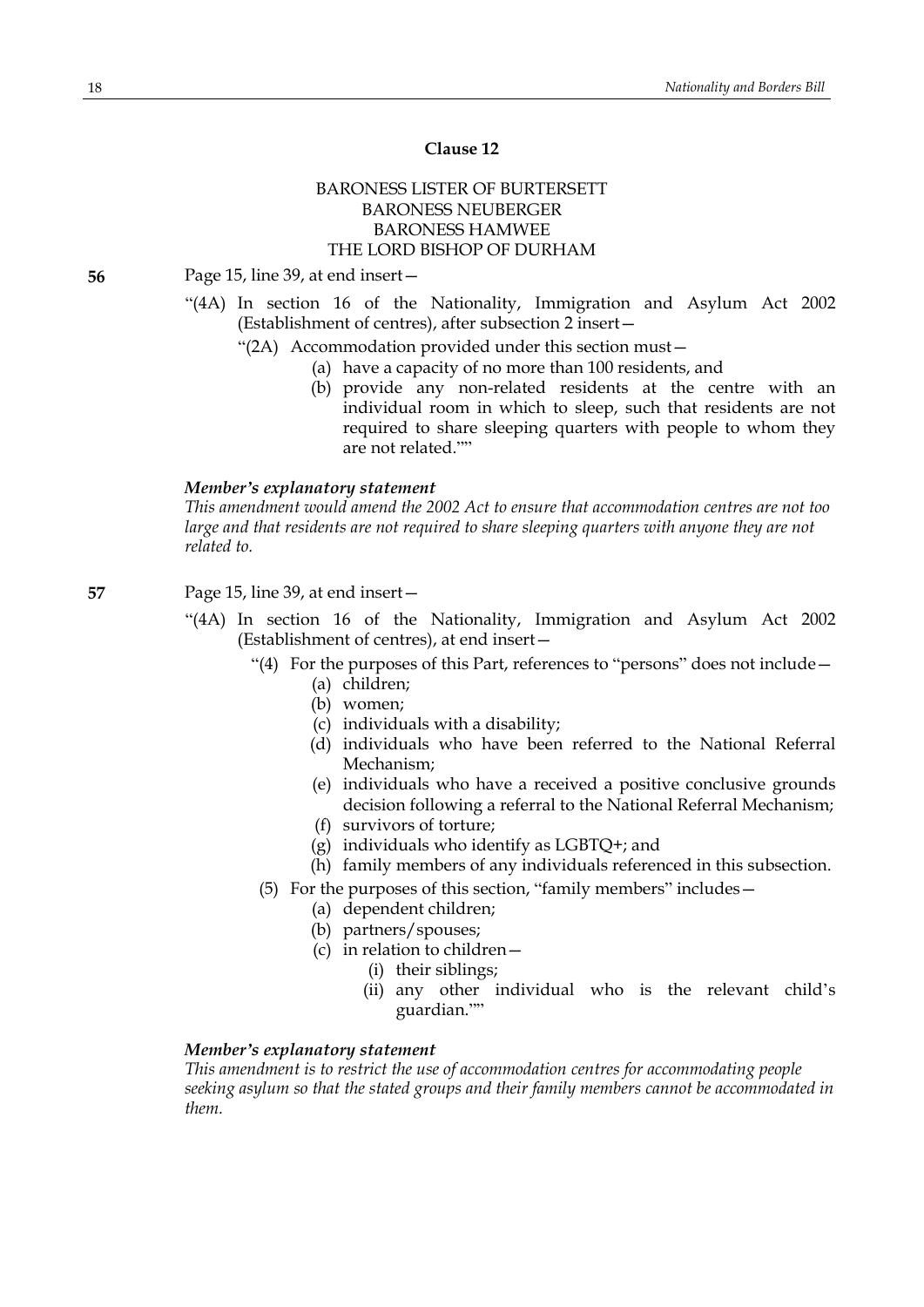### BARONESS HAMWEE LORD PADDICK

**58**\* Page 16, line 12, leave out from "centre)," to end of line 13 and insert "in subsection (2)(b), before "circumstances" insert "exceptional""

#### *Member's explanatory statement*

*This amendment would ensure that a person can only be held in an accommodation centre for nine months in exceptional circumstances.*

### BARONESS LISTER OF BURTERSETT BARONESS NEUBERGER BARONESS HAMWEE THE LORD BISHOP OF DURHAM

**59** Page 16, leave out line 13 and insert "(1), for "six months" substitute "90 days"."

#### *Member's explanatory statement*

*Clause 11(9) currently amends the Nationality, Immigration and Asylum Act 2002 to allow the Secretary of State to increase the maximum length of time someone can be accommodated in an accommodation centre from the existing limit of six months. This amendment would remove that power and instead reduce the maximum stay to ninety days. This is in line with the maximum time the Home Office have said people should be accommodated in Napier Barracks.*

**60** Page 16, line 15, at end insert—

"(11) Omit section 36 of that Act (Education: general)."

### *Member's explanatory statement*

*Section 36 of the Nationality, Immigration and Asylum Act 2002 prevents most children accommodated in accommodation centres from attending state schools. This amendment would remove that restriction.*

#### LORD ETHERTON

- **61** Page 16, line 15, at end insert—
	- "(11) Any accommodation provided to a refugee pursuant to this section must be provided in the United Kingdom, must be consistent with the European Convention on Human Rights and must be such as is appropriate for the safety and welfare of that refugee having particular regard to any protected characteristic asserted by the refugee, within the meaning of Chapter 1 of Part 2 of the Equality Act 2010, which is innate or immutable."

#### *Member's explanatory statement*

*This amendment spells out the standard of accommodation to be provided to a refugee.*

### BARONESS HAMWEE

#### **62** Page 16, line 15, at end insert—

- "(11) In section 30 of that Act (conditions of residence), for subsection (3) substitute—
	- "(3) A condition imposed by virtue of this section may not  $-$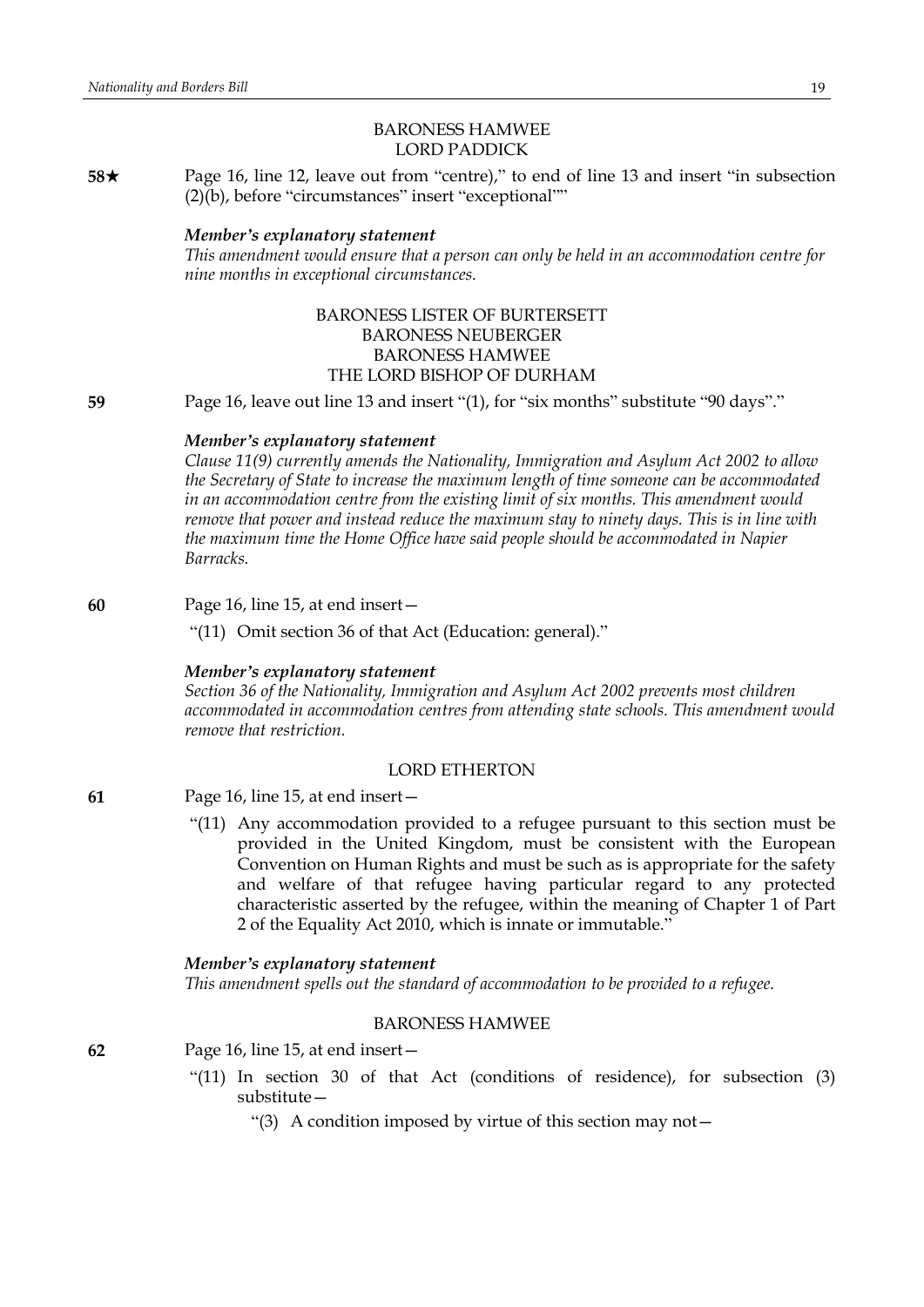#### **Clause 12** *- continued*

- (a) require a person to be present within the centre during specified hours;
- (b) require a person to be present within a particular section of the centre during specified hours.""

### *Member's explanatory statement*

*Section 30 of the Nationality, Immigration and Asylum Act 2002 provides a power to make regulations about conditions that can be imposed on a resident of an asylum accommodation centre. This amendment replaces subsection (3) and would mean that conditions could not include a curfew or require a person to be within a particular part of the centre during specified hours.*

**63** Page 16, line 15, at end insert—

- "(11) In section 38 of that Act (local authority), after subsection  $(2)$  insert -
	- "(2A) The Secretary of State may not make arrangements under section 16 for the provision of premises within the boundary of a local authority unless consent has been given by that local authority.""

#### *Member's explanatory statement*

*This would amend section 38 of the Nationality, Immigration and Asylum Act 2002 to prevent the Home Secretary from opening an accommodation centre within a particular local authority within the prior consent of that local authority.*

### **After Clause 12**

LORD PADDICK BARONESS CHAKRABARTI BARONESS MEACHER BARONESS JONES OF MOULSECOOMB

**64** Insert the following new Clause—

#### "**Asylum seekers' right to work**

The Secretary of State must make regulations providing that adults applying for asylum in the United Kingdom may apply to the Secretary of State for permission to take up employment if a decision at first instance has not been taken on the applicant's asylum application within 3 months of the date on which it was recorded."

#### *Member's explanatory statement*

*This new clause would require the Secretary of State to make regulations enabling asylum* seekers to work once they have been waiting for a decision on their claim for 3 months or more.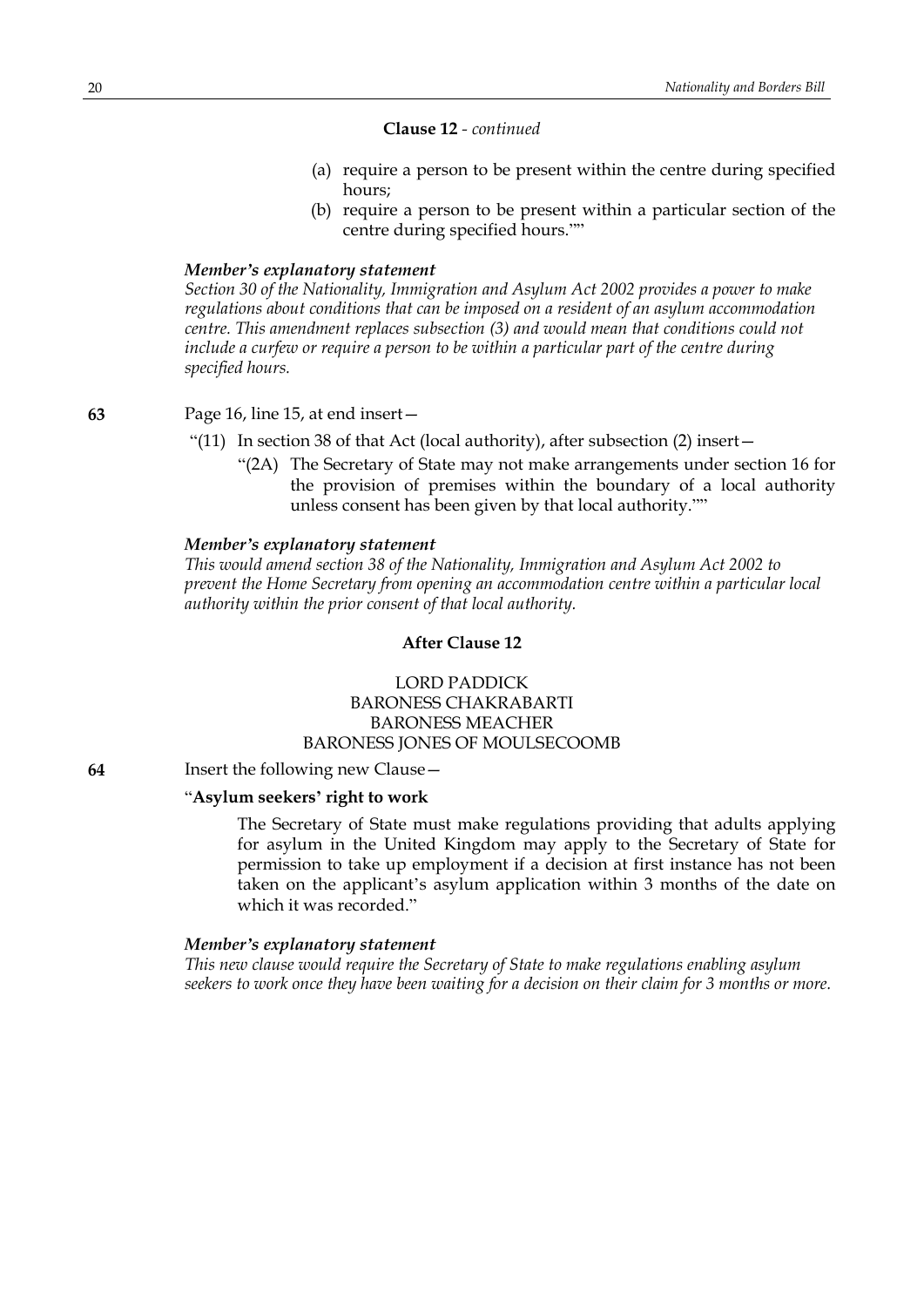### BARONESS STROUD BARONESS LISTER OF BURTERSETT BARONESS PRASHAR BARONESS LUDFORD

**65** Insert the following new Clause—

### **"Changes to the Immigration Act 1971**

- (1) The Immigration Act 1971 is amended as follows.
- (2) After section 3(2) (general provisions for regulation and control) insert—
	- "(2A) Regulations under subsection (2) must provide that persons, and adult dependants of persons who are applying for asylum in the United Kingdom are granted permission by the Secretary of State to take up employment if—
		- (a) a decision at first instance has not been taken on the applicant's asylum application within six months of the date on which the application was made, or
		- (b) a person makes an application or a further application which raises asylum grounds, and a decision on that new application, or a decision on whether to treat such further asylum grounds as a new application, has not been taken within six months of the date on which the further application was made.
		- (2B) For the purposes of subsection (2A), regulations must ensure that permission granted allowing people applying for asylum in the United Kingdom, and their adult dependants, to take up employment, is granted on terms no less favourable than the terms granted to a person with recognised refugee status.
		- (2C) This permission is to be valid until the claim is determined and all appeal rights have been exhausted, and individuals granted permission to work will be issued with physical proof of the right to work.""

### BARONESS LISTER OF BURTERSETT BARONESS HAMWEE BARONESS JONES OF MOULSECOOMB

**66** Insert the following new Clause—

### **"Prescribed period under section 94(3) of the Immigration and Asylum Act 1999**

- (1) The Asylum Support Regulations 2000 (S.I. 2000/704) are amended as follows.
- (2) In regulation 2(2) (interpretation) for "28" substitute "56".
- (3) Subject to subsection (4), this section does not prevent the Secretary of State from exercising the powers conferred by the Immigration and Asylum Act 1999 to prescribe by regulations a different period for the purposes of section 94(3) (day on which a claim for asylum is determined) of that Act.
- (4) The Secretary of State may not prescribe a period less than 56 days where regulation 2(2A) of the Asylum Support Regulations 2000 (S.I. 2000/704) applies."

#### *Member's explanatory statement*

*When an individual is granted refugee status, their eligibility for Home Office financial support and accommodation currently ends after a further 28 days. This amendment would extend that period to 56 days or allow the Secretary of State to set a longer period.*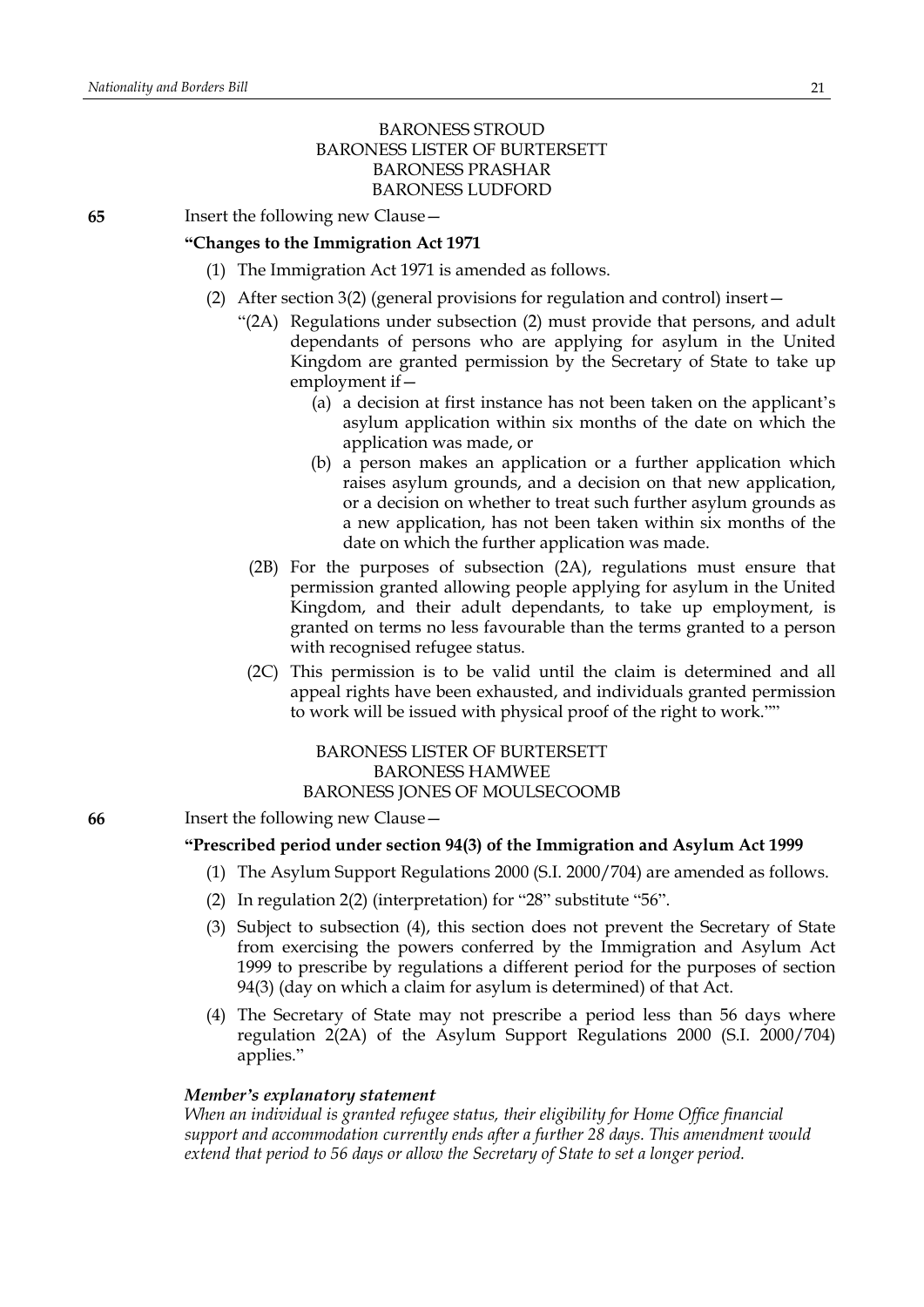### **Clause 13**

### BARONESS HAMWEE LORD PADDICK

**67**\* Page 17, line 1, leave out subsection (7)

#### *Member's explanatory statement*

*Clause 13(1) requires an asylum claim to be made at a designated place. However, the UK territorial sea is excluded from being a place where a Home Office Immigration Officer is authorised to accept an asylum claim. This amendment would remove that provision.*

#### **Clause 14**

#### LORD ETHERTON LORD OATES

**68** Page 17, line 41, at end insert—

"(c) fails to protect its nationals, including in particular those who have a protected characteristic within the meaning of Chapter 1 of Part 2 of the Equality Act 2010 which is innate or immutable, from persecution by third parties who are not agents of the member State."

#### *Member's explanatory statement*

*This amendment provides that there are exceptional circumstances where, even though there is no overt persecution by the State or state agents, the conduct of others towards a person which the State has failed to prevent can amount to persecution within the Refugee Convention.*

### LORD PADDICK

*Lord Paddick gives notice of his intention to oppose the Question that Clause 14 stand part of the Bill.*

#### **Clause 15**

### LORD DUBS BARONESS LUDFORD

**69** Page 18, leave out lines 26 to 38 and insert—

- "(a) there is not a real risk that the claimant will experience in that State—
	- (i) persecution for reasons of race, religion, nationality, membership of a particular social group or political opinion, or
	- (ii) violations of their fundamental human rights;
	- (b) there is not a real risk that the claimant will be sent from that State to another State—
		- (i) otherwise than in accordance with the Refugee Convention, or
		- (ii) in contravention of their rights under the Human Rights Convention, or
		- (iii) where there is a real risk of their fundamental human rights being violated;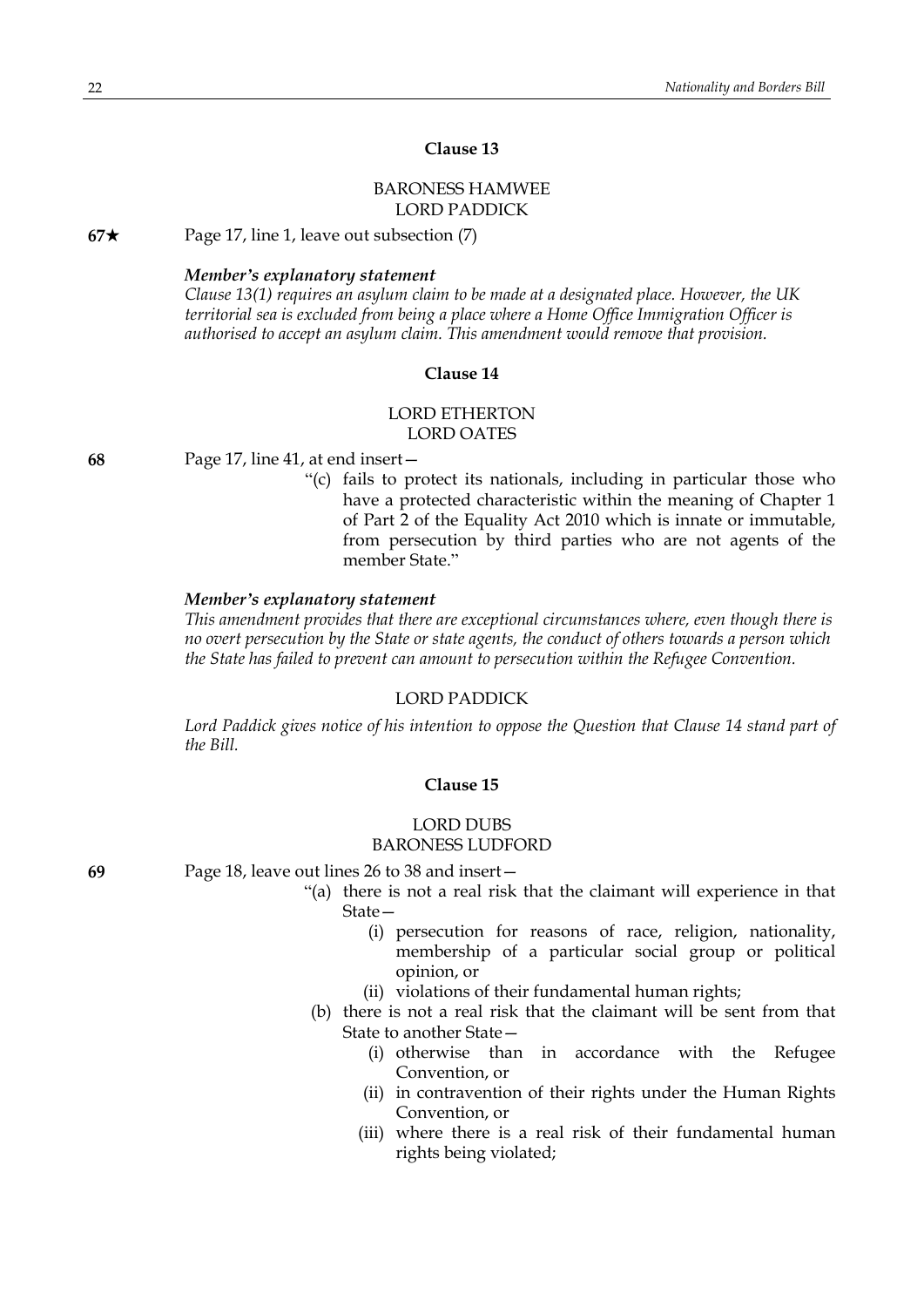#### **Clause 15** *- continued*

- (c) that State provides, in law and practice, and the claimant is entitled to avail themselves of—
	- (i) appropriate reception arrangements for asylum seekers;
	- (ii) access to fair and efficient State asylum procedures;
	- (iii) the legal right to remain during the State asylum procedure;
	- (iv) where an asylum seeker is found to be in need of international protection, a grant of refugee status or other protective status that provides as a minimum all the rights and obligations set out at Articles 2-34 of the Refugee Convention."

#### *Member's explanatory statement*

*This amendment would give effect to the recommendation of the Joint Committee on Human Rights that the definition of "safe third State" must ensure that the State in question provides effective protection against human rights abuses and access to an effective asylum system that fully complies with the Refugee Convention.*

#### **70** Page 18, leave out lines 42 to 45

#### *Member's explanatory statement*

*This amendment would give effect to the recommendation of the Joint Committee on Human Rights that asylum seekers should not be removed to a safe third State other than the one with which they are considered to have a connection.*

**71** Page 19, leave out lines 1 and 2 and insert—

- "(7) An asylum claim may not be declared inadmissible, and an asylum claim that has been declared inadmissible must nevertheless be considered under the immigration rules—
	- (a) if no formal, legally binding and public return arrangements are in place between the United Kingdom and the State to which the claimant has a connection,
	- (b) if it is unlikely to be possible to remove the claimant to a safe third State within a reasonable period of the declaration of inadmissibility,"

#### *Member's explanatory statement*

*This amendment would give effect to the recommendation of the Joint Committee on Human Rights that claims should not be assessed as inadmissible unless a return arrangement has already been put in place with the relevant safe third State.*

### BARONESS HAMWEE LORD PADDICK

**72**★ Page 19, line 5, at end insert—

"(aa) if a family member of the claimant has been granted refugee status or humanitarian protection,"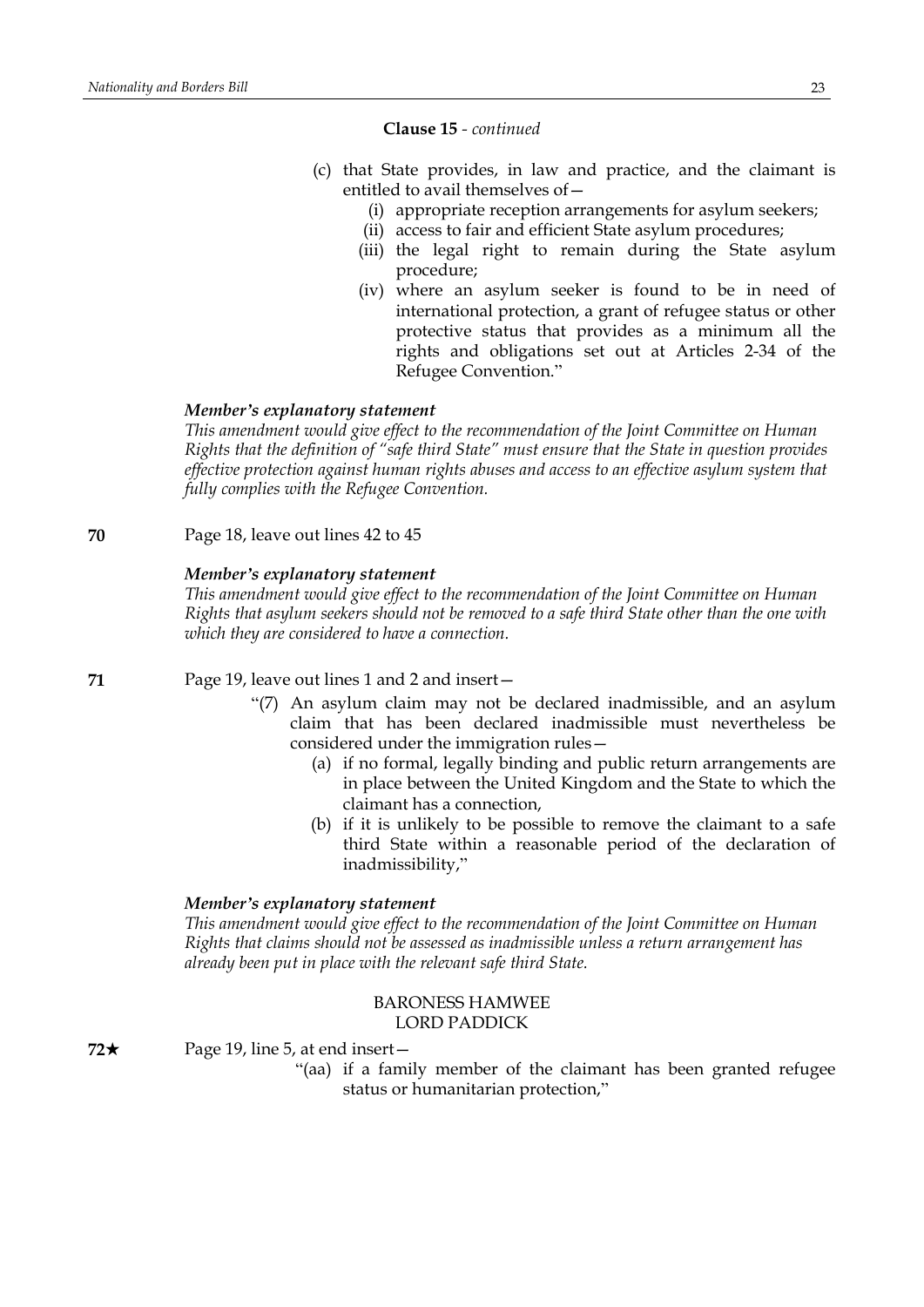*This amendment allows an asylum claim to be considered if a claimant's family member has been granted refugee status or humanitarian protection.*

**73**★ Page 19, line 7, at end insert—

"(7A) For the purposes of section  $(7)$  a family member is  $-$ 

- (a) a parent, including an adoptive parent,
- (b) a spouse, civil partner or unmarried partner,
- (c) a child, including an adopted child, under the age of 18 or under the age of 25 but who was under 18 or unmarried at the time of leaving their country of residence to seek asylum,
- (d) a sibling, including an adoptive sibling, under the age of 18 or under the age of 25 but who was under 18 or unmarried at the time of leaving their country of residence to seek asylum, or
- (e) such other persons as may be entitled to sponsor a family reunion application within the immigration rules made under the Immigration Act 1971."

#### *Member's explanatory statement*

*This amendment defines "family member" for the purposes of Baroness Hamwee's amendment to page 19, line 5.*

**74**★ Page 19, leave out line 30 to line 2 on page 20

#### *Member's explanatory statement*

*This amendment removes some of the conditions whereby a person is deemed to have "a connection" to a safe state.*

### LORD DUBS BARONESS LUDFORD

### **75** Page 19, leave out lines 34 to 42

### *Member's explanatory statement*

*This amendment would give effect to the recommendation of the Joint Committee on Human Rights that asylum claims should not be declared inadmissible on the basis of the Home Office's view that it would have been reasonable to expect the claimant to have claimed elsewhere.*

### LORD ROSSER LORD ETHERTON LORD PADDICK

*The above-named Lords give notice of their intention to oppose the Question that Clause 15 stand part of the Bill.*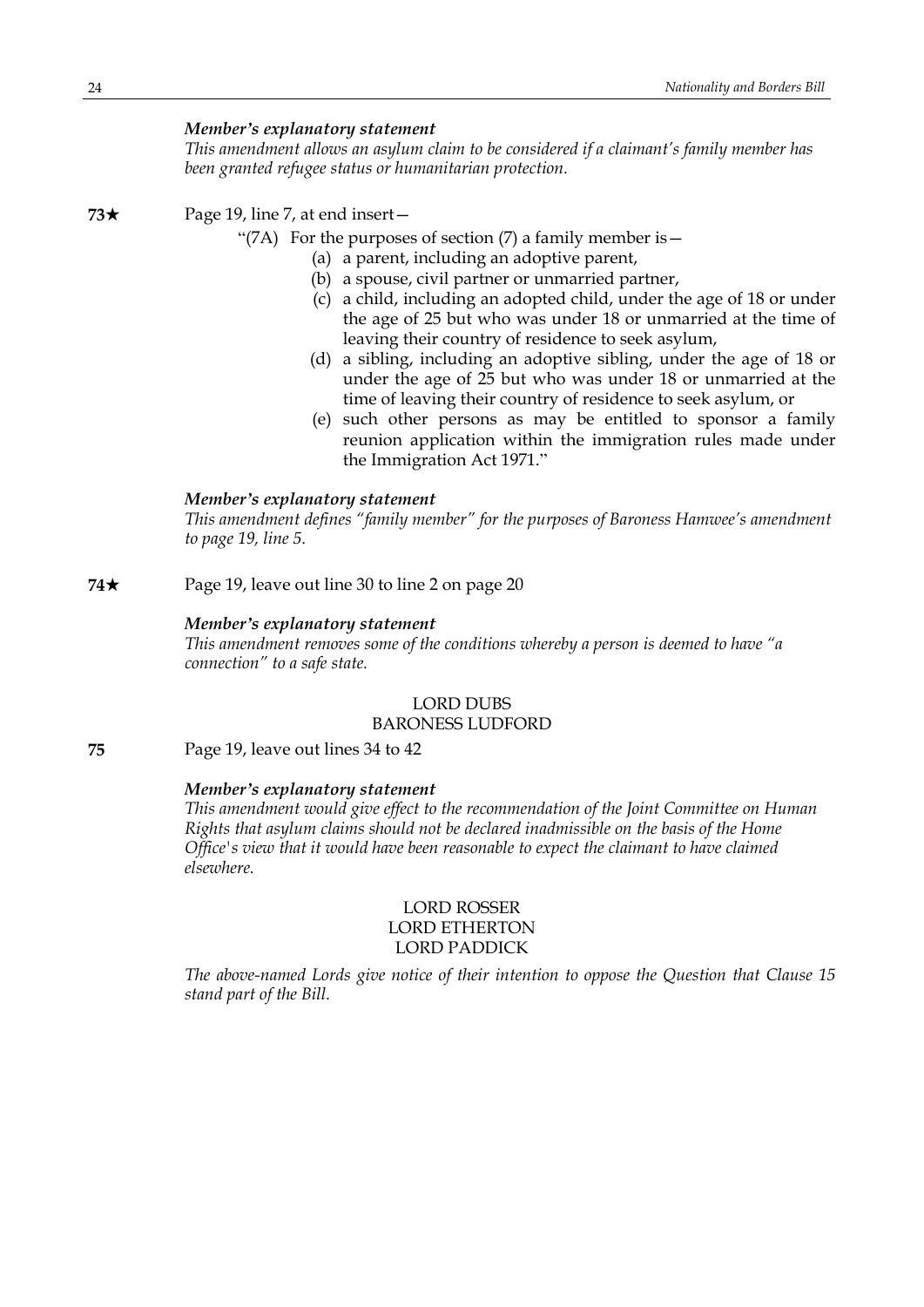#### **After Clause 16**

### LORD GREEN OF DEDDINGTON BARONESS NEVILLE-ROLFE

**76** Insert the following new Clause—

### **"Inadmissibility to the asylum system for those entering the United Kingdom without permission**

- (1) Any asylum application, or human rights claim, by someone who—
	- (a) has been found to have entered the United Kingdom clandestinely, or
	- (b) has been intercepted while attempting to come, without prior permission, to the United Kingdom in a boat or vehicle,

must be treated as inadmissible to the UK asylum system.

- (2) No time limit may be set in immigration rules after which an asylum claim suspected of being, or deemed to be, inadmissible must be admitted to the asylum system for substantive consideration.
- (3) Asylum claims suspected of being, or declared by the Secretary of State to be, inadmissible under subsection (1) cannot be considered under immigration rules until the individual is removed from the United Kingdom or departs voluntarily.
- (4) The provision of this section overrides all prior national and international law and should not be interpreted in the light of it, including the 1950 European Convention on Human Rights, the 1951 Refugee Convention and its 1967 Protocol, and the Human Rights Act 1998."

#### *Member's explanatory statement*

*This amendment would expand the definition of "inadmissible" to ensure that any claimant who comes to the UK clandestinely or who has been intercepted while attempting to come in a boat or vehicle without prior permission would be treated as inadmissible to the asylum system.*

#### **Clause 17**

### LORD ROSSER

**77** Page 21, line 15, at end insert—

"(1A) The Secretary of State may not serve an evidence notice on a person who $-$ 

- (a) has made a protection claim or a human rights claim on the basis of their sexual orientation or gender identity;
- (b) was under 18 years of age at the time of their arrival in the United Kingdom;
- (c) has made a protection or human rights claim involving sexual or gender-based violence;
- (d) is a victim of modern slavery or trafficking; or

on other categories of person on whom the Secretary of State considers it would be inappropriate to serve an evidence notice."

#### *Member's explanatory statement*

*This amendment probes the serving of an evidence notice on vulnerable groups.*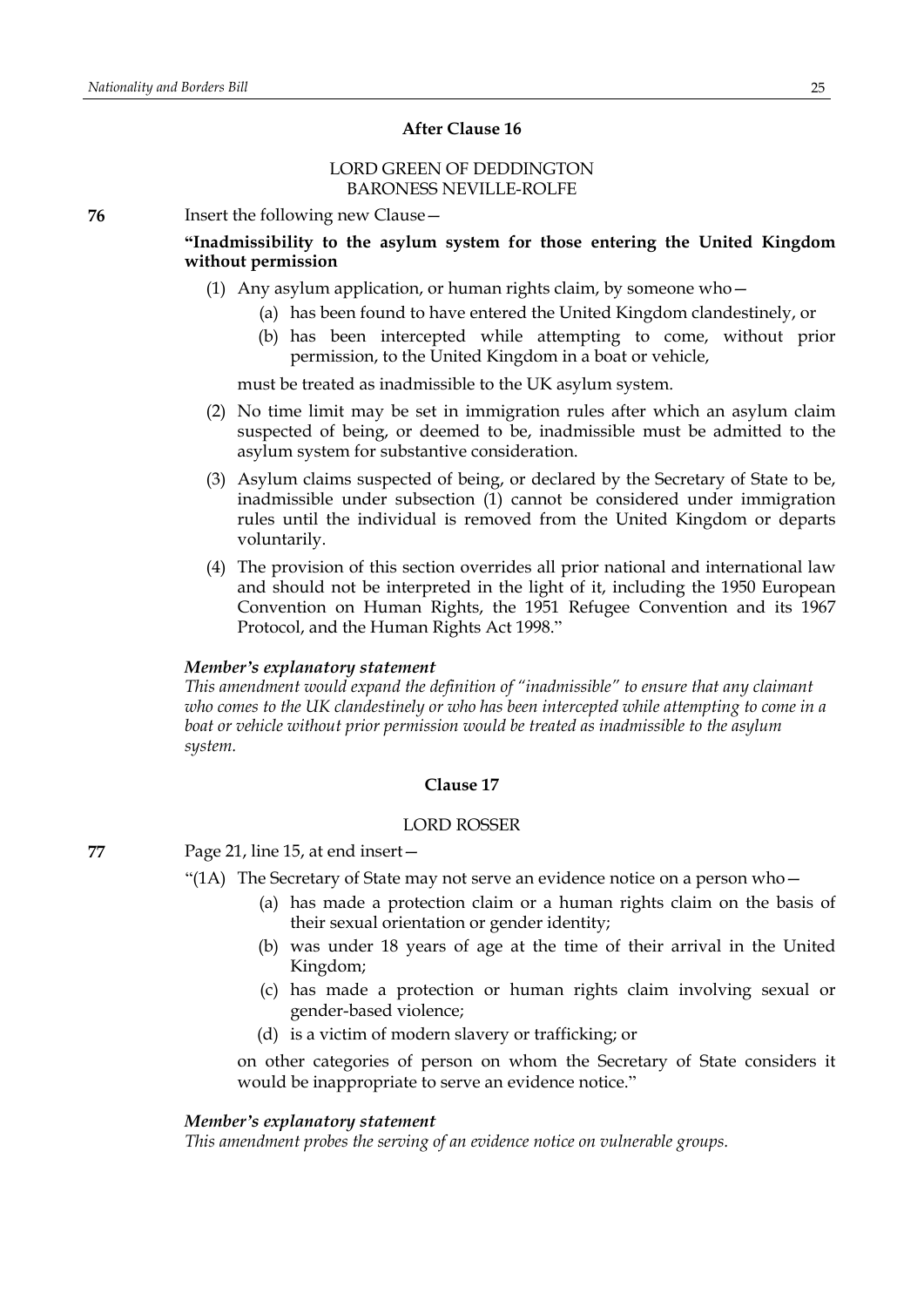### BARONESS HAMWEE LORD PADDICK

- **78**★ Page 21, line 16, leave out ", before the specified date,"
- **79**★ Page 21, line 20, leave out from "claim" to end of line
- **80**\* Page 21, line 27, leave out paragraph (b)
- **81**★ Page 21, line 32, leave out subsection (6)

### LORD ETHERTON LORD PADDICK

- **82** Page 21, line 32, at end insert—
	- "(7) The specified date must be such as will reasonably give adequate time for the collection, preparation and provision of evidence in support of the claim, and must take into account any protected characteristic asserted by the recipient of the evidence notice, within the meaning of Chapter 1 of Part 2 of the Equality Act 2010, which is innate or immutable."

#### *Member's explanatory statement*

*This amendment gives guidance as to the time to be allowed for evidence gathering by the recipient of an evidence notice. The need to take into account the difficulties encountered by some refugees, such as members of the LGBTQ community, was highlighted by the decision of the Grand Chamber of the ECJ in A, B, C on 2 December 2014 [2015] 1 WLR 2141.*

#### **Clause 18**

### LORD DUBS BARONESS LUDFORD BARONESS JONES OF MOULSECOOMB

**83** Page 22, line 26, leave out subsection (4)

### *Member's explanatory statement*

*This amendment would give effect to the recommendation of the Joint Committee on Human Rights to remove the direction for decision makers to treat the provision of evidence on or after the date specified in an evidence notice as damaging to credibility.*

#### LORD ETHERTON

**84** Page 22, line 30, at end insert—

"(6AA) In determining whether there are good reasons why the evidence was provided late, account must be taken of any protected characteristic asserted by the claimant, within the meaning of Chapter 1 of Part 2 of the Equality Act 2010, which is innate or immutable."

### *Member's explanatory statement*

*This amendment requires that account be taken of the difficulties encountered by some claimants with protected characteristics.*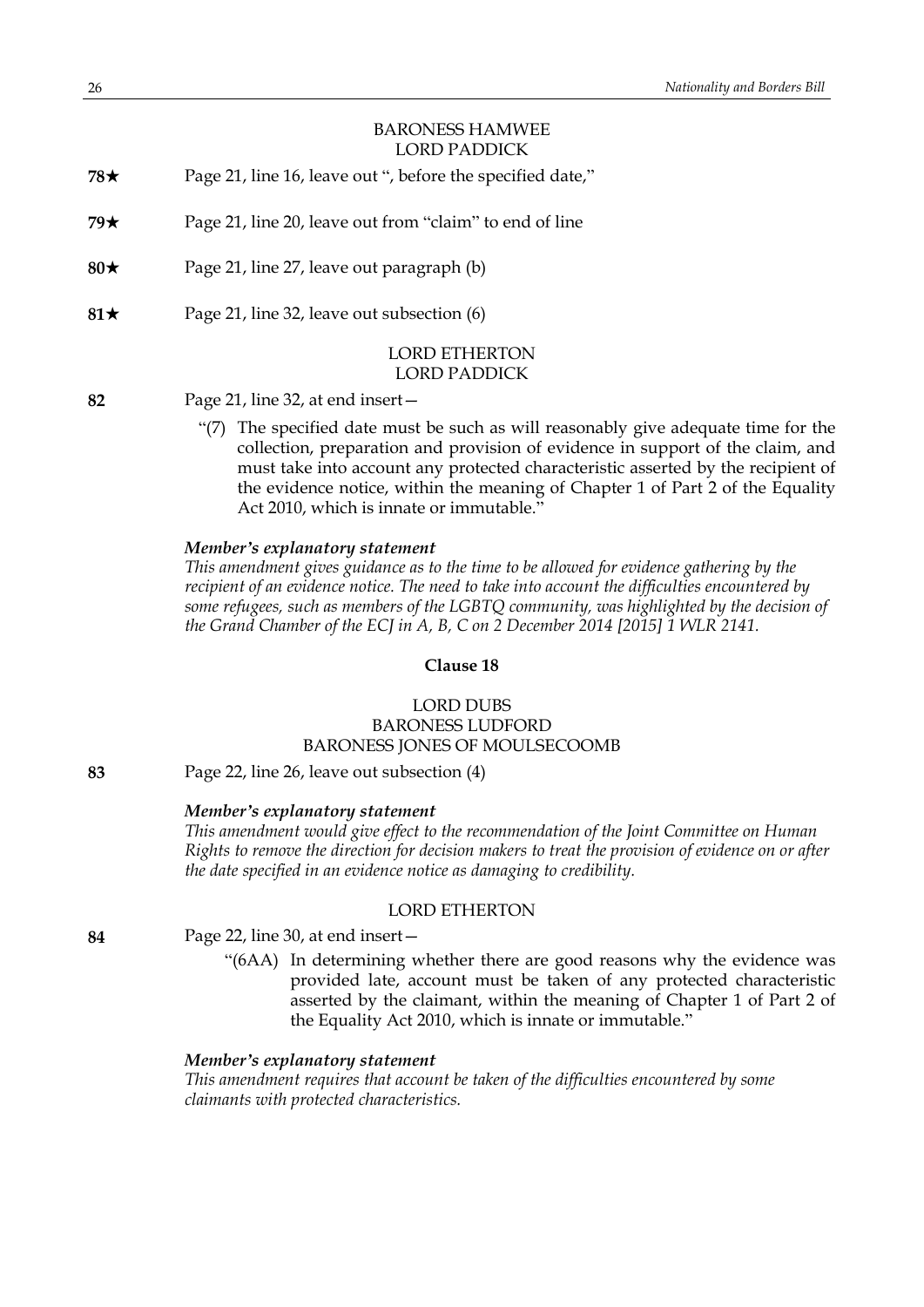#### BARONESS NEVILLE-ROLFE

**85**\* Page 22, line 36, at end insert—

"(6C) This section also applies to failure by the claimant to produce identifying documents when entering the United Kingdom or when intercepted in the territorial waters of the United Kingdom."

#### **Clause 19**

### LORD ETHERTON

**86** Page 23, line 38, at end insert—

"(3A) The PRN cut-off date must be such as will reasonably give adequate time for the collection, preparation and provision of the matters in subsection (3)(a) and must take into account any protected characteristic asserted by the PRN recipient, within the meaning of Chapter 1 of Part 2 of the Equality Act 2010, which is innate or immutable."

#### *Member's explanatory statement*

*This amendment requires that account be taken of the difficulties which may be encountered by recipients of a PRN who assert a protected characteristic.*

#### **Clause 20**

#### LORD PADDICK

**87** Page 24, line 39, leave out subsection (4)

#### *Member's explanatory statement*

*This amendment is to probe why an individual will still be subject to the consequences of Priority Removal Notices when they are no longer liable to removal.*

#### **Clause 21**

### LORD DUBS BARONESS LUDFORD BARONESS JONES OF MOULSECOOMB

**88** Page 25, line 29, leave out subsection (4)

#### *Member's explanatory statement*

*This amendment would give effect to the recommendation of the Joint Committee on Human Rights to remove the direction for decision makers to treat the provision of evidence on or after the date specified in a priority removal notice as damaging to credibility.*

#### LORD ROSSER

**89** Page 25, line 32, at end insert—

- "(4A) For the purposes of subsection (4) "good reasons" include, but are not limited to—
	- (a) evidence of post-traumatic stress,
	- (b) potential endangerment to the PRN recipient caused by collecting evidence for anything mentioned in subsection (1)(a) before the PRN cut-off date.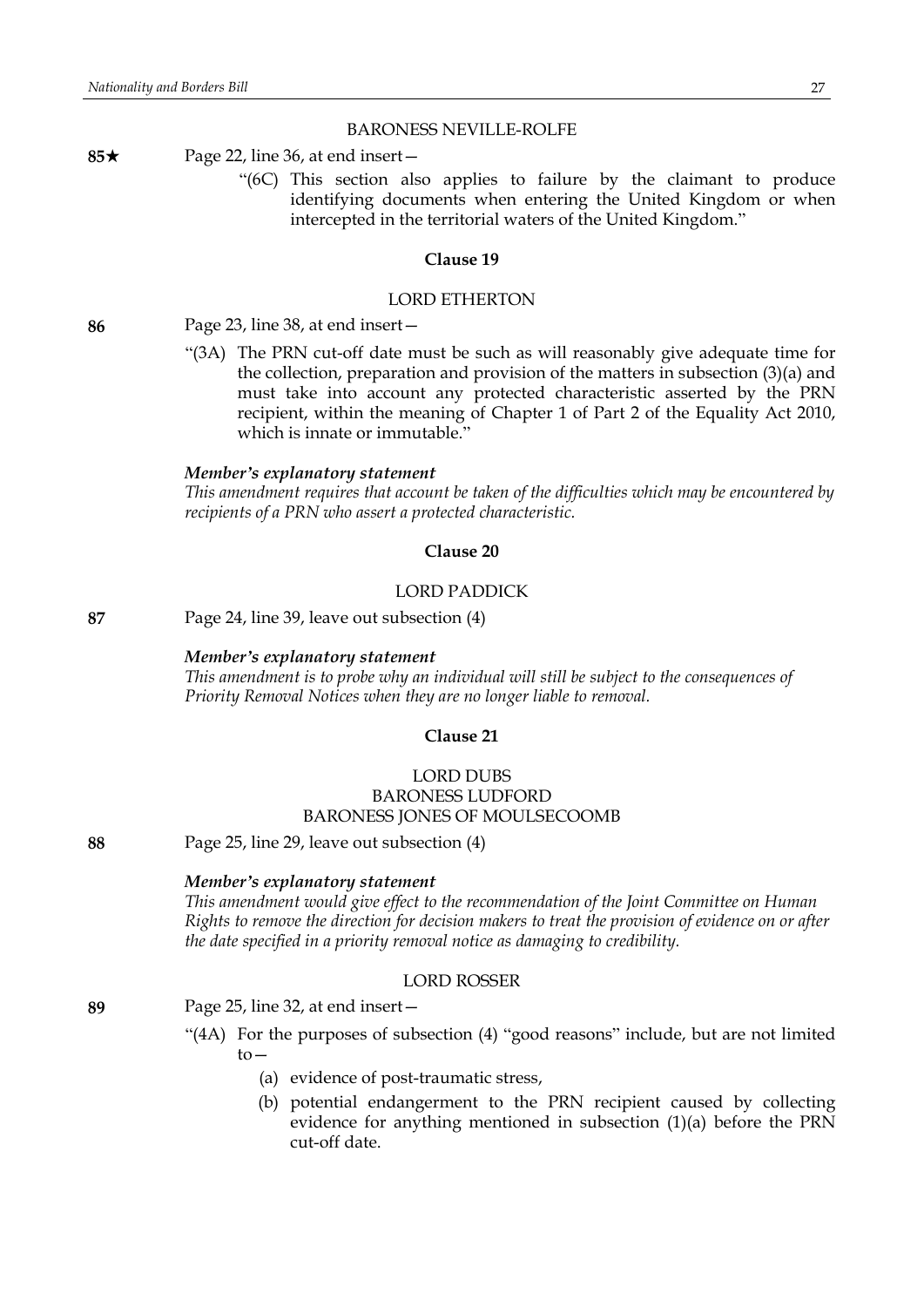### **Clause 21** *- continued*

(4B) The Secretary of State must publish guidance including a non-exhaustive list of "good reasons" within the meaning of subsection (4) within 30 days of the passing of this Act."

#### *Member's explanatory statement*

*This amendment probes examples of potential interpretations of "good reasons" for late compliance, and requires the Home Secretary to publish a non-exhaustive list of potential "good reasons" to aid asylum decisions.*

#### LORD ETHERTON

#### **90** Page 25, line 32, at end insert—

"(4A) In determining whether there are good reasons for the late provision of the material, there must be taken into account any protected characteristic asserted by the PRN recipient, within the meaning of Chapter 1 of Part 2 of the Equality Act 2010, which is innate or immutable."

#### *Member's explanatory statement*

*This amendment requires that account be taken of the difficulties encountered by some recipients of a PRN who assert a protected characteristic.*

### **Clause 22**

### LORD ETHERTON

**91** Page 26, line 40, after "satisfied" insert "on reasonable grounds"

#### *Member's explanatory statement*

*The Secretary of State can only give a certification if satisfied on reasonable grounds that there were no good reasons.*

- **92** Page 26, line 43, at end insert—
	- "(2A) In considering whether there are good reasons within subsection (2), the Secretary of State must take into account any protected characteristic asserted by P, within the meaning of Chapter 1 of Part 2 of the Equality Act 2010, which is innate or immutable."

#### *Member's explanatory statement*

*This amendment provides that, in deciding whether there were good reasons for P making the claim on or after the PRN cut-off date, the Secretary of State must take into account difficulties arising from an innate or immutable protected characteristic asserted by P.*

### BARONESS HAMWEE LORD PADDICK

*The above-named Lords give notice of their intention to oppose the Question that Clause 22 stand part of the Bill.*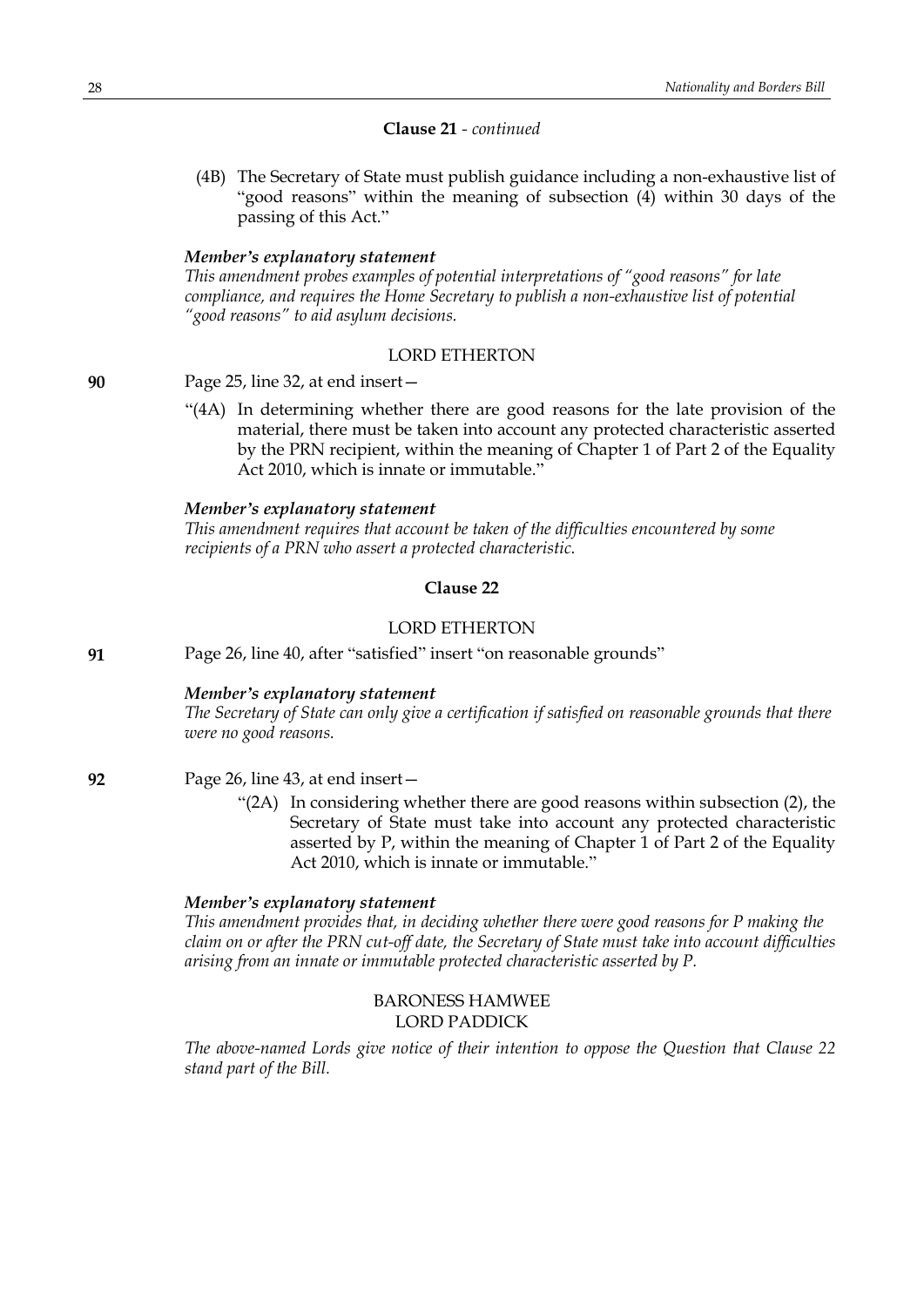### **Clause 23**

### LORD PADDICK BARONESS HAMWEE

*The above-named Lords give notice of their intention to oppose the Question that Clause 23 stand part of the Bill.*

#### **Clause 24**

### LORD DUBS BARONESS LUDFORD

**93** Page 28, line 40, after "notice" insert "or a slavery or trafficking information notice"

### *Member's explanatory statement*

*This amendment would give effect to the recommendation of the Joint Committee on Human Rights to amend the Bill to provide those receiving a slavery or human trafficking information notice with an equivalent amount of civil legal services support as for those receiving a priority removal notice.*

**94** Page 28, line 41, after "notice" insert "or a slavery or trafficking information notice"

#### *Member's explanatory statement*

*This amendment would give effect to the recommendation of the Joint Committee on Human Rights to amend the Bill to provide those receiving a slavery or human trafficking information notice with an equivalent amount of civil legal services support as for those receiving a priority removal notice.*

#### **Clause 25**

### BARONESS COUSSINS BARONESS LISTER OF BURTERSETT

**95** Page 30, line 25, at end insert—

- "(2A) The deciding authority must accept that there are good reasons why the evidence was provided late where—
	- (a) the claimant's claim is based on sexual orientation, gender identity, gender expression or sex characteristics;
	- (b) the claimant was under 18 years of age at the time of their arrival in the United Kingdom;
	- (c) the claimant's claim is based on gender-based violence;
	- (d) the claimant has experienced sexual violence;
	- (e) the claimant is a victim of modern slavery or trafficking;
	- (f) the claimant is suffering from a mental health condition or mental impairment;
	- (g) the claimant has been a victim of torture;
	- (h) the claimant is suffering from a serious physical disability;
	- (i) the claimant is suffering from other serious physical health conditions or illnesses."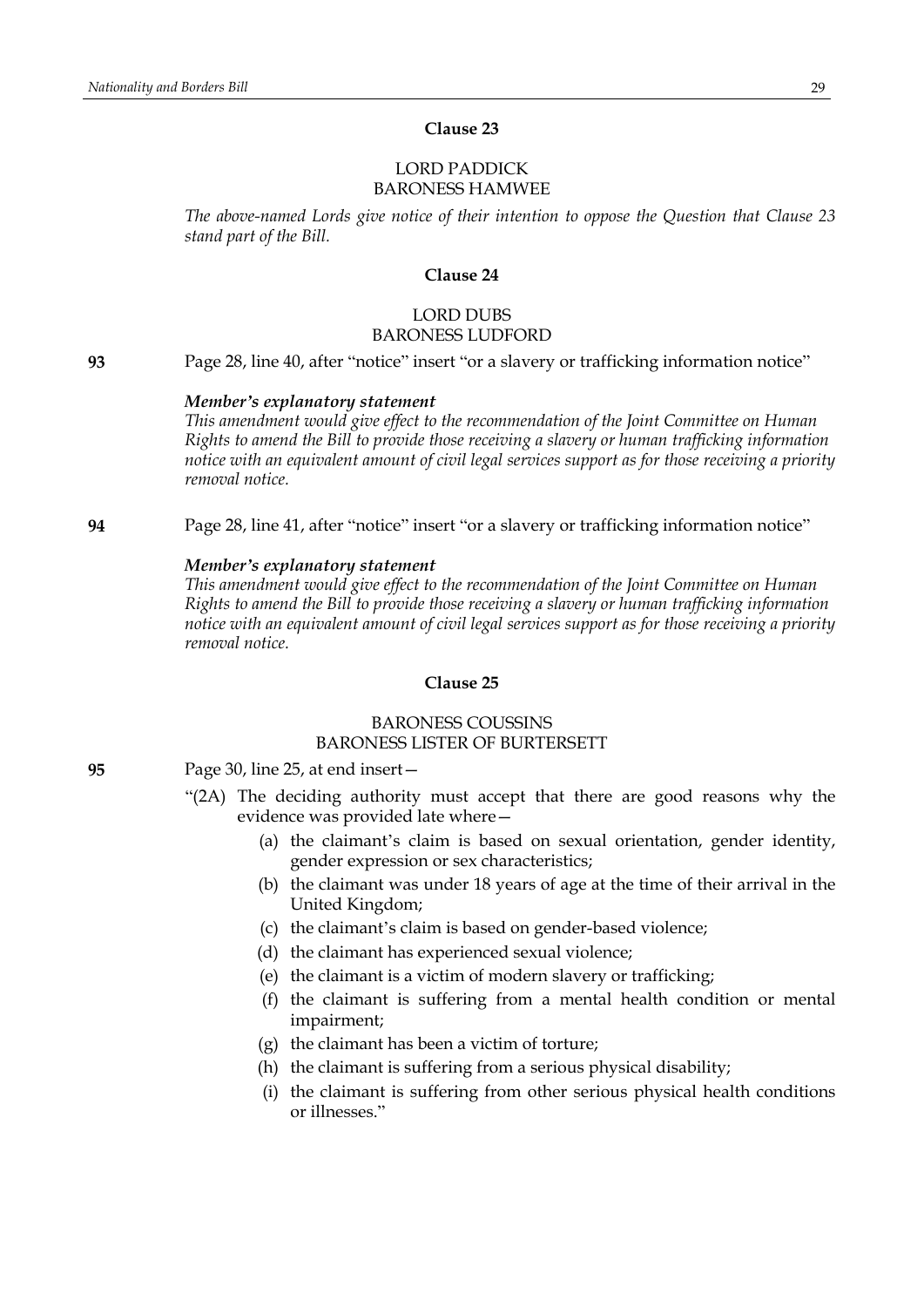### **Clause 25** *- continued*

### LORD ETHERTON

**96** Page 30, line 43, at end insert—

"(6A) In considering whether there are good reasons within subsection (2), the Secretary of State must take into account any protected characteristic asserted by the claimant, within the meaning of Chapter 1 of Part 2 of the Equality Act 2010, which is innate or immutable."

#### *Member's explanatory statement*

*This amendment provides that, in deciding whether there were good reasons for the late provision of evidence, the Secretary of State must take into account difficulties arising from an innate or immutable protected characteristic asserted by the claimant.*

### LORD DUBS BARONESS LUDFORD BARONESS JONES OF MOULSECOOMB

*The above-named Lords give notice of their intention to oppose the Question that Clause 25 stand part of the Bill.*

### *Member's explanatory statement*

*This amendment would give effect to the recommendation of the Joint Committee on Human Rights to remove the direction for decision makers to treat the provision of evidence on or after the date specified in an evidence notice or priority removal notice as damaging to the weight to be given to that evidence.*

#### **Clause 26**

#### LORD DUBS BARONESS LUDFORD

**97** Page 31, line 38, leave out from "State" to end of line 39 and insert "is satisfied that—

- (a) any relevant appeal brought in relation to the decision would be likely to be disposed of expeditiously; and
- (b) any relevant appeal brought in relation to the decision could be resolved within the time limits set out in subsection (3) without giving rise to unfairness or injustice."

#### *Member's explanatory statement*

*This amendment would give effect to the recommendation of the Joint Committee on Human Rights to limit the cases that are brought within the accelerated detained appeals process, to prevent unfairness or injustice arising.*

### LORD ETHERTON

**98** Page 31, line 39, at end insert—

"(2A) The Secretary of State may not give any such certification if the appellant claims to have a protected characteristic, within the meaning of Chapter 1 of Part 2 of the Equality Act 2010, which is innate or immutable, and that the characteristic is relevant to the appeal."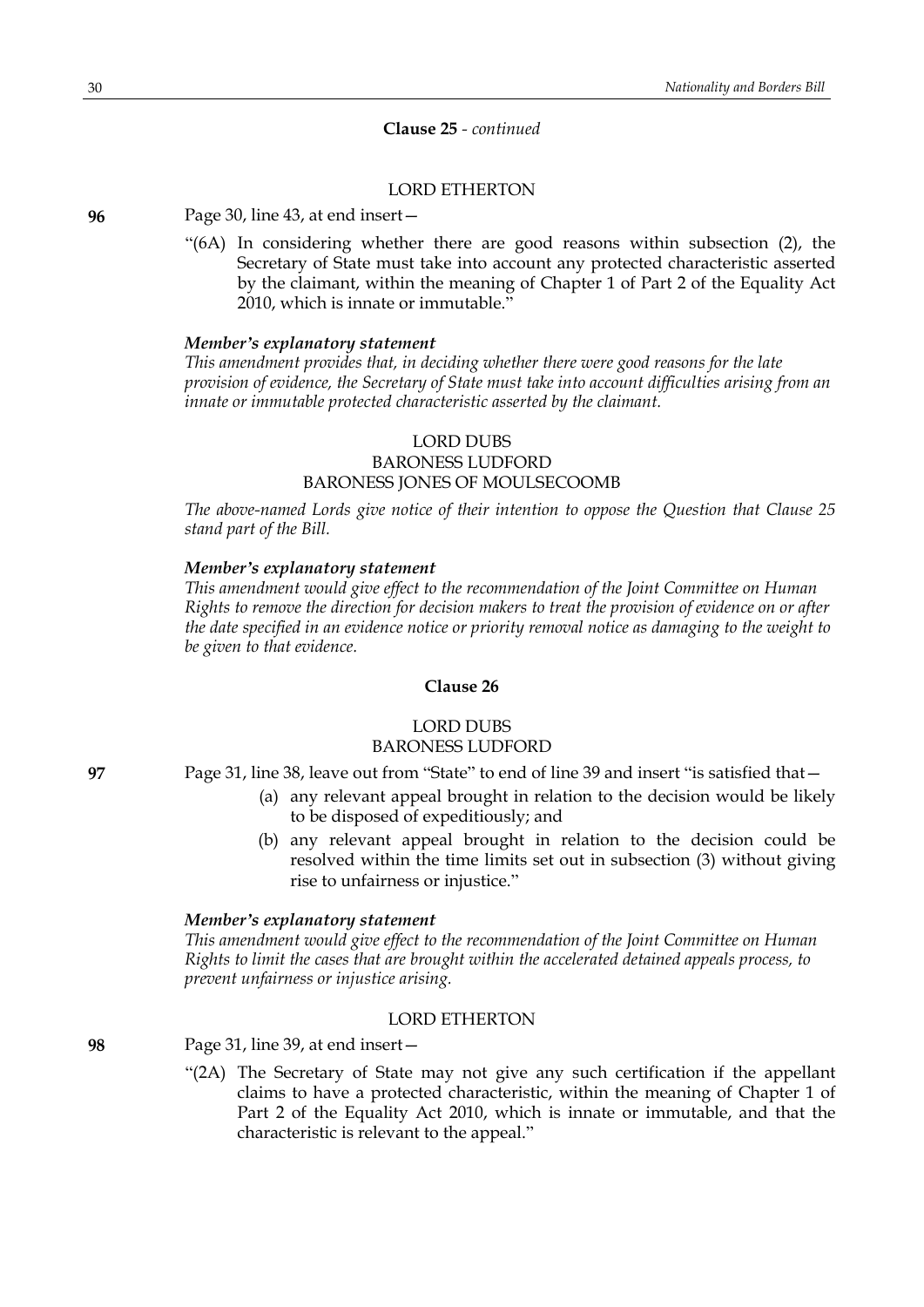*The effect of the amendment is that the Secretary of State cannot certify an appeal as an accelerated detained appeal if the appellant asserts that they have an innate or immutable protected characteristic as such cases involve complexities that make them unsuitable for the accelerated detained appeal procedure.*

### LORD DUBS

### BARONESS LUDFORD

**99** Page 32, line 11, leave out from "Tribunal" to "order" in line 12 and insert "must, if it is concerned that fairness or justice in an individual case cannot be provided within the accelerated detained appeal process,"

#### *Member's explanatory statement*

*This amendment would give effect to the recommendation of the Joint Committee on Human Rights that Clause 26 should be amended to ensure that cases are removed from the accelerated detained appeals process where the interests of justice and fairness require it.*

### **Clause 27**

### LORD PADDICK

*Lord Paddick gives notice of his intention to oppose the Question that Clause 27 stand part of the Bill.*

#### **Clause 28**

### LORD KIRKHOPE OF HARROGATE THE LORD BISHOP OF DURHAM LORD ARBUTHNOT OF EDROM BARONESS STROUD

**100** Page 33, line 20, leave out paragraph (a)

*Member's explanatory statement*

*This amendment is linked to the amendment to leave out paragraphs 1 and 2 of Schedule 3.*

LORD ROSSER LORD BLUNKETT LORD ETHERTON LORD DUBS

*The above-named Lords give notice of their intention to oppose the Question that Clause 28 stand part of the Bill.*

#### **Schedule 3**

### LORD KIRKHOPE OF HARROGATE THE LORD BISHOP OF DURHAM LORD SHINKWIN LORD ARBUTHNOT OF EDROM

**101** Page 88, line 11, leave out paragraphs 1 and 2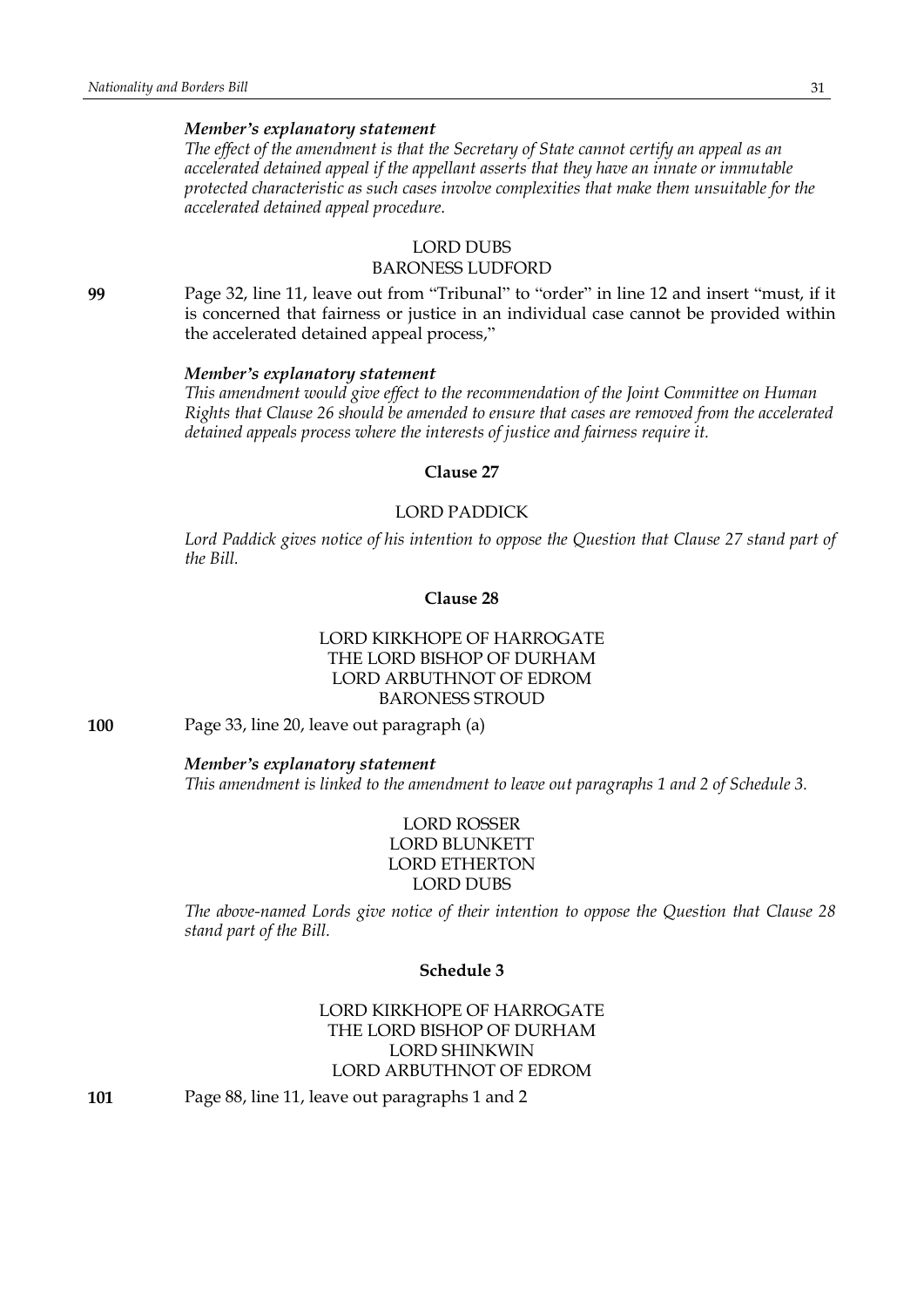*This amendment leaves out paragraphs 1 and 2 of Schedule 3 to the Bill, which would amend section 77 of the Nationality, Immigration and Asylum Act 2002 (no removal while claim for asylum pending).*

**102** Page 89, line 17, leave out paragraph 4

### *Member's explanatory statement*

*This amendment is consequential to the amendment to leave out paragraphs 1 and 2 of Schedule 3.*

### LORD ROSSER LORD ETHERTON BARONESS HAMWEE

*The above-named Lords give notice of their intention to oppose the Question that Schedule 3 be the 3rd Schedule to the Bill.*

#### **Clause 29**

### BARONESS CHAKRABARTI

*Baroness Chakrabarti gives notice of her intention to oppose the Question that Clause 29 stand part of the Bill.*

#### **Clause 31**

#### LORD DUBS BARONESS LUDFORD

**103** Page 34, line 45, leave out subsections (2) and (3)

### *Member's explanatory statement*

*This amendment would give effect to the recommendation of the Joint Committee on Human Rights that the standard of proof for an asylum seeker to establish a well-founded fear of persecution under the Refugee Convention should remain a composite standard of "reasonable likelihood".*

**104** Page 35, line 20, leave out from "persecuted" to end of line 21 and insert "for reasons of race, religion, nationality, membership of a particular social group or political opinion, and"

### *Member's explanatory statement*

*This amendment would give effect to the recommendation of the Joint Committee on Human Rights that the standard of proof for an asylum seeker to establish a well-founded fear of persecution under the Refugee Convention should remain a composite standard of "reasonable likelihood".*

### BARONESS CHAKRABARTI BARONESS MCINTOSH OF PICKERING

*The above-named Lords give notice of their intention to oppose the Question that Clause 31 stand part of the Bill.*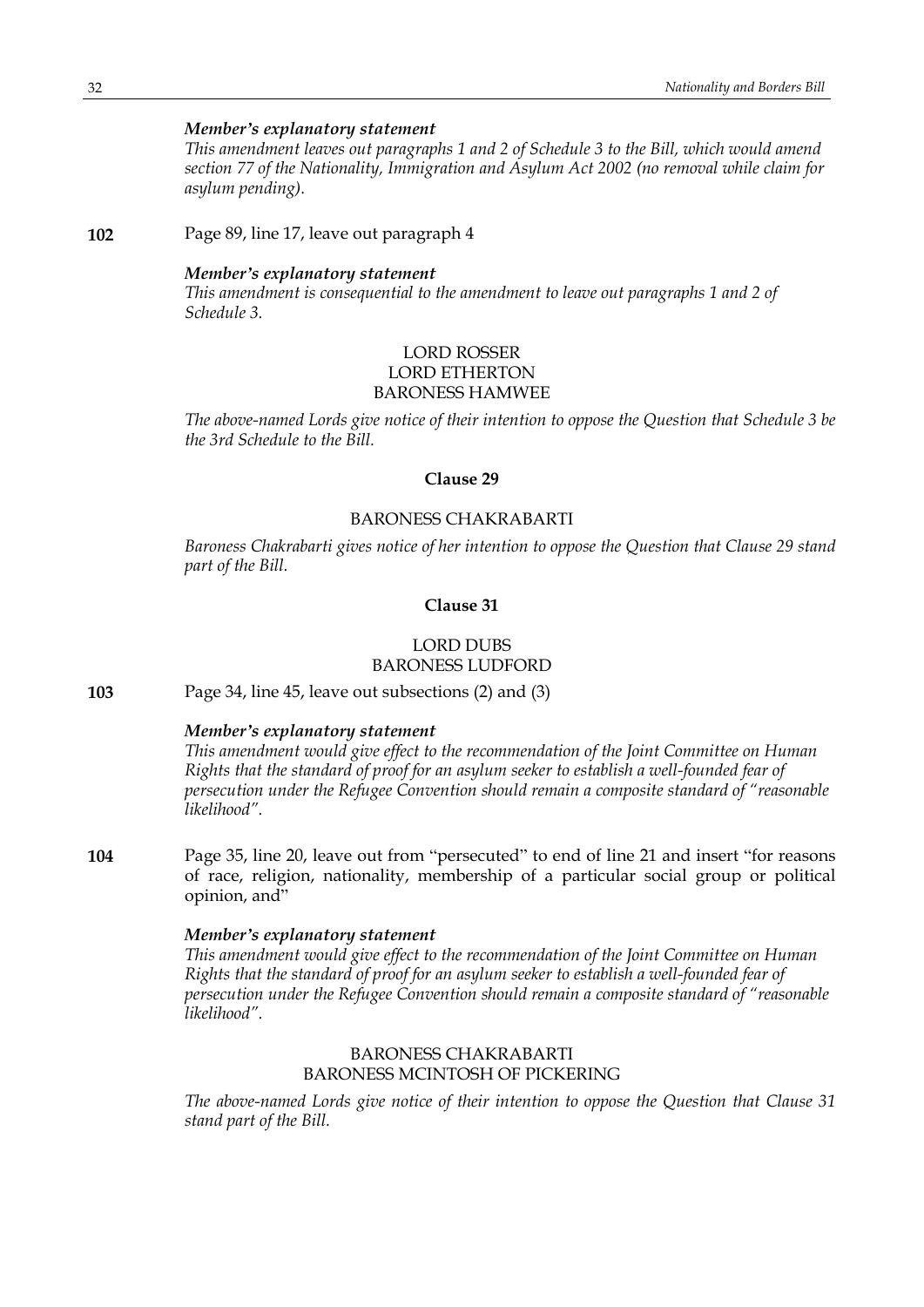### **Clause 32**

### BARONESS LISTER OF BURTERSETT BARONESS COUSSINS THE LORD BISHOP OF GLOUCESTER LORD PADDICK

**105** Page 35, line 47, leave out "only if it meets" and insert "if it meets one or"

### *Member's explanatory statement*

*This amendment would bring the definition of "particular social group" in line with international standards and UK case law by removing the requirement of two conditions.*

#### BARONESS CHAKRABARTI

*Baroness Chakrabarti gives notice of her intention to oppose the Question that Clause 32 stand part of the Bill.*

### **Clause 33**

### BARONESS CHAKRABARTI

*Baroness Chakrabarti gives notice of her intention to oppose the Question that Clause 33 stand part of the Bill.*

### **Clause 34**

### BARONESS CHAKRABARTI

*Baroness Chakrabarti gives notice of her intention to oppose the Question that Clause 34 stand part of the Bill.*

### **Clause 35**

### BARONESS CHAKRABARTI

*Baroness Chakrabarti gives notice of her intention to oppose the Question that Clause 35 stand part of the Bill.*

### **Clause 36**

### LORD DUBS

### BARONESS LUDFORD

**106** Page 37, line 18, leave out from "Kingdom" to "country" in line 20 and insert "for a substantial period and were given or could reasonably have expected to have been given protection under the Refugee Convention in that other"

#### *Member's explanatory statement*

*This amendment would give effect to the Joint Committee on Human Rights' recommendation that clause 36 be amended to ensure that it does not contradict the protection Article 31 provides to asylum seekers who have passed through other countries on their way to the UK.*

#### LORD ETHERTON

**107** Page 37, line 18, at end insert "they have passed through the intermediate country on the refugee's way to the United Kingdom by way of short-term stopover or"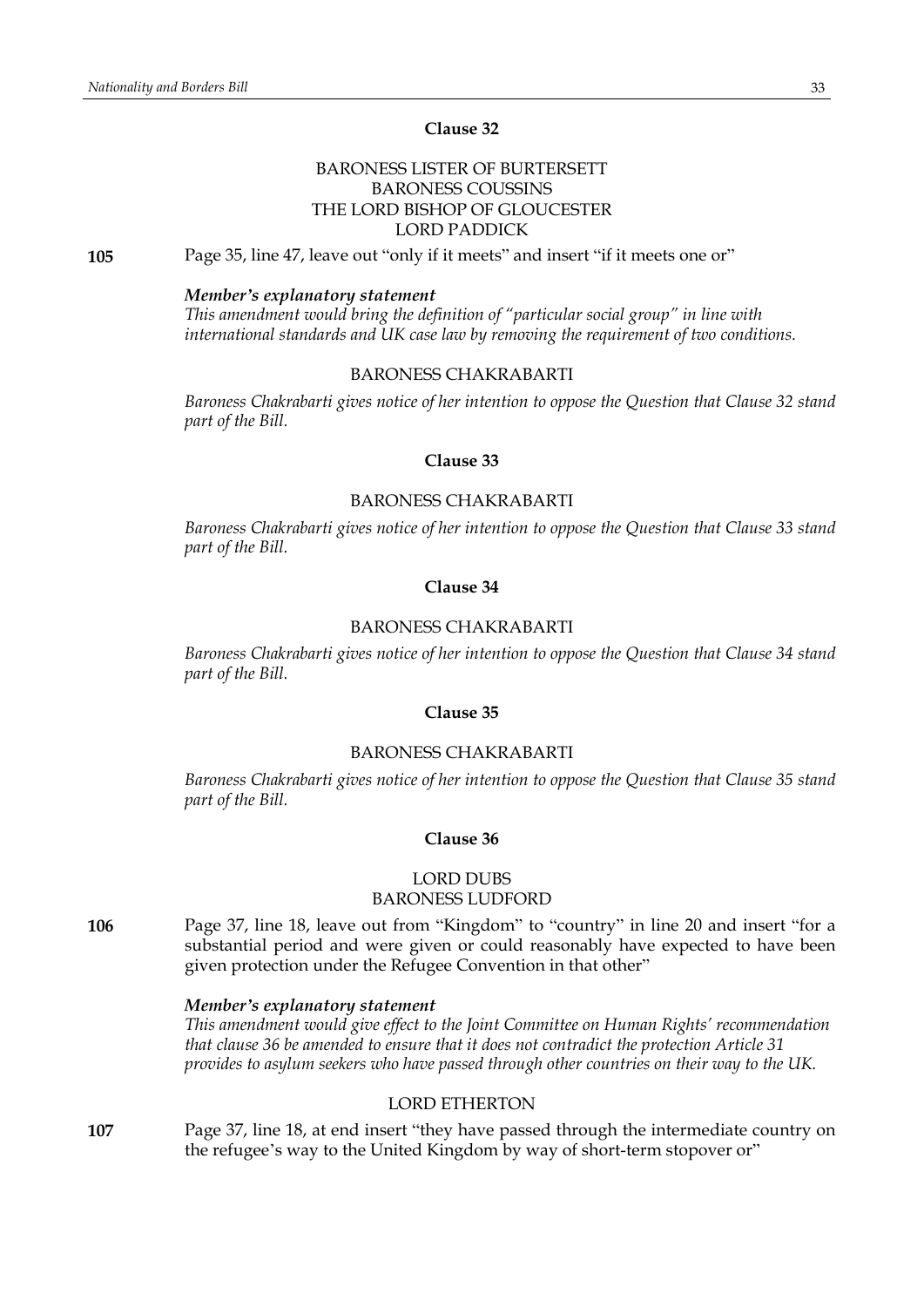*This is the interpretation given to Article 31 of the Refugee Convention by the decision of the Divisional Court of the Queen's Bench Division in Adimi [2001] QB 667. This amendment seeks to ensure that, as part of an international Treaty, Article 31 has the same meaning applicable in all Member States.*

**108** Page 37, line 34, at end insert—

"(2A) In determining the issues of reasonable expectation under subsection (1) and what was reasonably practicable under subsections (2)(a) and (b)(ii), particular regard must be had to any protected characteristic asserted by the refugee, within the meaning of Chapter 1 of Part 2 of the Equality Act 2010, which is innate or immutable."

### *Member's explanatory statement*

*This amendment requires there to be taken into account particular practical difficulties that may be encountered by a refugee who has one or more protected characteristics which are innate or immutable.*

### LORD DUBS BARONESS LUDFORD

**109** Page 37, line 37, leave out subsection (4)

### *Member's explanatory statement*

*This amendment would give effect to the Joint Committee on Human Rights' recommendation that clause 36 be amended to ensure that it does not contradict the protection Article 31 provides to asylum seekers who are passing through the UK on their way to their destination.*

**110** Page 37, line 41, leave out subsection (5)

#### *Member's explanatory statement*

*This amendment would ensure that the criminal defence in domestic law that is designed to reflect Article 31 of the Refugee Convention would remain consistent with Lord Dubs' other two amendments to Clause 36.*

### BARONESS CHAKRABARTI

*Baroness Chakrabarti gives notice of her intention to oppose the Question that Clause 36 stand part of the Bill.*

#### **Clause 37**

#### LORD DUBS BARONESS LUDFORD

**111** Page 38, line 16, leave out subsections (3) to (13)

#### *Member's explanatory statement*

*This amendment would give effect to the recommendation of the Joint Committee on Human Rights that the threshold in respect of what constitutes a "particularly serious crime" for the purposes of Article 33(2) of the Refugee Convention should not be lowered.*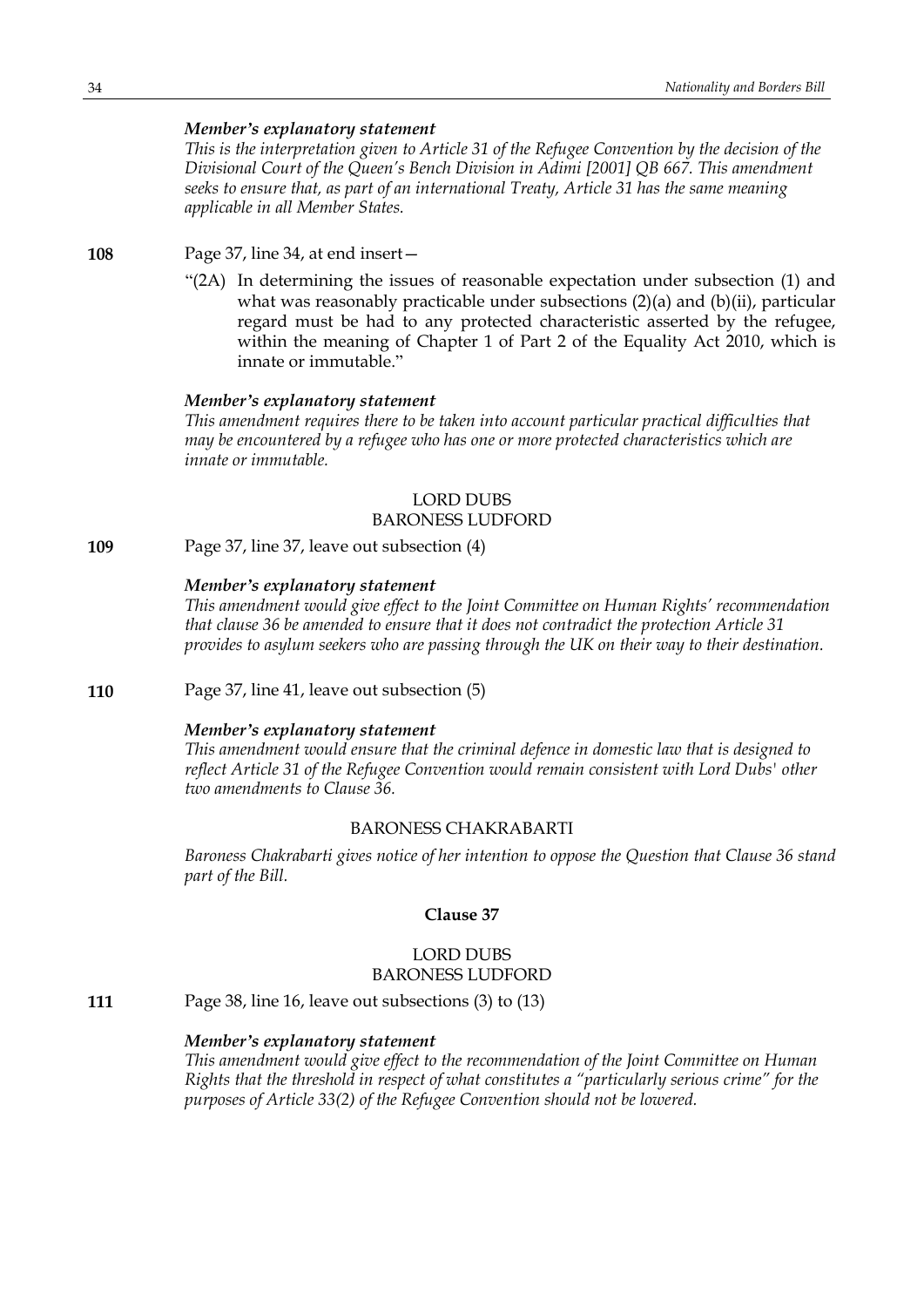#### BARONESS CHAKRABARTI

*Baroness Chakrabarti gives notice of her intention to oppose the Question that Clause 37 stand part of the Bill.*

### **After Clause 37**

### LORD PADDICK LORD HYLTON BARONESS JONES OF MOULSECOOMB

#### **112** Insert the following new Clause -

### "**Refugee family reunion**

- (1) The Secretary of State must, within 6 months of the date of the passing of this Act, lay before Parliament a statement of changes in the rules (the "immigration rules") under section 3(2) of the Immigration Act 1971 (general provisions for regulation and control) to make provision for refugee family reunion, in accordance with this section, to come into effect after 21 days.
- (2) Before a statement of changes is laid under subsection (1), the Secretary of State must consult with persons he or she deems appropriate.
- (3) The statement laid under subsection (1) must set out rules providing for leave to enter and remain in the United Kingdom for family members of a person granted refugee status or humanitarian protection.
- (4) In this section, "refugee status" and "humanitarian protection" have the same meaning as in the immigration rules.
- (5) In this section, "family members" include—
	- (a) a person's parent, including adoptive parent;
	- (b) a person's spouse, civil partner or unmarried partner;
	- (c) a person's child, including adopted child, who is either—
		- (i) under the age of 18, or
		- (ii) under the age of 25 but was either under the age of 18 or unmarried at the time the person granted asylum left their country of residence to seek asylum;
	- (d) a person's sibling, including adoptive sibling, who is either—
		- (i) under the age of 18, or
		- (ii) under the age of 25, but was either under the age of 18 or unmarried at the time the person granted asylum left their country of residence to seek asylum; and
	- (e) such other persons as the Secretary of State may determine, having regard to—
		- (i) the importance of maintaining family unity,
		- (ii) the best interests of a child,
		- (iii) the physical, emotional, psychological or financial dependency between a person granted refugee status or humanitarian protection and another person,
		- (iv) any risk to the physical, emotional or psychological wellbeing of a person who was granted refugee status or humanitarian protection, including from the circumstances in which the person is living in the United Kingdom, or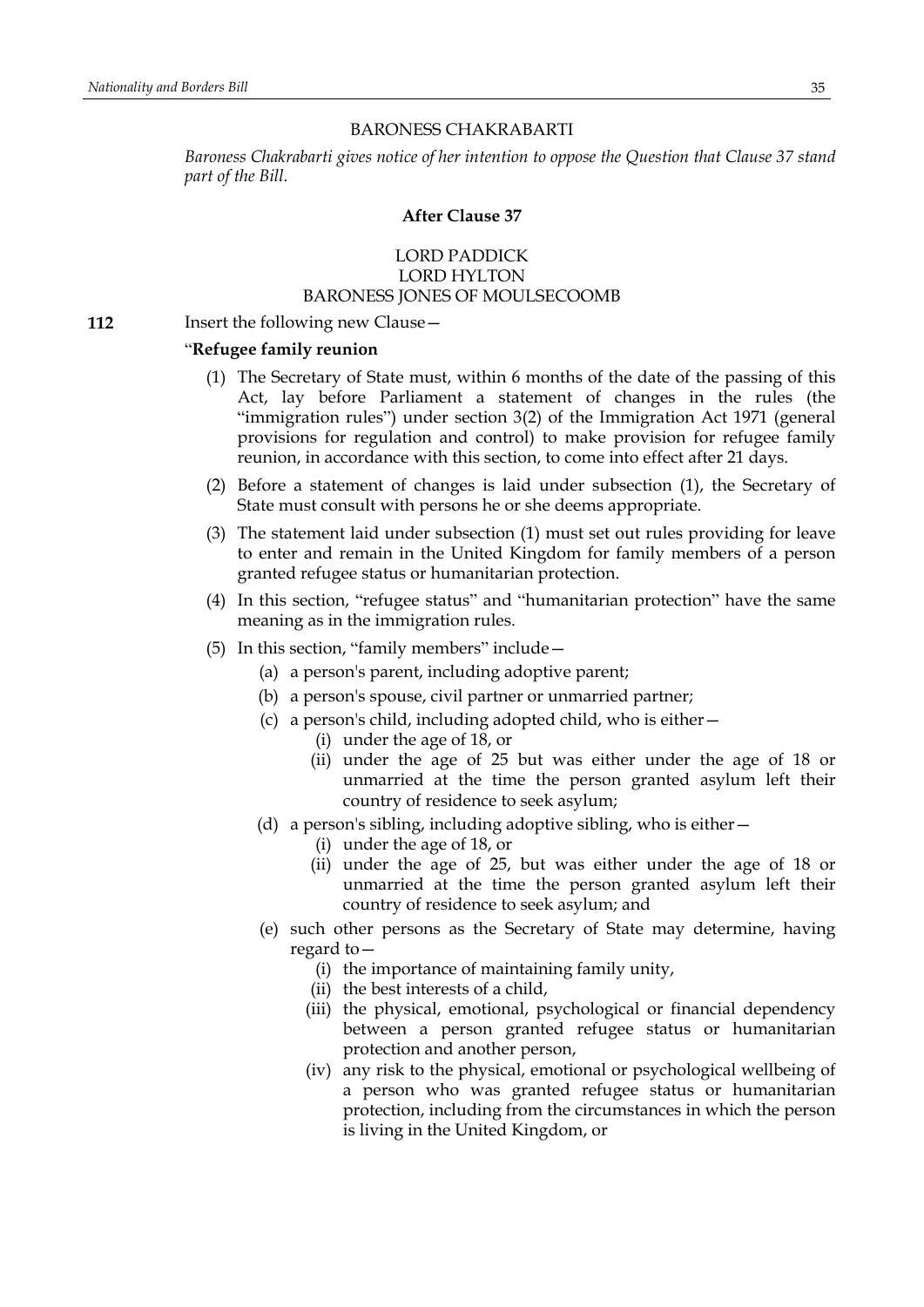### **After Clause 37** *- continued*

- (v) such other matters as the Secretary of State considers appropriate.
- (6) For the purpose of subsection  $(5)$ 
	- (a) "adopted" and "adoptive" refer to a relationship resulting from adoption, including de facto adoption, as set out in the immigration rules;
	- (b) "best interests" of a child must be read in accordance with Article 3 of the 1989 UN Convention on the Rights of the Child."

#### *Member's explanatory statement*

This new Clause would make provision for leave to enter or remain in the UK to be granted to *the family members of refugees and of people granted humanitarian protection.*

### LORD COAKER LORD HYLTON BARONESS JONES OF MOULSECOOMB

**113** Insert the following new Clause –

#### **"Family reunion and resettlement: unaccompanied minors**

- (1) The Secretary of State must, within a period of six months beginning with the day on which this Act is passed, amend the Immigration Rules in order to ensure that an unaccompanied minor seeking asylum in the EEA who has a family member present in the United Kingdom is entitled to claim asylum in the United Kingdom.
- (2) For the purposes of this section, "family member" includes—
	- (a) a parent or guardian of the applicant;
	- (b) an aunt, uncle or grandparent of the applicant;
	- (c) a sibling of the applicant;
	- (d) the spouse of the applicant; or
	- (e) an unmarried partner with whom the applicant is in a stable relationship."

#### *Member's explanatory statement*

*This new clause would allow unaccompanied children to have access to family reunion with close relatives in the UK.*

#### LORD COAKER LORD HYLTON

#### **114** Insert the following new Clause—

#### **"International co-operation on family reunion arrivals and safe returns**

- (1) The Secretary of State must, within a period of six months beginning with the day on which this Act is passed, produce a report setting out a negotiating mandate for international agreements on protocols for identifying the state responsible for determining an asylum application.
- (2) The negotiating mandate must include that the state responsible for determining an asylum application shall be identified according to a hierarchy of criteria, including but not limited to—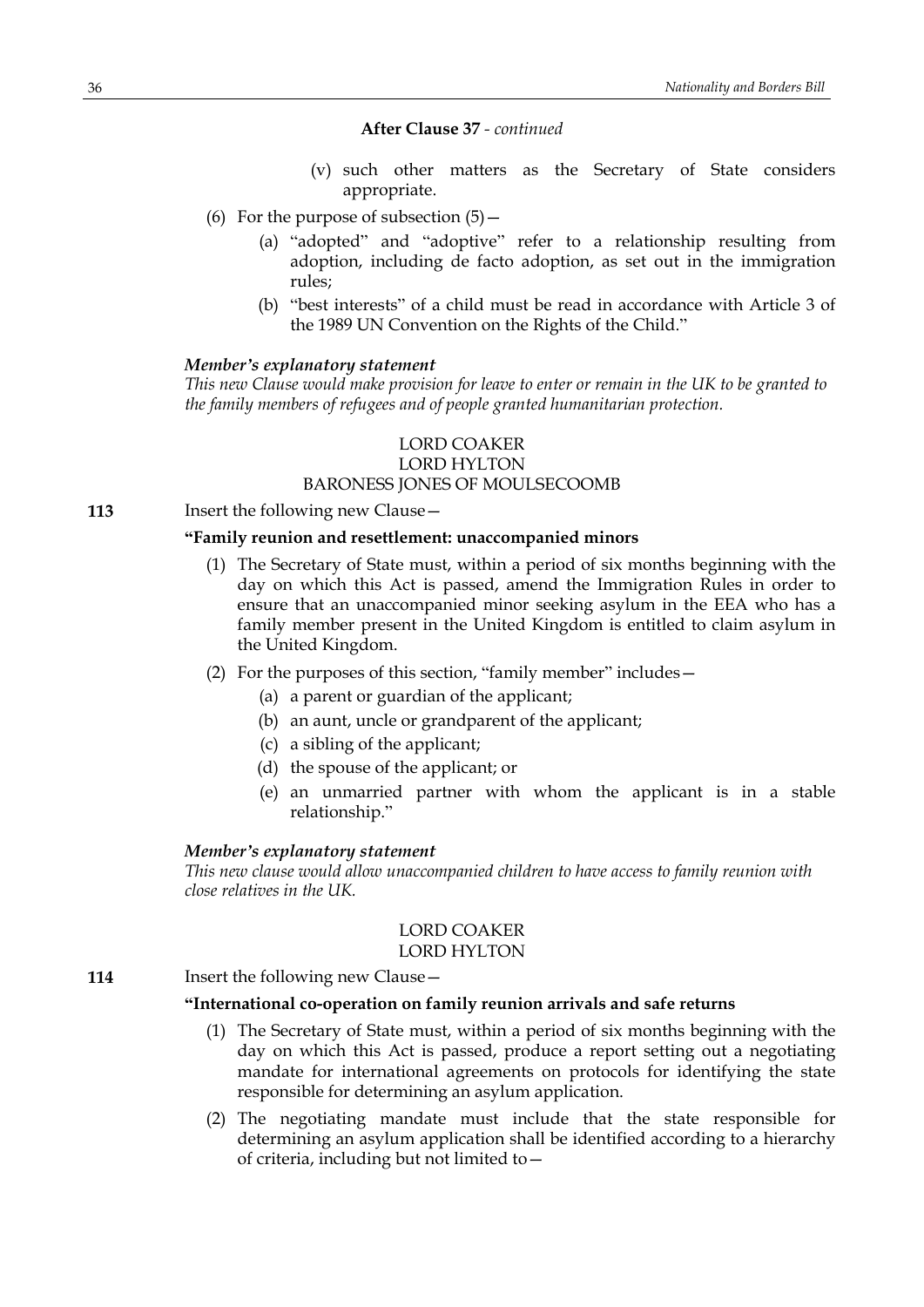**After Clause 37** *- continued*

- (a) family unity, including regard for the safeguarding of unaccompanied minors,
- (b) possession of residence documents or visas,
- (c) means of entry or stay, and
- (d) visa-waived entry.
- (3) A negotiating mandate under this section must have particular regard to the right to family life, and the rights of the child under the United Nations Convention on the Rights of the Child.
- (4) The Secretary of State must lay the report before each House of Parliament."

### *Member's explanatory statement*

*This new Clause would require the Government to produce a negotiating mandate to seek reciprocal arrangements, with other states, on safe returns and safe legal routes.*

### LORD DUBS BARONESS CHAKRABARTI BARONESS JONES OF MOULSECOOMB

#### **115** Insert the following new Clause -

### **"Unaccompanied refugee children: relocation and support**

- (1) The Secretary of State must, within six months of the day on which this Act is passed, make arrangements to relocate to the United Kingdom and support a specified number of unaccompanied refugee children from countries in Europe.
- (2) The number of children to be resettled under subsection (1) must be determined by the Government in consultation with local authorities.
- (3) The relocation of children under subsection (1) is in addition to the resettlement of children under any other resettlement scheme."

#### *Member's explanatory statement*

*This new Clause introduces a safe route for unaccompanied children from countries in Europe to come to the UK.*

### LORD KIRKHOPE OF HARROGATE LORD SHINKWIN BARONESS STROUD

**116** Insert the following new Clause -

### **"Refugee resettlement**

- (1) The Secretary of State must arrange for the resettlement in the United Kingdom of at least 10,000 refugees each year.
- (2) This section comes into force one month after the day on which this Act is passed."

#### *Member's explanatory statement*

*This clause will require the UK to resettle at least 10,000 refugees to the UK each year.*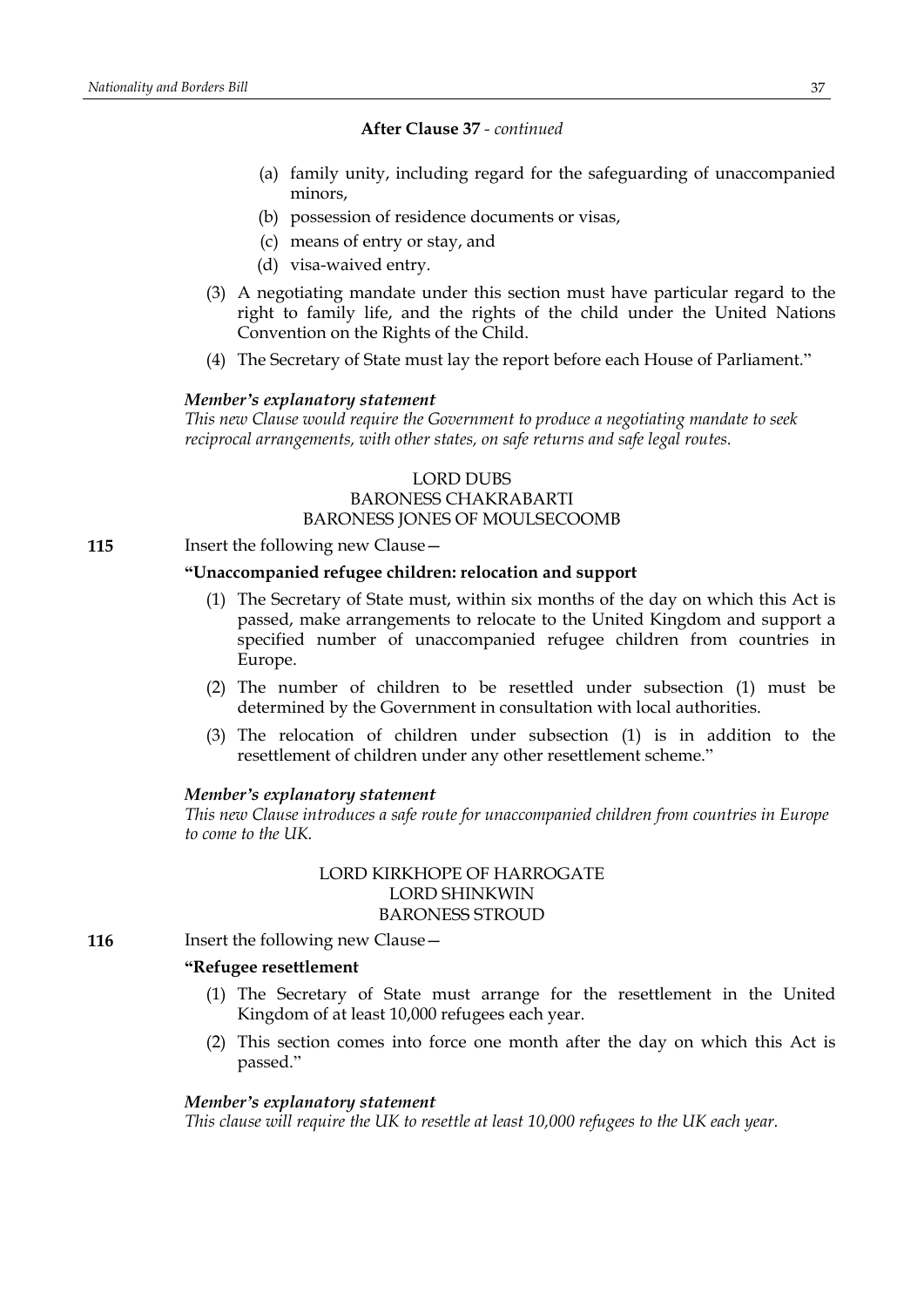#### LORD DUBS

**117** Insert the following new Clause -

### **"Immigration Rules: entry to seek asylum and join family**

- (1) The rules laid down by the Secretary of State in accordance with section 1(4) and section 3(2) of the Immigration Act 1971 for regulating the entry into and stay in the United Kingdom of persons not having the right of abode must include provision for admitting persons coming for the purpose of seeking asylum.
- (2) These rules must make provision, for the purpose of seeking asylum, for persons in Europe who have a family member in the United Kingdom who is ordinarily and lawfully resident in the United Kingdom.
- (3) For the purposes of this section, a "family member" means a grandchild, child, parent, grandparent, sibling, uncle or aunt."

#### *Member's explanatory statement*

*This new Clause would require the Government to make provision within the Immigration Rules for people in Europe to be admitted to the UK for the purposes of seeking asylum where they have a family member in the UK.*

#### BARONESS HAMWEE

**118** Insert the following new Clause -

### "**Humanitarian visa**

- (1) On an application by a person ("P") to the appropriate decision-maker for entry clearance, the appropriate decision-maker must grant P entry clearance if satisfied that P is a relevant person.
- (2) For the purposes of subsection (1), P is a relevant person if  $-$ 
	- (a) P intends to make a protection claim in the United Kingdom;
	- (b) P's protection claim, if made in the United Kingdom, would have a realistic prospect of success; and
	- (c) there are serious and compelling reasons why P's protection claim should be considered in the United Kingdom.
- (3) For the purposes of subsection  $(2)(c)$ , in deciding whether there are such reasons why P's protection claim should be considered in the United Kingdom, the appropriate decision-maker must take into account—
	- (a) the extent of the risk that P will suffer persecution or serious harm if entry clearance is not granted;
	- (b) the strength of P's family and other ties to the United Kingdom;
	- (c) P's mental and physical health and any particular vulnerabilities that P has; and
	- (d) any other matter that the decision-maker thinks relevant.
- (4) For the purposes of an application under subsection (1), the appropriate decision-maker must waive any of the requirements in subsection (5) if satisfied that P cannot reasonably be expected to comply with them.
- (5) The requirements are—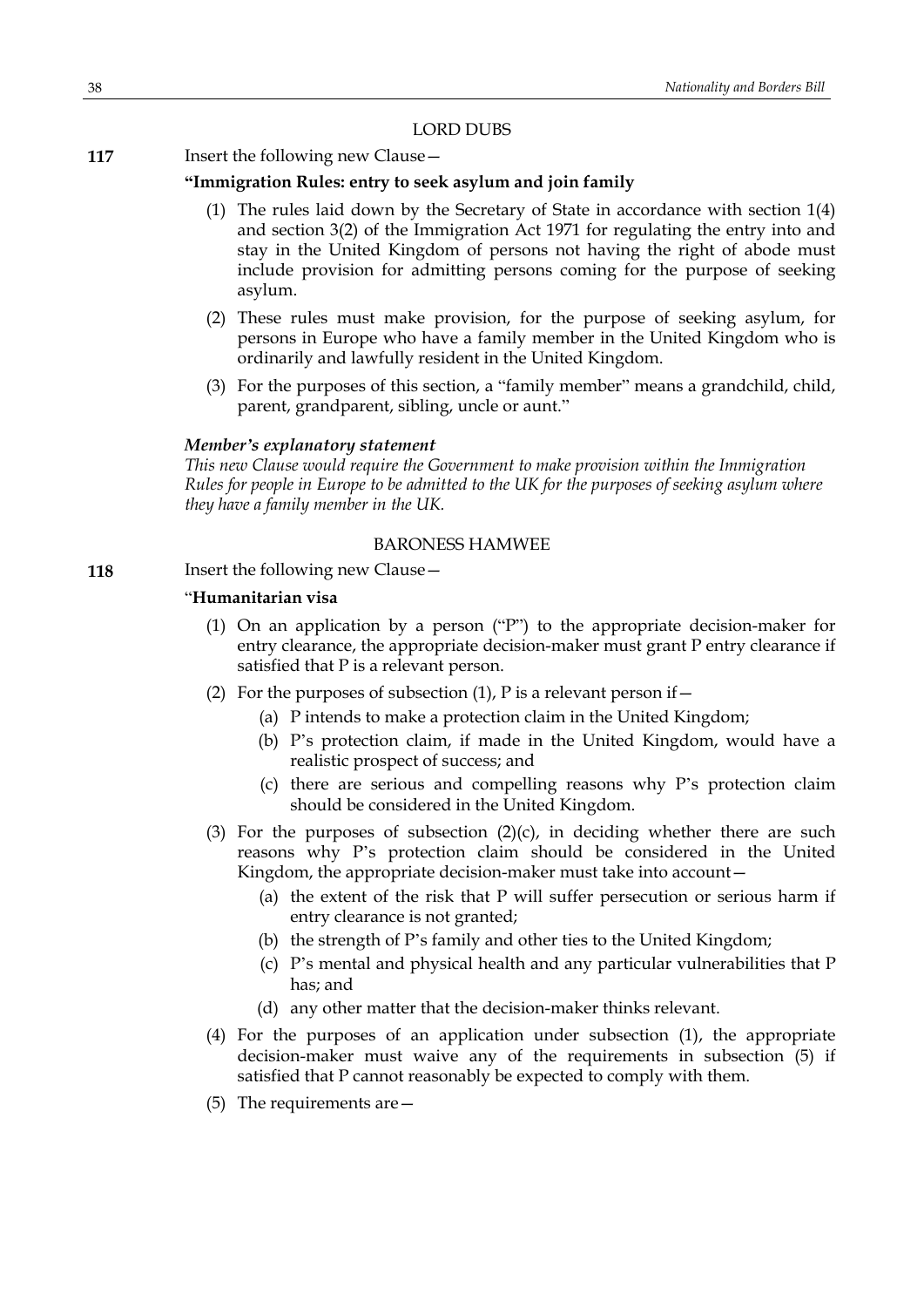**After Clause 37** *- continued*

- (a) any requirement prescribed (whether by immigration rules or otherwise) under section 50 of the Immigration, Asylum and Nationality Act 2006; and
- (b) any requirement prescribed by regulations made under section 5, 6, 7 or 8 of the UK Borders Act 2007 (biometric registration).
- (6) No fee may be charged for the making of an application under subsection (1).
- (7) An entry clearance granted pursuant to subsection (1) has effect as leave to enter for such period, being not less than six months, and on such conditions as the Secretary of State may prescribe by order.
- (8) Upon a person entering the United Kingdom (within the meaning of section 11 of the Immigration Act 1971) pursuant to leave to enter given under subsection (7), that person is deemed to have made a protection claim in the United Kingdom.
- (9) In the Legal Aid, Sentencing and Punishment of Offenders Act 2012, after paragraph 30(1)(b) of Part 1 of Schedule 1 insert —

"; or

- (c) are conferred by or under sections (*Humanitarian visa)* and (*Right of appeal against humanitarian visa refusal)* of the Nationality and Borders Act 2022."
- (10) In this section and in section (*Right of appeal against humanitarian visa refusal)*—

"appropriate decision-maker" means a person authorised by the Secretary of State by rules made under section 3 of the Immigration Act 1971 to grant an entry clearance under paragraph (1);

"entry clearance" has the same meaning as in section 33(1) of the Immigration Act 1971;

"protection claim", in relation to a person, means a claim that to remove them from or require them to leave the United Kingdom would be inconsistent with the United Kingdom's obligations—

- (a) under the Convention relating to the Status of Refugees done at Geneva on 28th July 1951 and the Protocol to that Convention ("the Refugee Convention");
- (b) in relation to persons entitled to a grant of humanitarian protection; or
- (c) under Article 2 or 3 of the Convention for the Protection of Human Rights and Fundamental Freedoms agreed by the Council of Europe at Rome on 4th November 1950 ("the European Convention on Human Rights");

"persecution" is to be construed in accordance with its meaning in the Refugee Convention; and

"serious harm" means treatment that, if it occurred within the jurisdiction of the United Kingdom, would be contrary to the United Kingdom's obligations under Article 2 or 3 of the European Convention on Human Rights (irrespective of where it will actually occur)."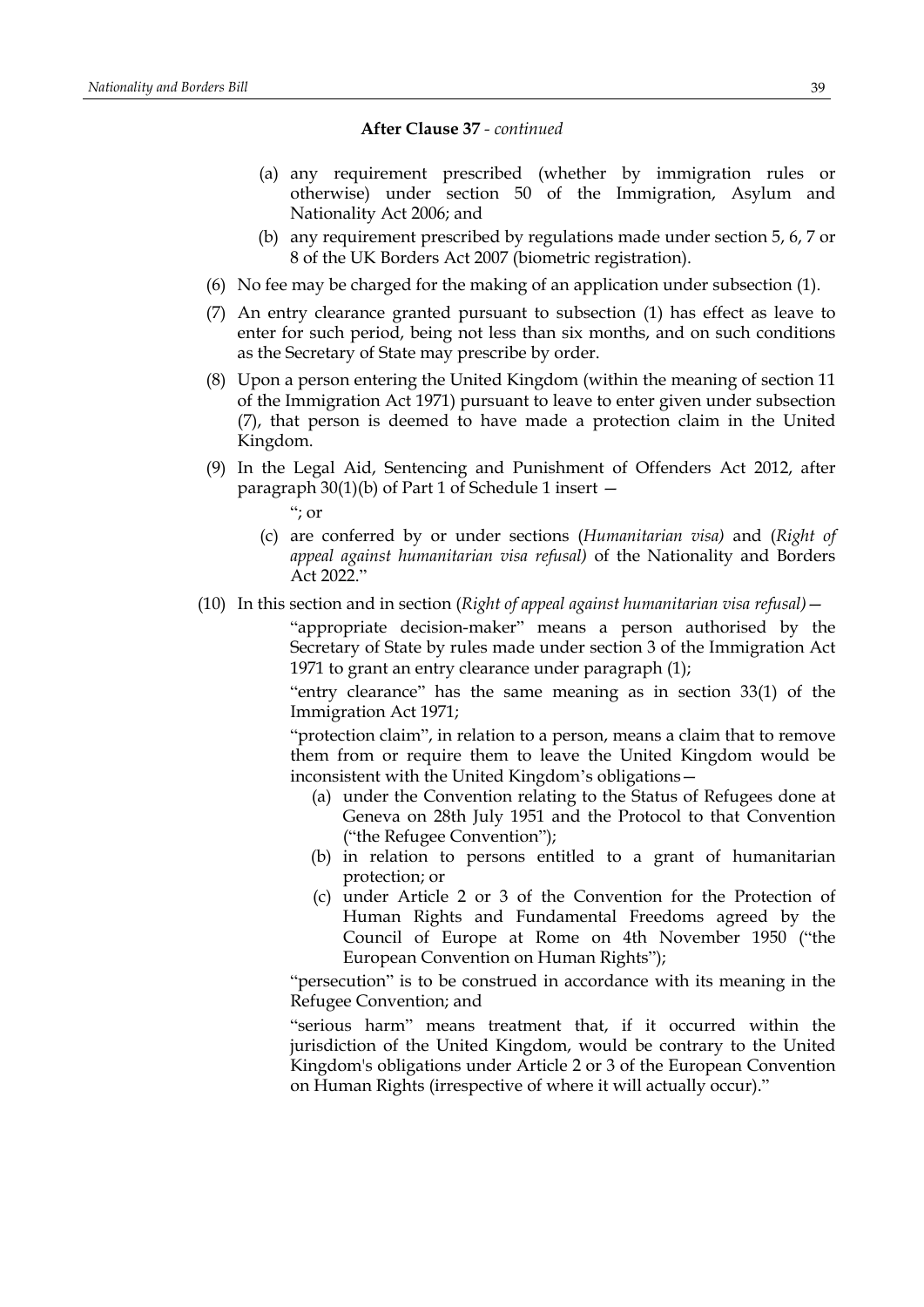### **After Clause 37** *- continued*

**119** Insert the following new Clause -

### "**Right of appeal against humanitarian visa refusal**

- (1) If an application by a person ("P") for entry clearance under section (*Humanitarian visa*) is refused by the appropriate decision-maker, P may appeal to the First-tier Tribunal against the refusal.
- (2) The following provisions of, or made under, the Nationality, Immigration and Asylum Act 2002 have effect in relation to an appeal under these Regulations to the First-tier Tribunal as if it were an appeal against a decision of the Secretary of State under section 82(1) of that Act (right of appeal to the Tribunal)—
	- (a) section 84 (grounds of appeal), as though the sole permitted ground of appeal were that the appropriate decision-maker was wrong to conclude that P was not a relevant person;
	- (b) section  $85(1)$  to  $(4)$  (matters to be considered);
	- (c) section 86 (determination of appeal);
	- (d) section 105 and any regulations made under that section; and
	- (e) section 106 and any rules made pursuant to that section.
- (3) In an appeal under this section, the First-tier Tribunal—
	- (a) must allow the appeal if it is satisfied that P is a relevant person; and
	- (b) must otherwise dismiss the appeal.
- (4) In an appeal under this section, in deciding whether there are serious and compelling reasons why P's protection claim should be considered in the United Kingdom, the First-tier Tribunal must apply section (*Humanitarian visa* )(3) as though for the words "appropriate decision-maker" there were substituted the words "First-tier Tribunal"."

### **Clause 39**

## LORD DUBS

### BARONESS LUDFORD

**120** Page 40, leave out lines 5 to 9

### *Member's explanatory statement*

*This would give effect to the recommendation of the Joint Committee on Human Rights to prevent "arrival" in the United Kingdom without a valid entry clearance, rather than "entry" into the United Kingdom without a valid entry clearance, becoming an offence.*

### BARONESS MCINTOSH OF PICKERING

**121** Page 40, line 7, leave out "arrives in" and insert "enters"

### BARONESS MCINTOSH OF PICKERING BARONESS HAMWEE

**122** Page 40, line 14, leave out "arrives in" and insert "enters"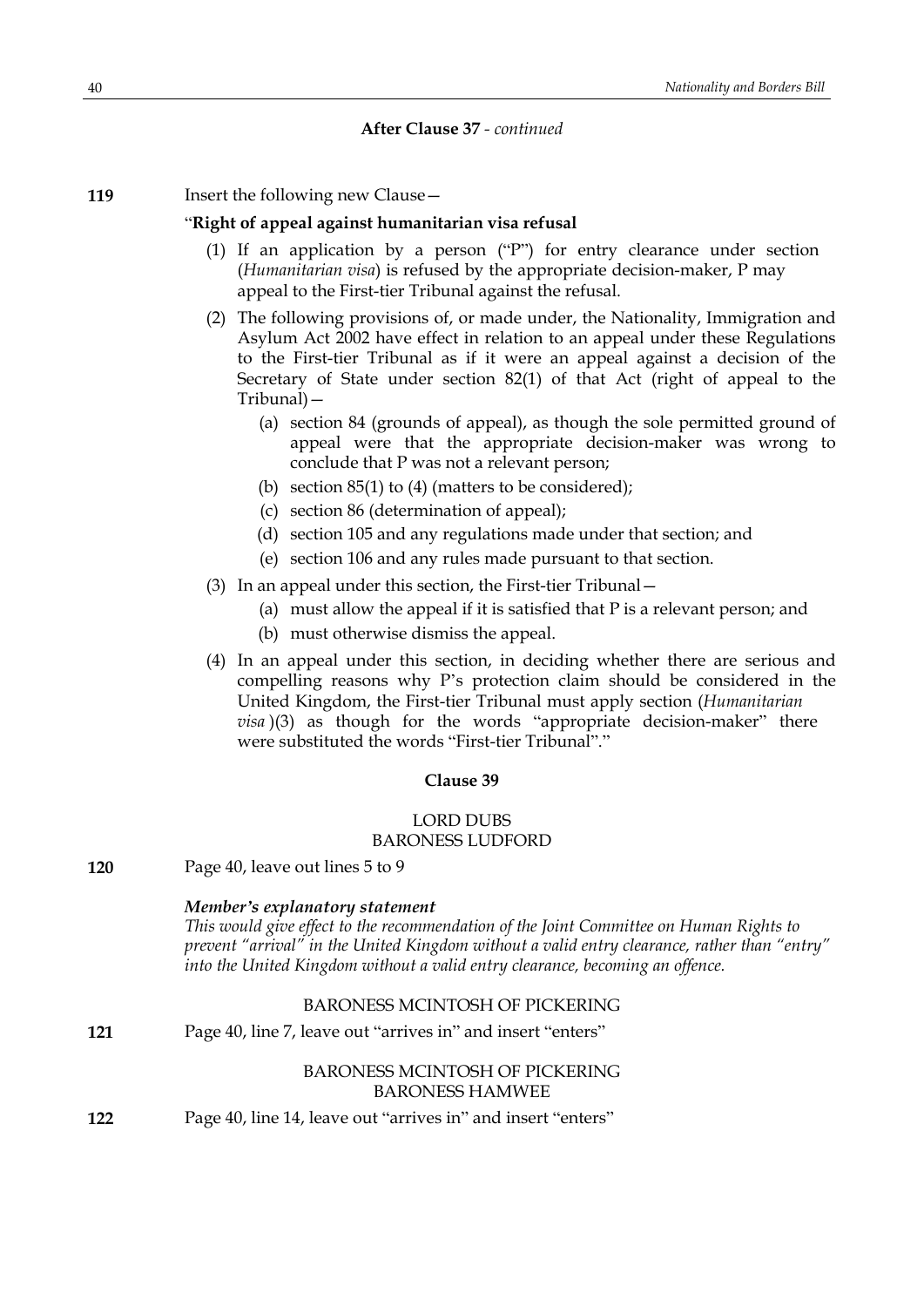#### **Clause 39** *- continued*

### LORD DUBS BARONESS LUDFORD

**123** Page 41, line 16, leave out subsection (4)

#### *Member's explanatory statement*

*This would give effect to the recommendation of the Joint Committee on Human Rights to prevent the offence of facilitating a breach of immigration law being extended to include facilitating "arrival" in the United Kingdom without a valid entry clearance in addition to facilitating "entry" into the United Kingdom without a valid entry clearance.*

### **124** Page 41, line 25, at end insert—

- "(7A) In section 31(3) of the Immigration and Asylum Act 1999 (defences based on Article 31(1) of the Refugee Convention), after paragraph (aa) insert—
	- "(ab) section 24 of the Immigration Act 1971 (illegal entry and similar offences)"."

#### *Member's explanatory statement*

*This would give effect to the recommendation of the Joint Committee on Human Rights to extend the statutory defence based on Article 31 of the Refugee Convention to offences of illegal entry under section 24 of the Immigration Act 1971.*

### **Clause 40**

### LORD ROSSER LORD DUBS BARONESS MCINTOSH OF PICKERING BARONESS JONES OF MOULSECOOMB

### **125** Page 41, line 40, leave out subsection (3)

#### *Member's explanatory statement*

*This would give effect to the recommendation of the Joint Committee on Human Rights to maintain the current position that the offence of helping an asylum seeker to enter the United Kingdom can only be committed if it is carried out "for gain".*

### BARONESS JOLLY

**126** Page 42, line 2, at end insert—

- "(A1) The master of a ship does not commit a facilitation offence if the act of facilitation was an act done in response to—
	- (a) receiving a distress signal at sea as listed in Annex IV of the International Regulations for the Prevention of Collisions at Sea (COLREGS);
	- (b) a requisition by the vessel in distress or another vessel or search and rescue organisation;
	- (c) the consequences of a collision at sea."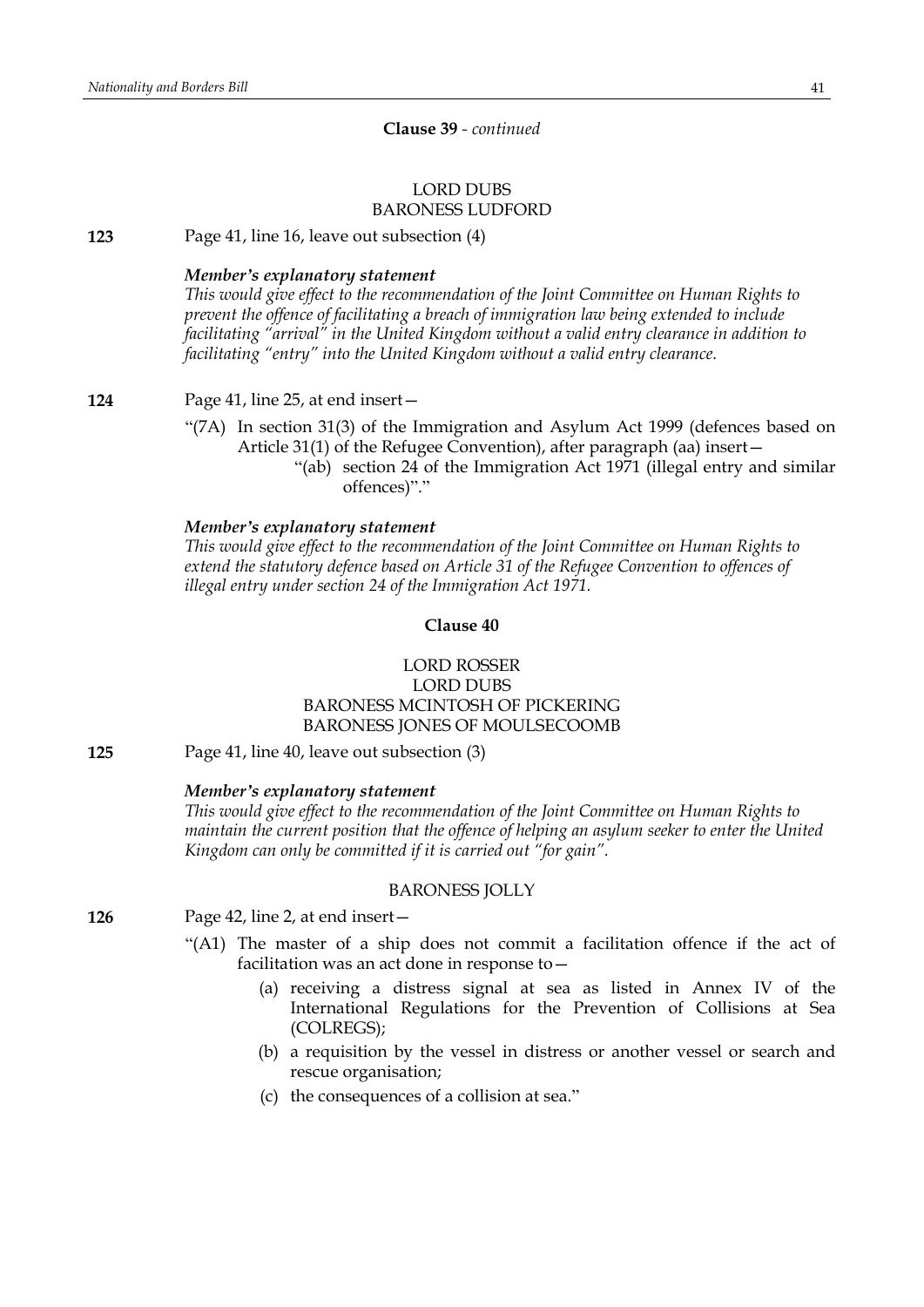*The purpose of this amendment is to ensure that the master of a vessel is not charged with a facilitation offence if he or she responds to a distress signal as required by the SOLAS Convention, long standing customary international law and the Merchant Shipping (Distress Messages) Regulations 1998.*

**127** Page 42, line 3, after "person" insert "other than the master of a ship"

#### *Member's explanatory statement*

*This amendment is consequential to Baroness Jolly's amendment to clause 40, page 42, line 2.*

### BARONESS MCINTOSH OF PICKERING

**128**★ Page 42, line 7, at end insert —

"or if the person performing the act of facilitation reasonably believed that if Her Majesty's Coastguard or the overseas authority had been aware that the assisted individual had been in danger or distress at sea they would have co-ordinated the act."

#### *Member's explanatory statement*

*This amendment ensures that a person facilitating the rescue of a person in danger or distress who does not have express orders from HM Coastguard can do so with impunity.*

#### **After Clause 41**

### LORD COAKER BARONESS NEVILLE-ROLFE

**129** Insert the following new Clause -

#### **"Advertising assistance for unlawful immigration to the United Kingdom**

- (1) It is an offence to advertise by any means, including using social media, services designed to facilitate the commission of an offence under section 25 of the Immigration Act 1971.
- (2) A person guilty of an offence under this section is liable—
	- (a) on conviction on indictment, to imprisonment for a term not exceeding five years, to a fine or to both, or
	- (b) on summary conviction, to imprisonment for a term not exceeding six months, to a fine not exceeding the statutory maximum or to both."

#### *Member's explanatory statement*

*This amendment would provide it is an offence to advertise illegal routes to the UK. This is to probe methods used to prevent and prosecute people smuggling.*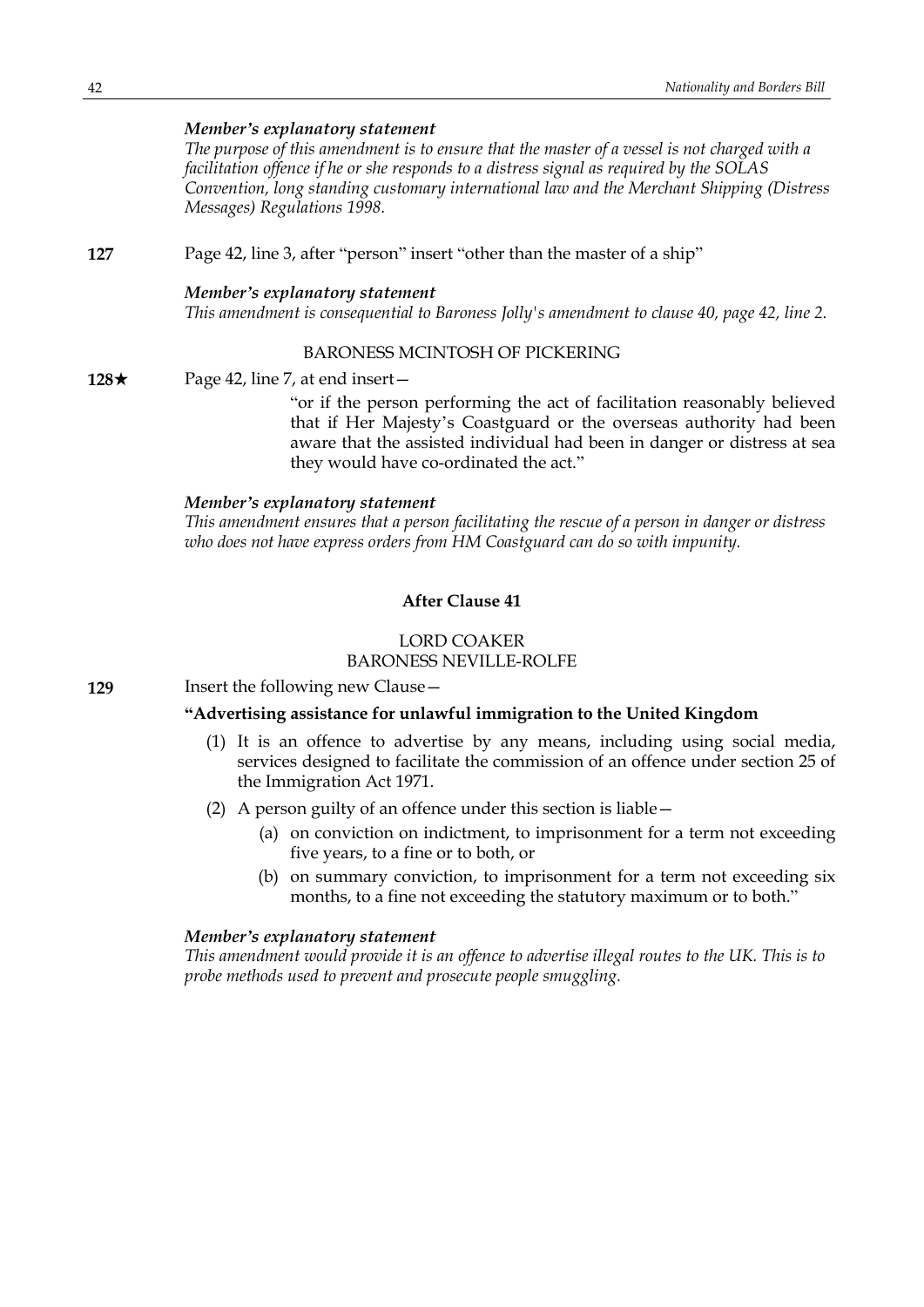### **Schedule 6**

### LORD DUBS BARONESS LUDFORD

**130** Page 101, line 21, at end insert—

"(4) Authority for the purposes of subsection (3) may be given in relation to a foreign ship only if the Convention permits the exercise of Part A1 powers in relation to the ship."

#### *Member's explanatory statement*

*This would give effect to the recommendation of the Joint Committee on Human Rights to follow the drafting in the equivalent paragraphs of sections 28M, 28N and 28O of the Immigration Act 1971, and ensure that enforcement action complies with international maritime law, similar to other enforcement action under Schedule 4A to the Immigration Act.*

**131** Page 103, line 48, leave out from "ship" to end of line 4 on page 104 and insert—

- "(a) includes every description of vessel (including a hovercraft) used in navigation, but
- (b) does not include any vessel that is not seaworthy or where there could otherwise be a risk to the safety of life and well-being of those onboard."

#### *Member's explanatory statement*

*This would give effect to the recommendation of the Joint Committee on Human Rights to ensure that enforcement action such as pushbacks could not be taken against unseaworthy vessels such as dinghies.*

### LORD ROSSER LORD DUBS BARONESS CHAKRABARTI

**132** Page 104, line 13, at end insert—

"(1A) The powers set out in this Part of this Schedule must not be used in a manner or in circumstances that could endanger life at sea."

#### *Member's explanatory statement*

*This would give effect to the recommendation of the Joint Committee on Human Rights to ensure the maritime enforcement powers cannot be used in a manner that would endanger lives at sea.*

#### LORD DUBS

#### BARONESS LUDFORD

- **133** Page 108, line 23, at end insert—
	- "(2) Force must not be used in a manner or in circumstances that could endanger life at sea."

#### *Member's explanatory statement*

*This would give effect to the recommendation of the Joint Committee on Human Rights to ensure that force in maritime enforcement powers cannot be used in a manner that would endanger lives at sea.*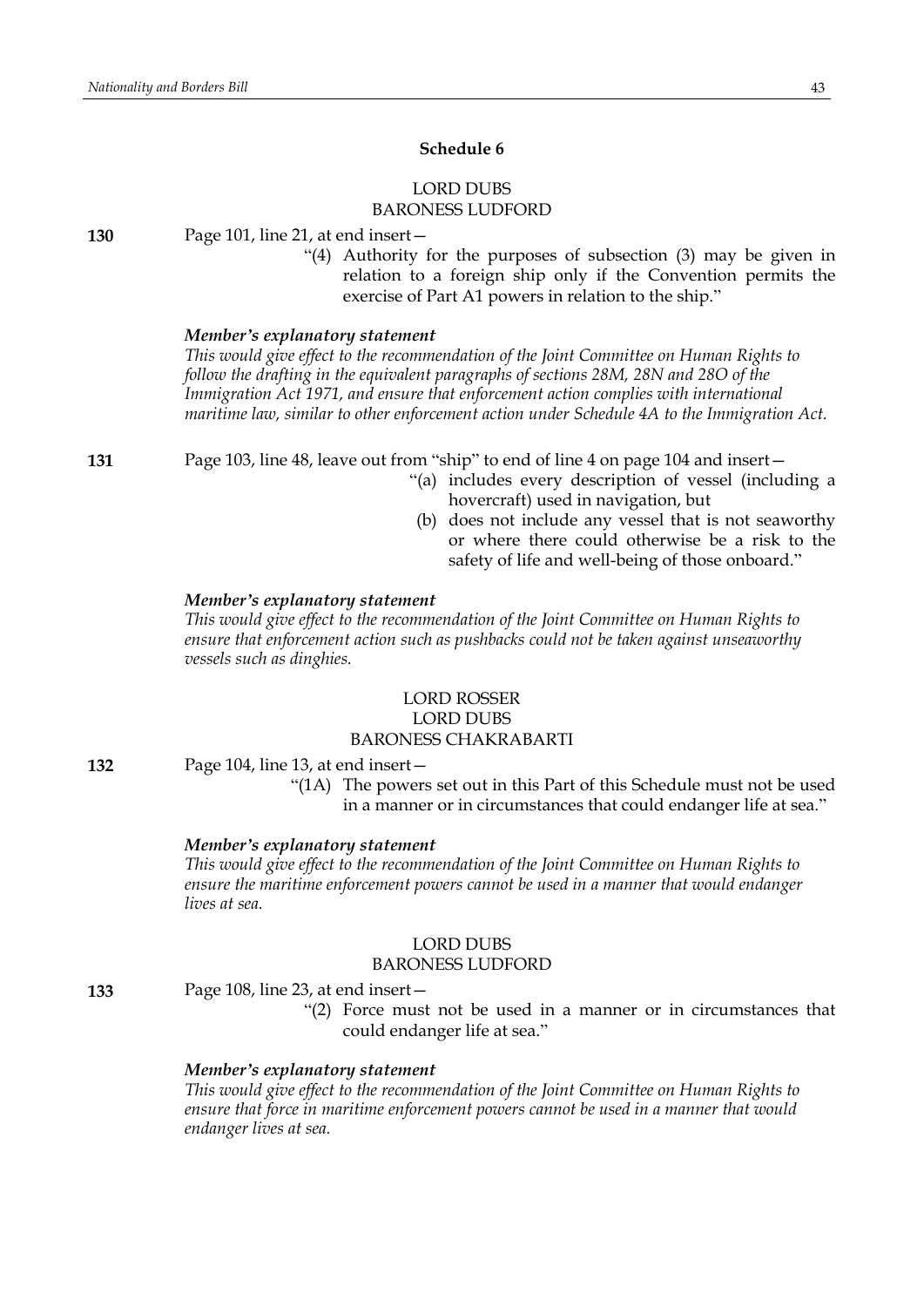### LORD PADDICK BARONESS CHAKRABARTI

**134** Page 108, leave out lines 27 to 32

### *Member's explanatory statement*

*This amendment would remove the provision granting immigration and enforcement officers immunity from civil or criminal liability for anything done in the performance of their functions.*

### LORD DUBS BARONESS LUDFORD

**135** Page 108, leave out lines 28 to 32 and insert—

"J1 The Home Office, rather than an individual officer, is liable in civil proceedings for anything done in the purported performance of functions under this Part of this Schedule."

#### *Member's explanatory statement*

*This would give effect to the recommendation of the Joint Committee on Human Rights to ensure that the Home Office is liable, rather than immigration officers and enforcement officers being personally liable, for civil wrongs that may occur whilst undertaking pushbacks or other maritime enforcement operations.*

**136** Page 108, line 28, leave out "criminal or"

#### *Member's explanatory statement*

*This would give effect to the recommendation of the Joint Committee on Human Rights to remove the immunity from criminal proceedings for "relevant officers" for criminal offences committed whilst undertaking pushbacks or other maritime enforcement operations.*

#### **Clause 45**

### LORD DUBS BARONESS LUDFORD

**137** Page 47, line 34, at end insert—

"(6B) Nothing in this section, or in sections 10A to 10E, permits a person to be removed from the United Kingdom if that removal would violate their common law right to access justice."

### *Member's explanatory statement*

*This would give effect to the recommendation of the Joint Committee on Human Rights to make clear that the regime for providing notice to persons liable to removal remains subject to the common law right to access justice, which in the asylum context is mirrored by Article 13 ECHR.*

### **Clause 47**

#### LORD DUBS BARONESS LUDFORD

*The above-named Lords give notice of their intention to oppose the Question that Clause 47 stand part of the Bill.*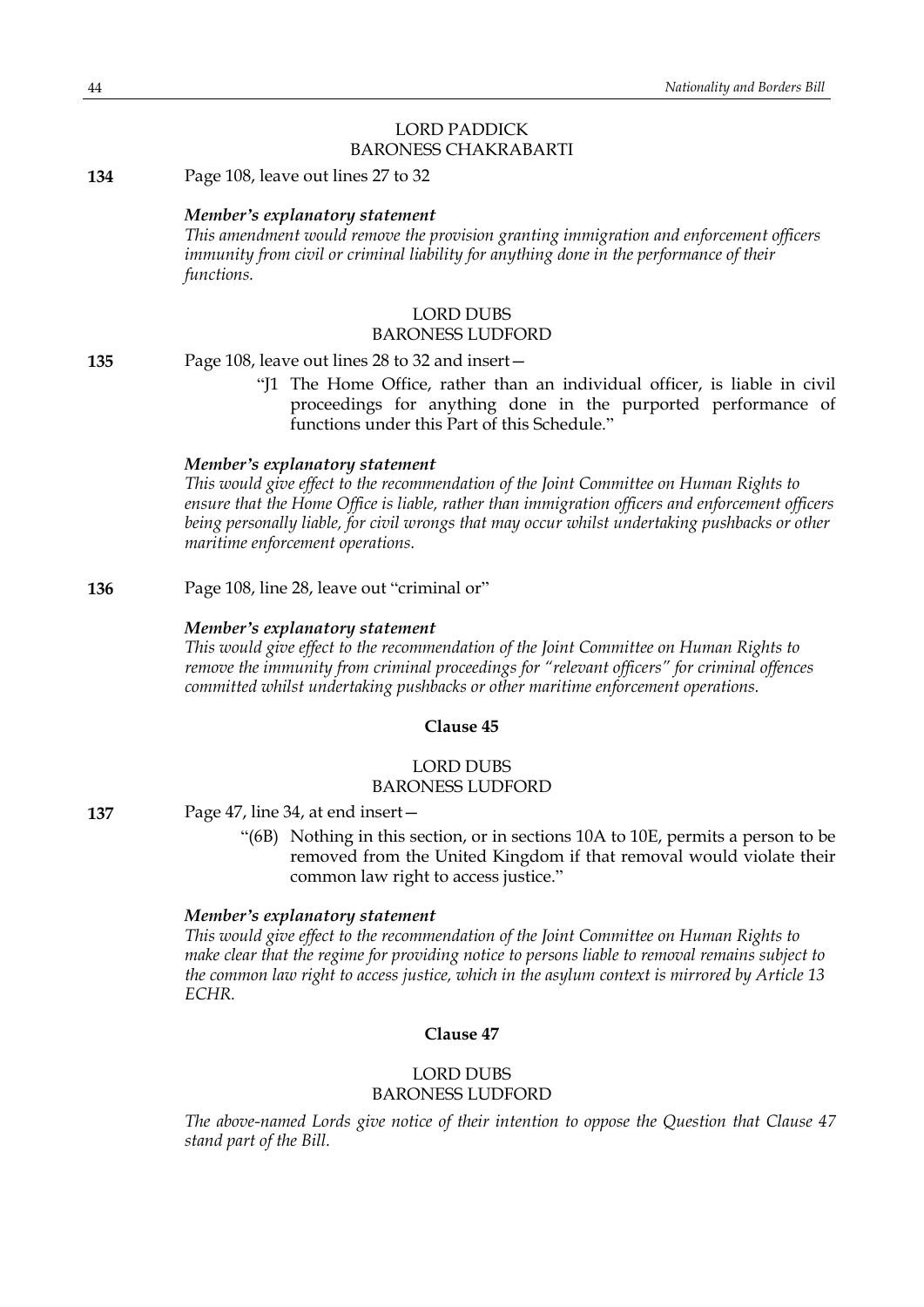*This would give effect to the recommendation of the Joint Committee on Human Rights to prevent it being compulsory for decision makers and tribunals to take into account whether a person has failed to cooperate with any immigration process when making decisions on immigration bail.*

### **After Clause 47**

#### LORD PADDICK

**138** Insert the following new Clause—

#### "**Immigration rules since December 2020: report on effects**

- (1) Before bringing any provisions of this Part into force by regulations, the Secretary of State must commission and lay before Parliament an independent report on the effects of its immigration rules on the UK economy and public services since December 2020.
- (2) The areas to be covered by the report must include but are not limited to  $-$ 
	- (a) food supply;
	- (b) fuel supply;
	- (c) hospitality and tourism;
	- (d) the NHS;
	- (e) social care; and
	- (f) construction."

#### *Member's explanatory statement*

*This new Clause would require the Government to commission and publish an independent report on the effects of its Immigration Rules on the UK economy and public services since December 2020.*

### LORD DUBS

#### BARONESS LUDFORD

**139** Insert the following new Clause—

### **"Requirement for the Secretary of State to waive the full capacity requirement**

In section 44A of the British Nationality Act 1981, for "may" substitute "must"."

#### *Member's explanatory statement*

*This would give effect to the recommendation of the Joint Committee on Human Rights to* require the Secretary of State to waive the requirement for a person to have full capacity if it is *in that person's best interests to do so.*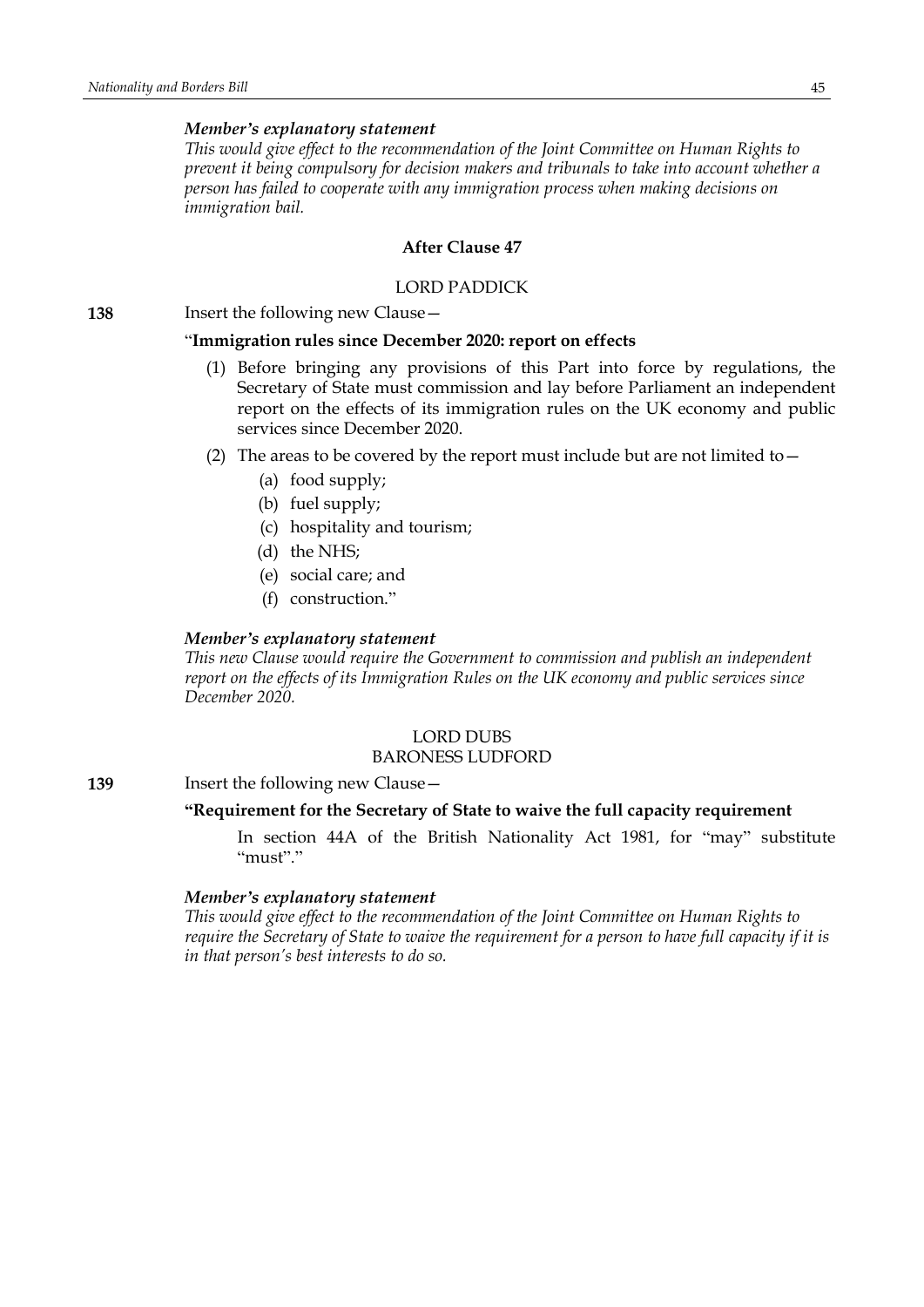### THE LORD BISHOP OF LONDON LORD ROSSER BARONESS MEACHER

**140** Insert the following new Clause —

### **"Victims of domestic abuse: data-sharing for immigration purposes**

- (1) The Secretary of State must make arrangements to ensure that personal data of a victim of a domestic abuse in the United Kingdom that is processed for the purpose of that person requesting or receiving support or assistance related to domestic abuse is not used for any immigration control purpose.
- (2) The Secretary of State must make arrangements to ensure that the personal data of a witness to domestic abuse in the United Kingdom that is processed for the purpose of that person giving information or evidence to assist the investigation or prosecution of that abuse, or to assist the victim of that abuse in any legal proceedings, is not used for any immigration control purpose.
- (3) Paragraph 4 of Schedule 2 to the Data Protection Act 2018 does not apply to personal data to which subsection (1) or (2) applies.
- (4) For the purposes of this section, the Secretary of State must issue guidance to  $-$ 
	- (a) persons from whom support or assistance may be requested or received by a victim of domestic abuse in the United Kingdom;
	- (b) persons exercising any function of the Secretary of State in relation to immigration, asylum or nationality; and
	- (c) persons exercising any function conferred by or by virtue of the Immigration Acts on an immigration officer.
- (5) For the purposes of this section—

"immigration control purpose" means any purpose of the functions to which subsection (4)(b) or (c) refers;

"support or assistance" includes the provision of accommodation, banking services, education, employment, financial or social assistance, healthcare and policing services and any function of a court or prosecuting authority;

"victim" includes any dependent of a person, at whom the domestic abuse is directed, where that dependent is affected by that abuse."

#### *Member's explanatory statement*

*This new Clause would require the Secretary of State to make arrangements to ensure that the personal data of migrant survivors of domestic abuse that is given or used for the purpose of their seeking or receiving support and assistance is not used for immigration control purposes.*

### LORD PADDICK

**141**★ Insert the following new Clause —

### "**Operational efficiency**

- (1) Within six months of this Act coming into force the Secretary of State must commission a management review, to be undertaken by management experts outside the Home Office, of—
	- (a) the efficiency of the processing by UK Visas and Immigration of applications, and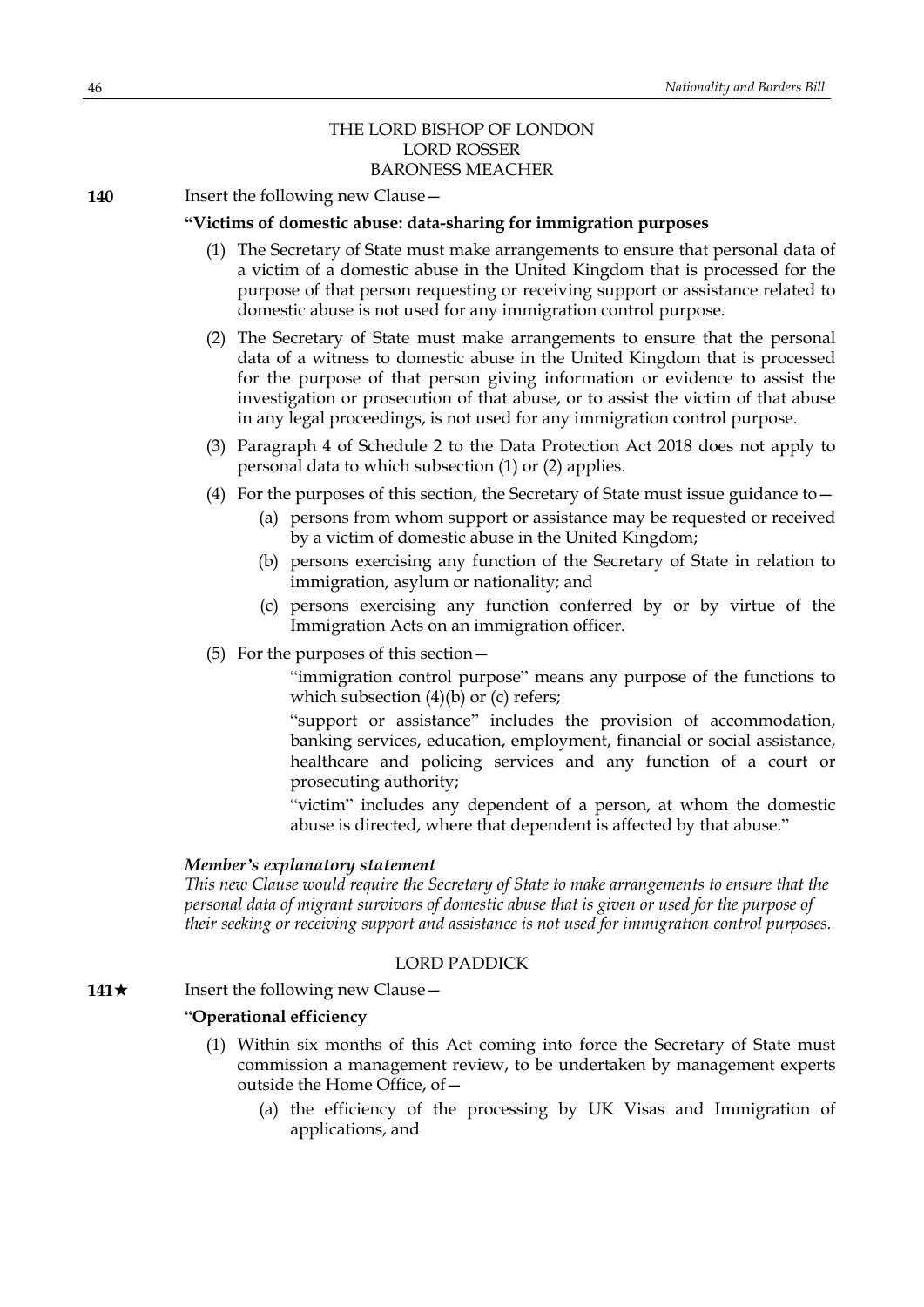### **After Clause 47** *- continued*

- (b) the efficiency of the removal by Immigration Control of persons whose leave to remain has expired.
- (2) For the purposes of this section—
	- (a) "efficiency" includes fairness, and
	- (b) the review must include information regarding the numbers of appeals and their success rate."

#### *Member's explanatory statement*

*This amendment requires the Secretary of State to commission an independent management review of the efficiency of UK Visas and Immigration in processing applications and the efficiency of the removal process for those whose leave to remain has expired.*

#### **Clause 49**

### BARONESS HAMWEE LORD PADDICK

**142★** Page 55, line 41, leave out "must" and insert "may"

#### *Member's explanatory statement*

*This amendment would allow local authorities to decide whether to refer, conduct and inform the Secretary of State of an age assessment in line with their statutory duties to children under the Children's Act 1989.*

**143**★ Page 56, line 4, leave out subsection (4)

#### *Member's explanatory statement*

*This amendment would allow local authorities to decide what, if any, evidence to provide the Secretary of State in line with their statutory duties to children under the Children's Act 1989.*

**144**★ Page 56, line 16, leave out "the balance of probabilities" and insert "reasonable degree of likelihood"

#### *Member's explanatory statement*

*This amendment will ensure the standard of proof is in line with case law and reflects the evidentiary challenges faced when assessing age and the need to give the benefit of the doubt where appropriate.*

#### **Clause 50**

### BARONESS HAMWEE LORD PADDICK

**145**★ Page 57, line 6, leave out "the balance of probabilities" and insert "reasonable degree of likelihood"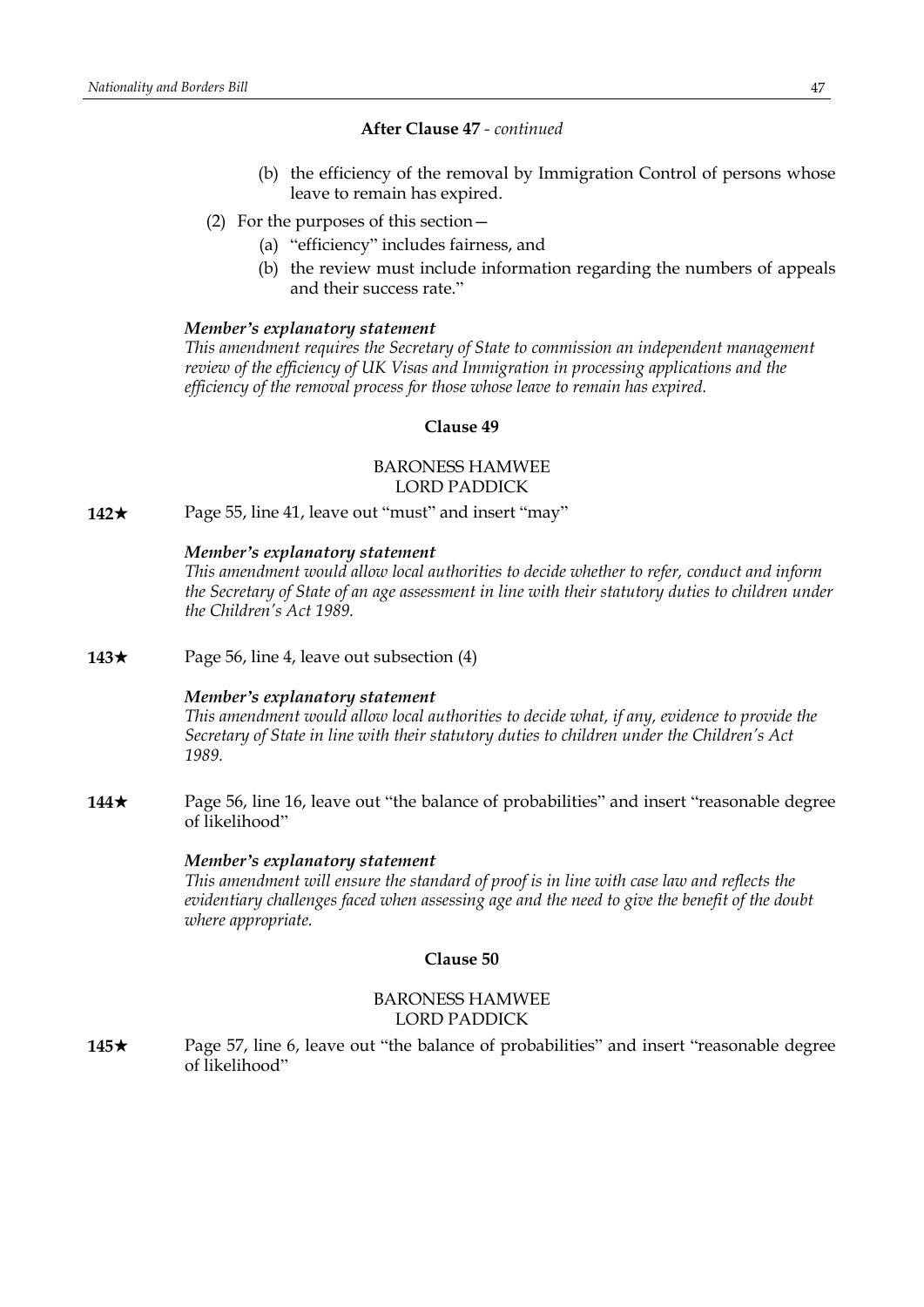*This amendment will ensure the standard of proof is in line with case law and reflects the evidentiary challenges faced when assessing age and the need to give the benefit of the doubt where appropriate.*

#### **Clause 51**

### BARONESS LISTER OF BURTERSETT

**146** Page 57, line 19, at end insert—

"(3A) A method may not be specified in regulations under subsection (1) unless it is considered accurate, appropriate and ethical by the relevant medical, dental and scientific professional bodies."

#### *Member's explanatory statement*

*This amendment will ensure scientific methods of age assessments are only introduced if they are considered accurate, appropriate and ethical by the relevant professional bodies.*

### LORD DUBS BARONESS LUDFORD BARONESS LISTER OF BURTERSETT

**147** Page 57, line 31, leave out subsections (6) and (7)

### *Member's explanatory statement*

*This amendment would give effect to the recommendation of the Joint Committee on Human Rights that refusal to consent to scientific procedures to assess age should not be taken into account when assessing the credibility of an age-disputed person who may be a child.*

### BARONESS LISTER OF BURTERSETT

**148** Page 57, line 42, leave out subsection (9)

### *Member's explanatory statement*

*This amendment would remove the provision in Clause 51(9) which allows the use of scientific methods which were not specified in regulations under subsection (1), which means no scientific advice has been sought as to whether that method is accurate or appropriate for assessing a person's age.*

### **Clause 52**

### BARONESS HAMWEE LORD PADDICK

**149**★ Page 58, line 25, leave out paragraph (f)

#### *Member's explanatory statement*

*This amendment would remove the provision in section 52(1)(f) to allow the Government to make regulations about how age assessments should be conducted which would include damage to the person's credibility due to lack of co-operation with the assessment.*

*The above-named Lords give notice of their intention to oppose the Question that Clause 52 stand part of the Bill.*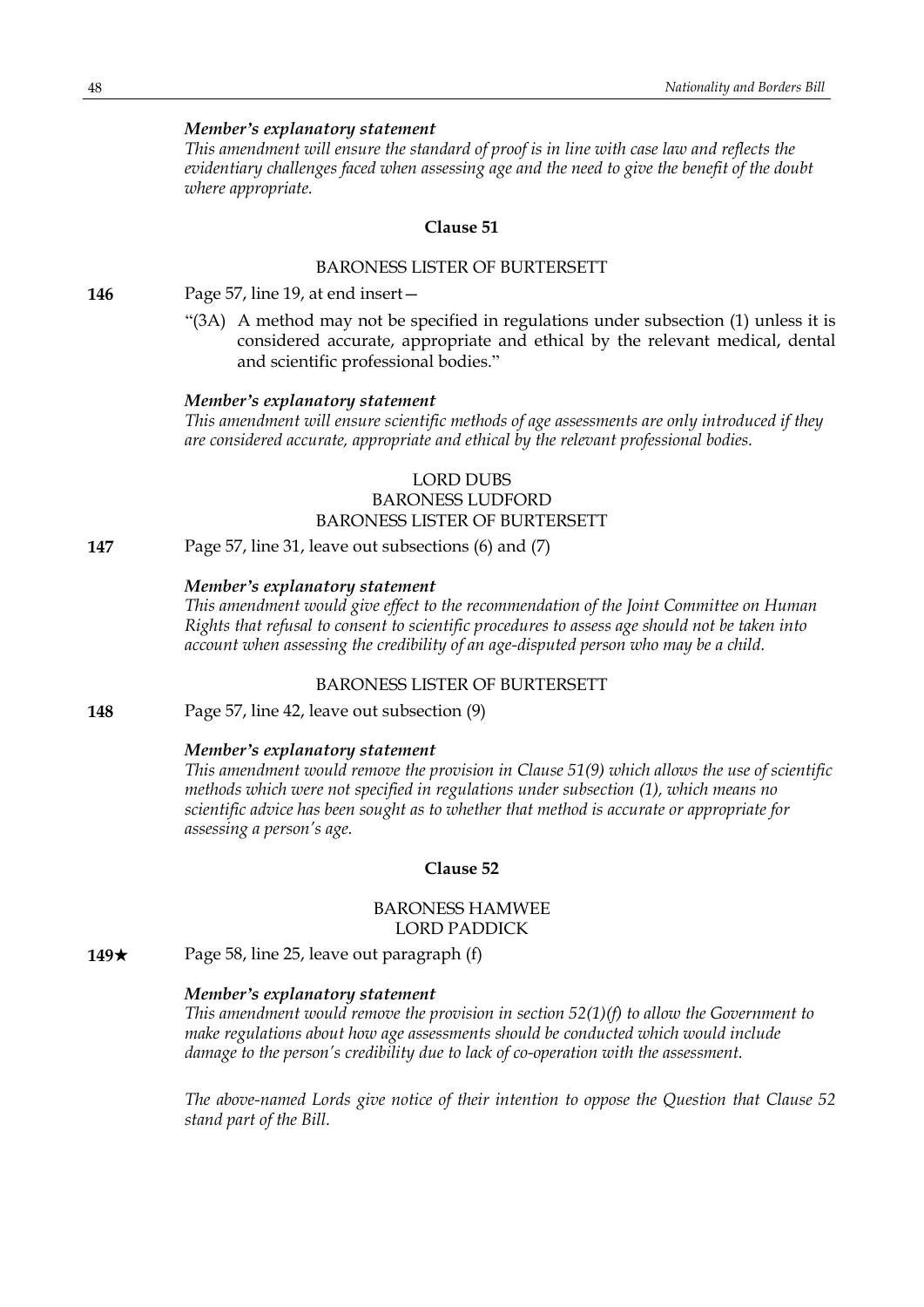#### **Clause 53**

### BARONESS HAMWEE LORD PADDICK

**150**\* Page 58, line 44, leave out "balance of probabilities" and insert "basis of the reasonable degree of likelihood"

#### *Member's explanatory statement*

*This amendment provides for the standard of proof the First Tier Tribunal must apply when deciding an appeal relating to age assessment.*

#### **After Clause 56**

### LORD GREEN OF DEDDINGTON BARONESS NEVILLE-ROLFE

**151** Insert the following new Clause—

**"Age assessments for age-disputed persons: initial assessments of undetermined age**

- (1) An age-disputed person must be treated as an adult where their physical appearance and demeanour strongly suggest that they are over the age of 18.
- (2) Where the age-disputed person's physical appearance and demeanour do not meet that threshold, and doubt remains as to their claim to be a child, the person must be treated as being of undetermined age until a further age assessment is carried out.
- (3) Those of undetermined age must not be placed alongside minors in schools or accommodation."

#### *Member's explanatory statement*

*This amendment would place in primary legislation a rule for tighter initial age assessments for asylum seekers and would ensure that, where doubts about the person's age are raised by initial assessors, applicants will not be placed alongside children in schools or accommodation.*

### **Clause 57**

### LORD COAKER BARONESS HAMWEE

*The above-named Lords give notice of their intention to oppose the Question that Clause 57 stand part of the Bill.*

#### **Clause 58**

#### LORD COAKER

**152** Page 62, line 16, at end insert—

"(aa) the person was 18 or over at the time of the incident or incidents in respect of which the slavery or trafficking information notice was issued,"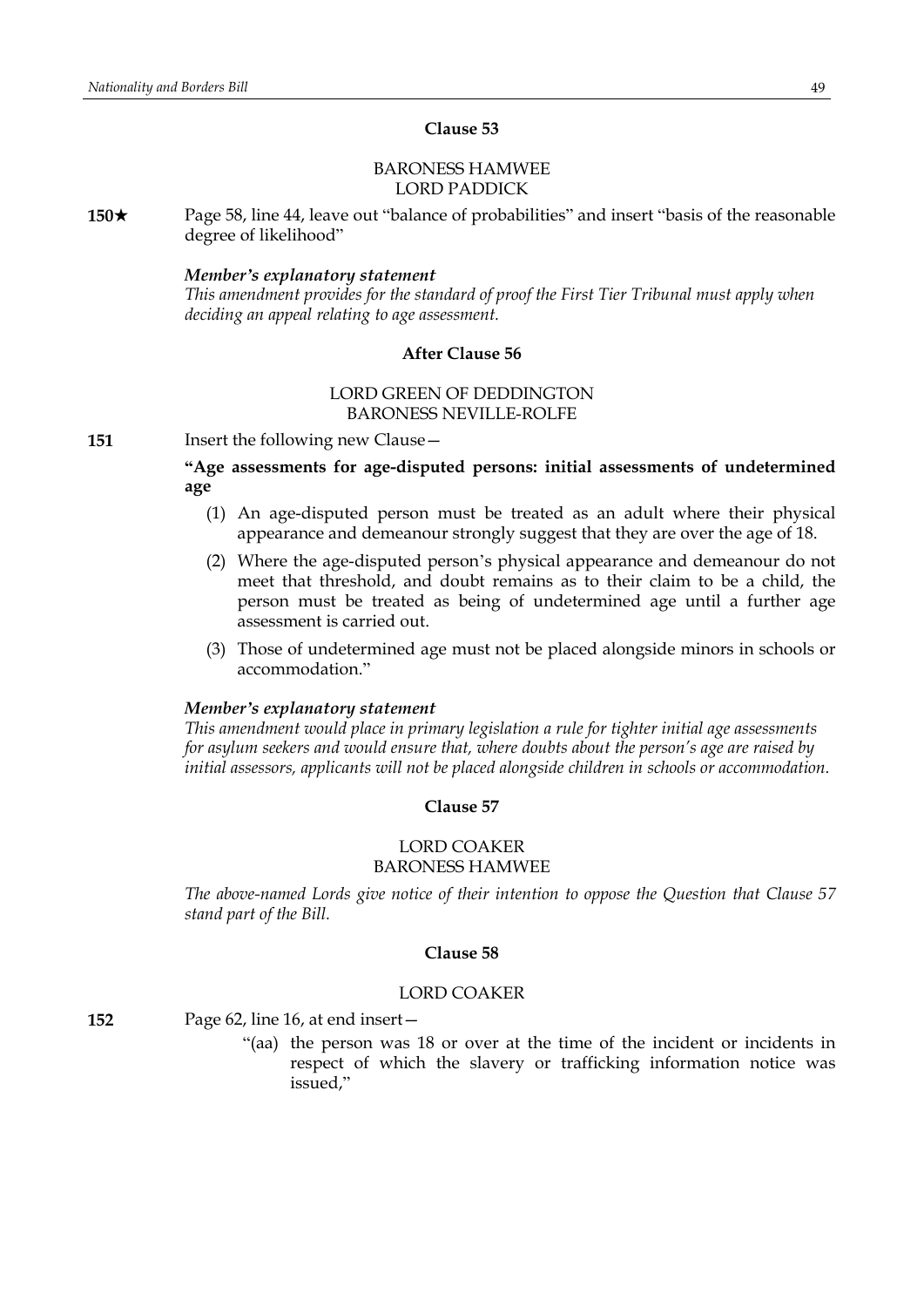*This amendment seeks to ensure those exploited as children are not penalised for late disclosures.*

### LORD DUBS BARONESS LUDFORD

**153** Page 62, line 21, leave out "must take account, as" and insert "may take account, as potentially"

#### *Member's explanatory statement*

*This amendment would give effect to the recommendation of the Joint Committee on Human Rights to amend Clause 58 to make the requirement for late provision of information to have a negative impact on credibility less mandatory and would bring the language into line with existing caselaw on how such language should be interpreted given the need for a global assessment of credibility.*

#### LORD COAKER

- **154** Page 62, line 23, at end insert—
	- "(2A) For the purposes of subsection (2) "good reasons" include, but are not limited to—
		- (a) the impact of trauma, including behaviour consistent with posttraumatic stress disorder;
		- (b) distrust of authorities, including fear of punishment or a lack of confidence in the confidentiality of information sharing;
		- (c) fear of reprisals against the person, or people they are related to or have close personal relationships with, if they make an allegation of slavery;
		- (d) experiencing pressures and fears related to bonded debt;
		- (e) where the claimant was under the age of 18 years at their time of arrival in the United Kingdom or at the time of their exploitation;
		- (f) where the claimant has diminished capacity;
		- (g) fear of repercussions from people who exercise control over the person;
		- (h) a lack of understanding of modern slavery including being unable or unwilling to identify themselves as a "victim"; or
		- (i) an ongoing or previous relationship with the trafficker."

#### *Member's explanatory statement*

*This amendment probes what will be defined as a "good reason" for late disclosure.*

## LORD DUBS

## BARONESS LUDFORD

**155** Page 62, line 28, at end insert—

- "(5) This section does not apply to  $-$ 
	- (a) child victims, or potential victims, of slavery or human trafficking, or
	- (b) victims, or potential victims, of sexual exploitation."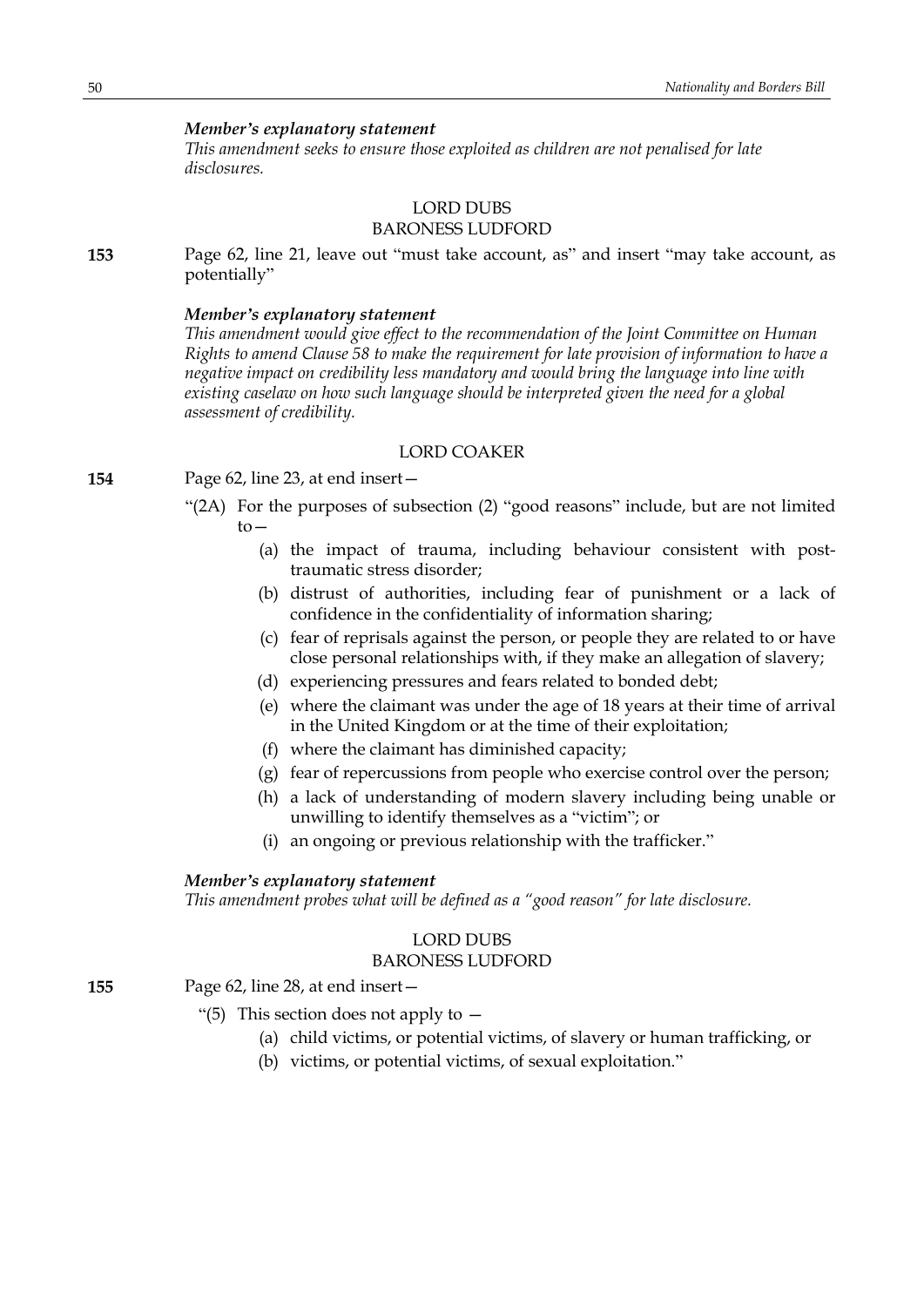*This amendment would give effect to the recommendation of the Joint Committee on Human Rights to amend Clause 58 to specify that the requirement for late provision of information to have a negative impact on credibility does not apply to child victims of slavery or human trafficking or victims of sexual exploitation.*

### LORD COAKER LORD DUBS BARONESS HAMWEE

*The above-named Lords give notice of their intention to oppose the Question that Clause 58 stand part of the Bill.*

#### **Clause 59**

#### BARONESS MCINTOSH OF PICKERING

**156** Page 63, line 1, leave out subsection (4)

*Member's explanatory statement This amendment deletes Clause 59 subsection (4).*

### **Clause 60**

### LORD COAKER BARONESS HAMWEE

**157** Page 63, line 41, leave out "30" and insert "45"

#### *Member's explanatory statement*

*This amendment would ensure that victims of modern slavery continue to receive a recovery period of at least 45 days, bringing this provision in line with current statutory guidance.*

#### **Clause 61**

#### LORD COAKER

**158** Page 64, line 4, at end insert—

"(aa) the person was aged 18 or over at the time of the circumstances which gave rise to the first RG decision;"

#### *Member's explanatory statement*

*This amendment seeks to preclude those exploited as children from being denied additional recovery periods if they are re-trafficked.*

### LORD DUBS

### BARONESS LUDFORD

**159** Page 64, line 11, leave out first "may" and insert "must"

#### *Member's explanatory statement*

*This amendment would give effect to the recommendation of the Joint Committee on Human Rights to clarify that a person should not be removed if a conclusive grounds decision is pending and it would be inappropriate to remove that person.*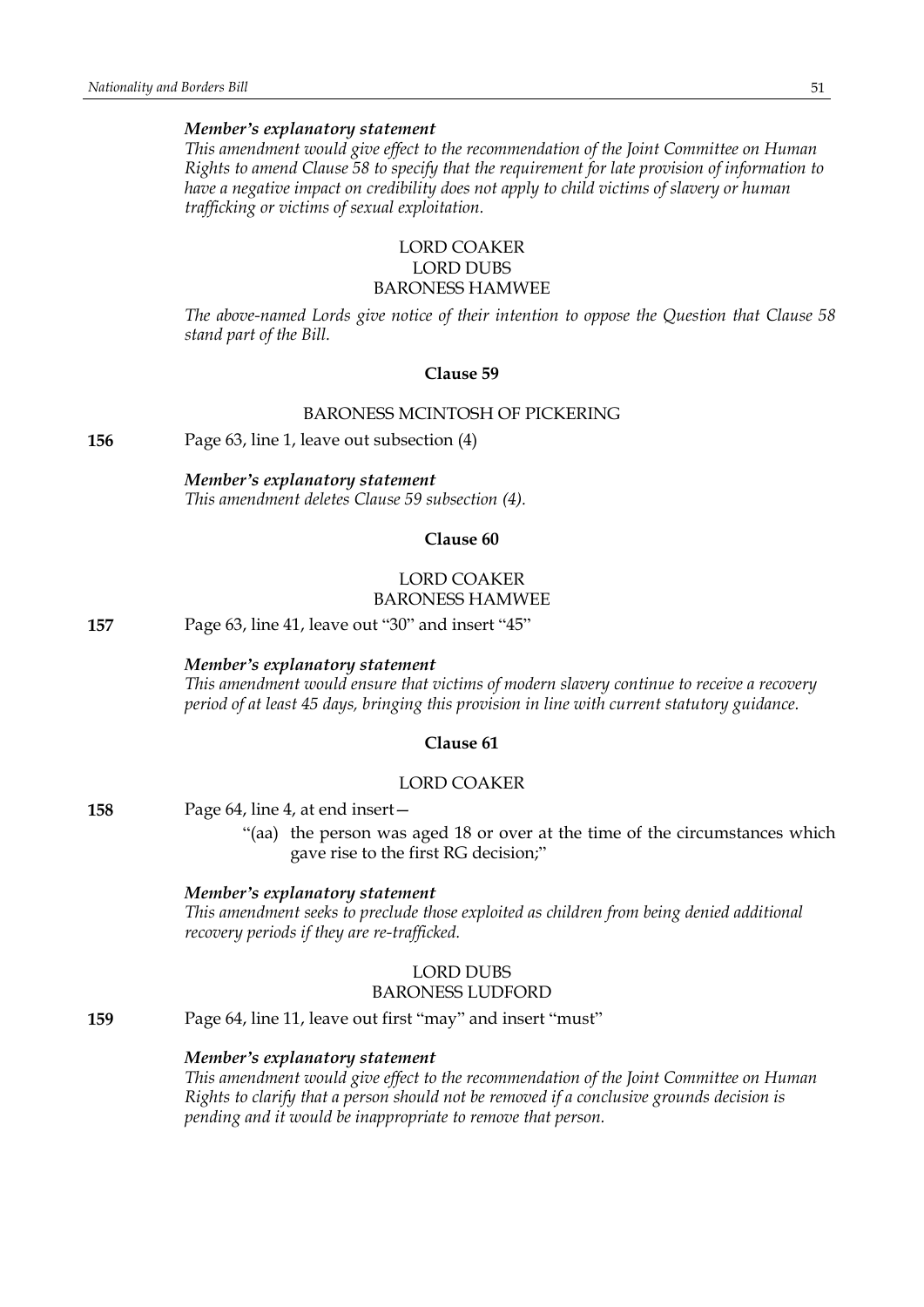### LORD COAKER

*Lord Coaker gives notice of his intention to oppose the Question that Clause 61 stand part of the Bill.*

### **Clause 62**

### BARONESS MCINTOSH OF PICKERING

**160** Page 64, line 23, after "if" insert "in exceptional circumstances"

#### *Member's explanatory statement*

*This amendment modifies Clause 62 by ensuring that a competent authority may apply Clause 62(2) when "exceptional circumstances" affect a person who may be a threat to public order.*

### LORD COAKER

**161** Page 64, line 23, at end insert "was aged 18 or over at the time of the circumstances which gave rise to the positive reasonable grounds decision and"

#### *Member's explanatory statement*

*This would exclude children from the disqualification from protection measures under this clause.*

### LORD DUBS BARONESS LUDFORD

**162** Page 64, line 24, after "a" insert "serious and ongoing"

### *Member's explanatory statement*

*This amendment would give effect to the recommendation of the Joint Committee on Human Rights to ensure that this exemption goes no wider than that permitted under Article 13 ECAT in relation to a person who poses an ongoing threat to public order.*

#### BARONESS MCINTOSH OF PICKERING

**163** Page 64, line 25, leave out paragraph (b)

### LORD DUBS BARONESS LUDFORD

**164** Page 64, line 25, at end insert—

"(1A) No determination may be made under subsection (1) in respect of a child."

#### *Member's explanatory statement*

*This amendment would give effect to the recommendation of the Joint Committee on Human Rights to ensure that clause 62 does not apply so as to deprive child victims of slavery or human trafficking of protection.*

**165** Page 64, line 40, leave out paragraph (d)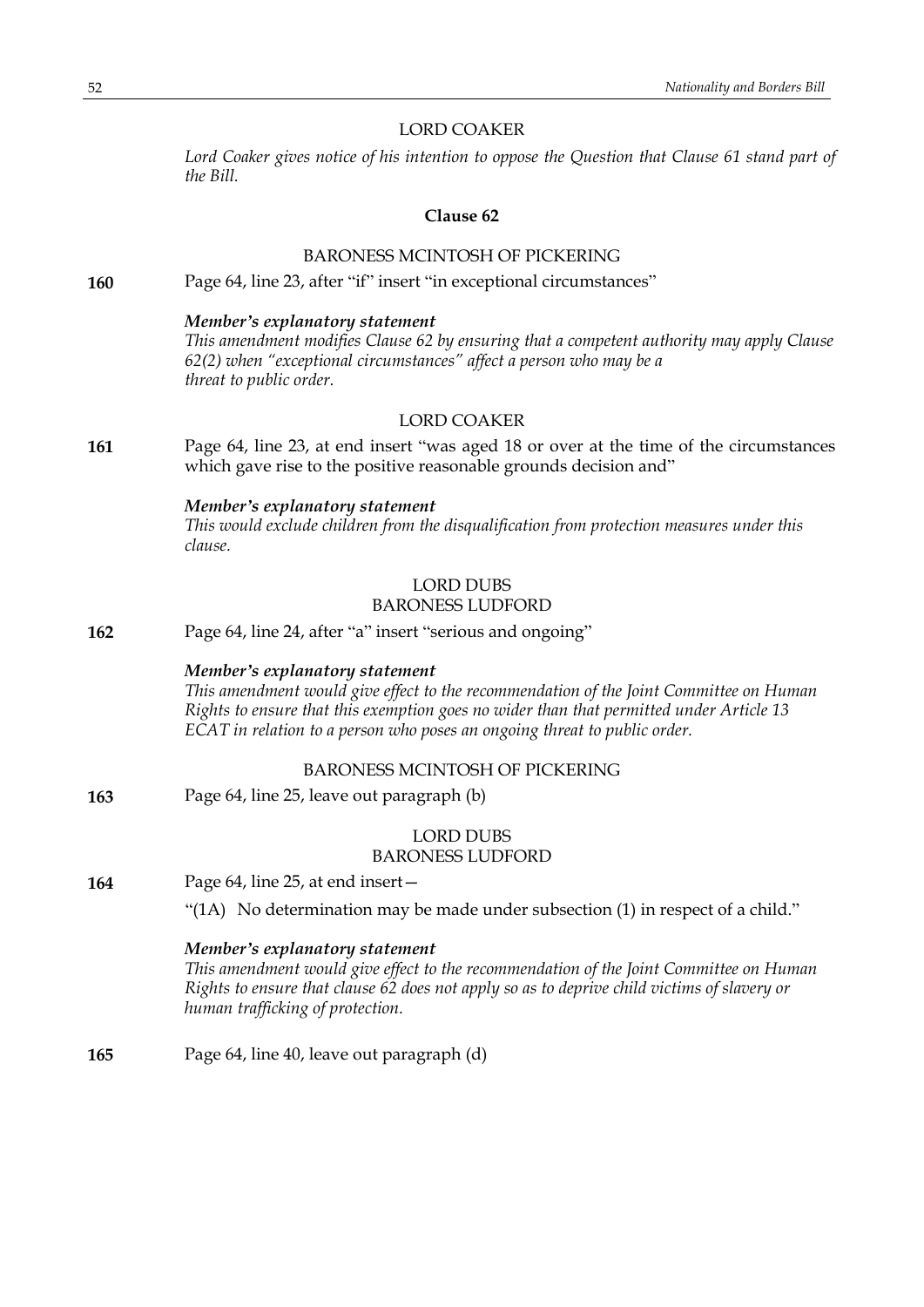*This amendment would give effect to the recommendation of the Joint Committee on Human Rights to remove the public order condition that would require the competent authority to make a determination in relation to terrorist activity; such risks could be covered by clause 62(3)(i).*

**166** Page 65, line 1, leave out paragraph (f)

#### *Member's explanatory statement*

*This amendment would give effect to the recommendation of the Joint Committee on Human Rights to remove clause 62(3)(f), which provides that any person who had been sentenced to more than one year in prison was a "threat to public order".*

**167** Page 65, line 9, leave out "the person otherwise" and insert "the Secretary of State has certified that the person"

#### *Member's explanatory statement*

*This amendment would give effect to the recommendation of the Joint Committee on Human Rights to remove the requirement for the competent authority to develop expertise in making determinations as to who is a threat to national security and instead requires such determinations to be made and certified by the Secretary of State.*

#### **168** Page 65, line 40, at end insert—

"(5A) For the purposes of subsection  $(1)(a)$ , a person is not a threat to public order for any reason related to conduct that that person was compelled to do as a victim of slavery or human trafficking."

### *Member's explanatory statement*

*This amendment would give effect to the recommendation of the Joint Committee on Human Rights to amend clause 62 so that it does not apply where any criminality was caused by the victim being compelled to do so by virtue of their being a victim of slavery or human trafficking.*

### LORD RANDALL OF UXBRIDGE LORD COAKER BARONESS HAMWEE

**169** Leave out Clause 62 and insert the following new Clause—

### **"Identified potential victims etc: disqualification from protection**

- (1) This section applies to the construction and application of Article 13 of the Trafficking Convention.
- (2) The competent authority may determine that it is not bound to observe the minimum recovery period under section 60(2) of this Act in respect of a person in relation to whom a positive reasonable grounds decision has been made, if the authority is satisfied that—
	- (a) it is prevented from doing so as a result of an immediate, genuine, present and serious threat to public order; or
	- (b) the person is claiming to be a victim of modern slavery improperly.
- (3) Any determination under subsection (2) must only be made—
	- (a) in exceptional circumstances;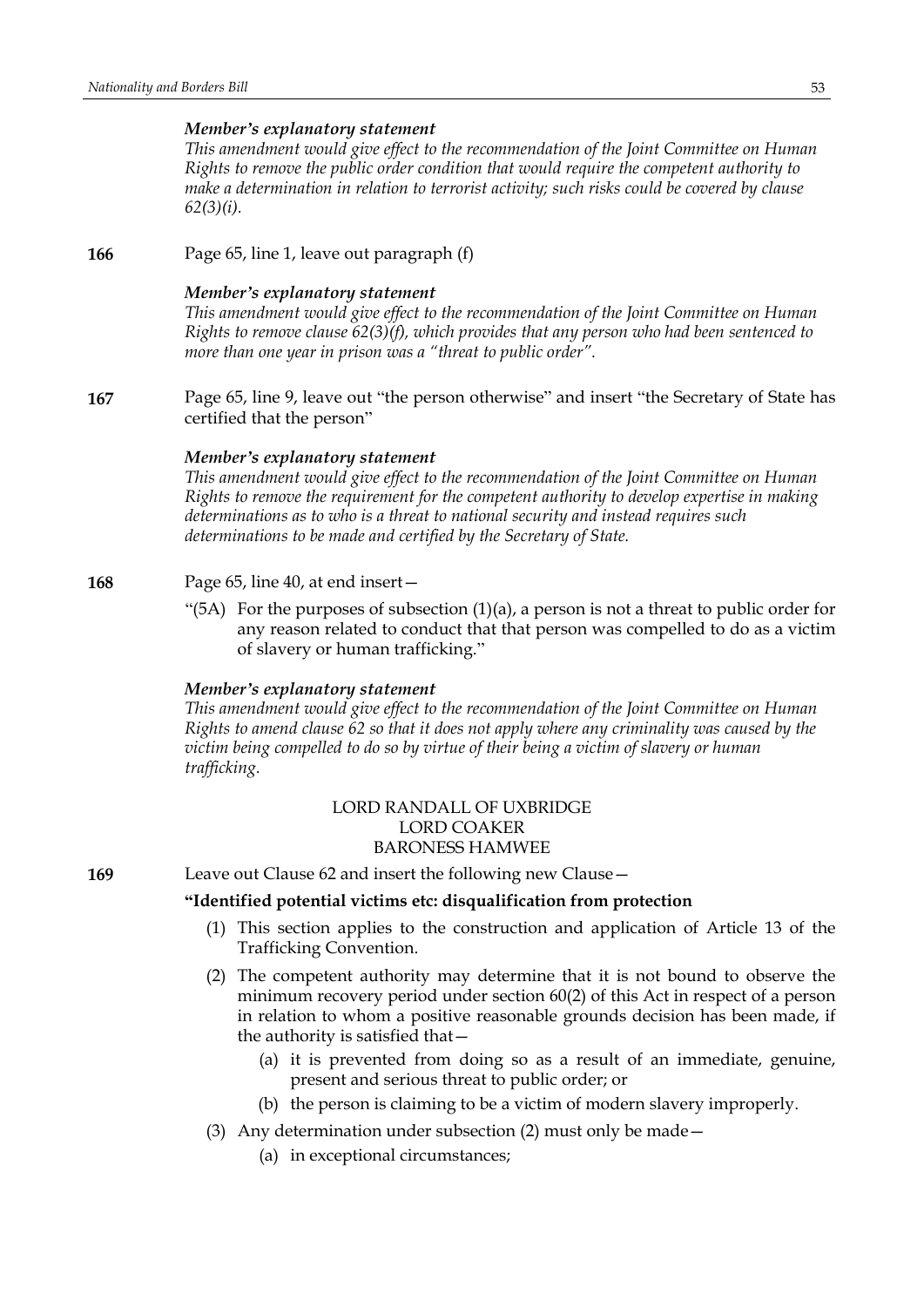### **Clause 62** *- continued*

- (b) where necessary and proportionate to the threat posed; and
- (c) following an assessment of all the circumstances of the case.
- (4) A determination under subsection (2) must not be made where it would breach—
	- (a) a person's Human Rights Convention rights;
	- (b) the United Kingdom's obligations under the Trafficking Convention; or
	- (c) the United Kingdom's obligations under the Refugee Convention.
- (5) For the purposes of a determination under subsection (2)(b), victim status is being claimed improperly if the person knowingly and dishonestly makes a false statement without good reason, and intends by making the false statement to make a gain for themselves.
- (6) A good reason for making a false statement includes, but is not limited to, circumstances where—
	- (a) the false statement is attributable to the person being or having been a victim of modern slavery; or
	- (b) any means of trafficking were used to compel the person into making a false statement.
- (7) This section does not apply where the person is under 18.
- (8) Nothing in this section affects the application of section 60(3) of this Act."

#### *Member's explanatory statement*

*This amendment maintains the spirit of clause 62 but ensures that the power is exercised in line with the UK's obligations under Article 13 of the Trafficking Convention. This amendment also protects child victims of modern slavery from disqualification from protection.*

#### LORD PADDICK LORD COAKER

*The above-named Lords give notice of their intention to oppose the Question that Clause 62 stand part of the Bill.*

#### *Member's explanatory statement*

*This amendment would remove Clause 62, which excludes potential modern slavery victims from protection in certain circumstances.*

### **Clause 63**

### LORD MCCOLL OF DULWICH LORD ALTON OF LIVERPOOL LORD PADDICK LORD COAKER

**170** Page 66, line 27, at end insert—

"(5A) If a person is receiving assistance and support under subsection (1) or (4), the Secretary of State must continue to secure tailored assistance and support for that person at the end of the recovery period if they are in need of that assistance and support in accordance with subsection (5B).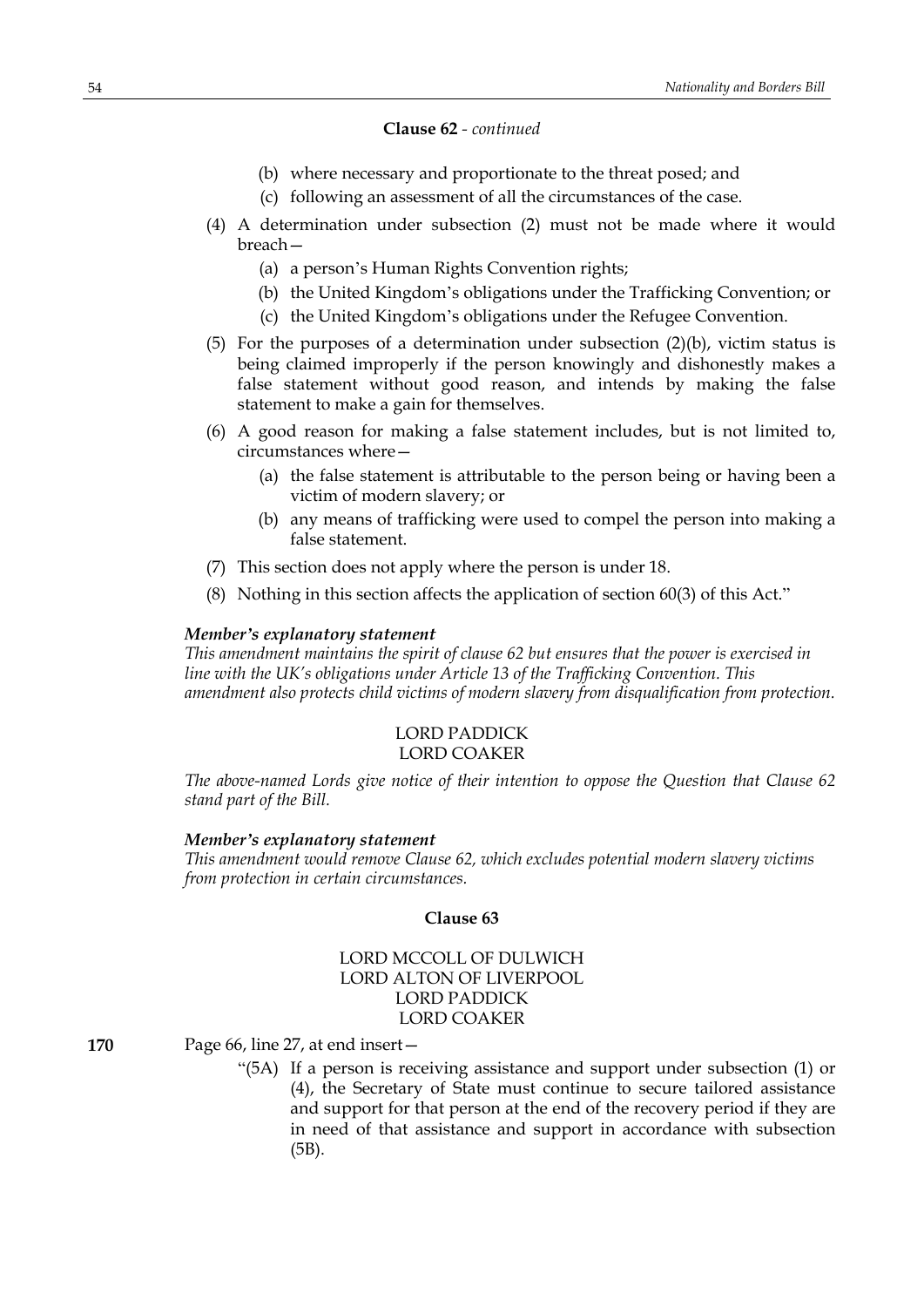#### **Clause 63** *- continued*

(5B) A person who receives a positive conclusive grounds decision must be considered in need of assistance and support under subsection (5A) for at least 12 months beginning on the day the recovery period ends."

#### *Member's explanatory statement*

*This amendment would ensure provision of support and assistance to modern slavery victims in England and Wales with a positive conclusive grounds decision for at least 12 months.*

### **Clause 64**

### LORD DUBS BARONESS LUDFORD

**171** Page 67, line 1, leave out from "assisting" to "harm" in line 2 and insert "with their personal situation, including but not limited to assisting the person in their recovery from any physical, psychological or social"

#### *Member's explanatory statement*

*This amendment would give effect to the recommendation of the Joint Committee on Human Rights to ensure clause 64 adequately covers the obligations in Article 14 ECAT.*

### **172** Page 67, line 33, at end insert—

"(8A) The best interests of the child must be a primary consideration when making decisions under this section in respect of a child."

#### *Member's explanatory statement*

*This amendment would give effect to the recommendation of the Joint Committee on Human Rights such that, in order to comply with the UK's obligations, under ECAT and the UNCRC, toward child victims of slavery and human trafficking in the UK, this would ensure that the best interests of the child are a primary consideration when making decisions on granting leave to remain for child victims of slavery or human trafficking.*

### **Clause 65**

## LORD PADDICK

### BARONESS JONES OF MOULSECOOMB

**172A** Leave out Clause 65 and insert the following new Clause—

### **"Civil legal aid under section 9 of LASPO: add-on services in relation to the national referral mechanism**

(1) In Part 1 of Schedule 1 to the Legal Aid, Sentencing and Punishment of Offenders Act 2012 (civil legal services qualifying for legal aid), after paragraph 32A insert—

#### *"Pre-national referral mechanism advice*

32B(1) Civil legal services provided to an individual in relation to referral into the national referral mechanism and connected immigration advice.

General exclusions

(2) Sub-paragraph (1) is subject to the exclusions in Part 2 of this Schedule.

Specific exclusions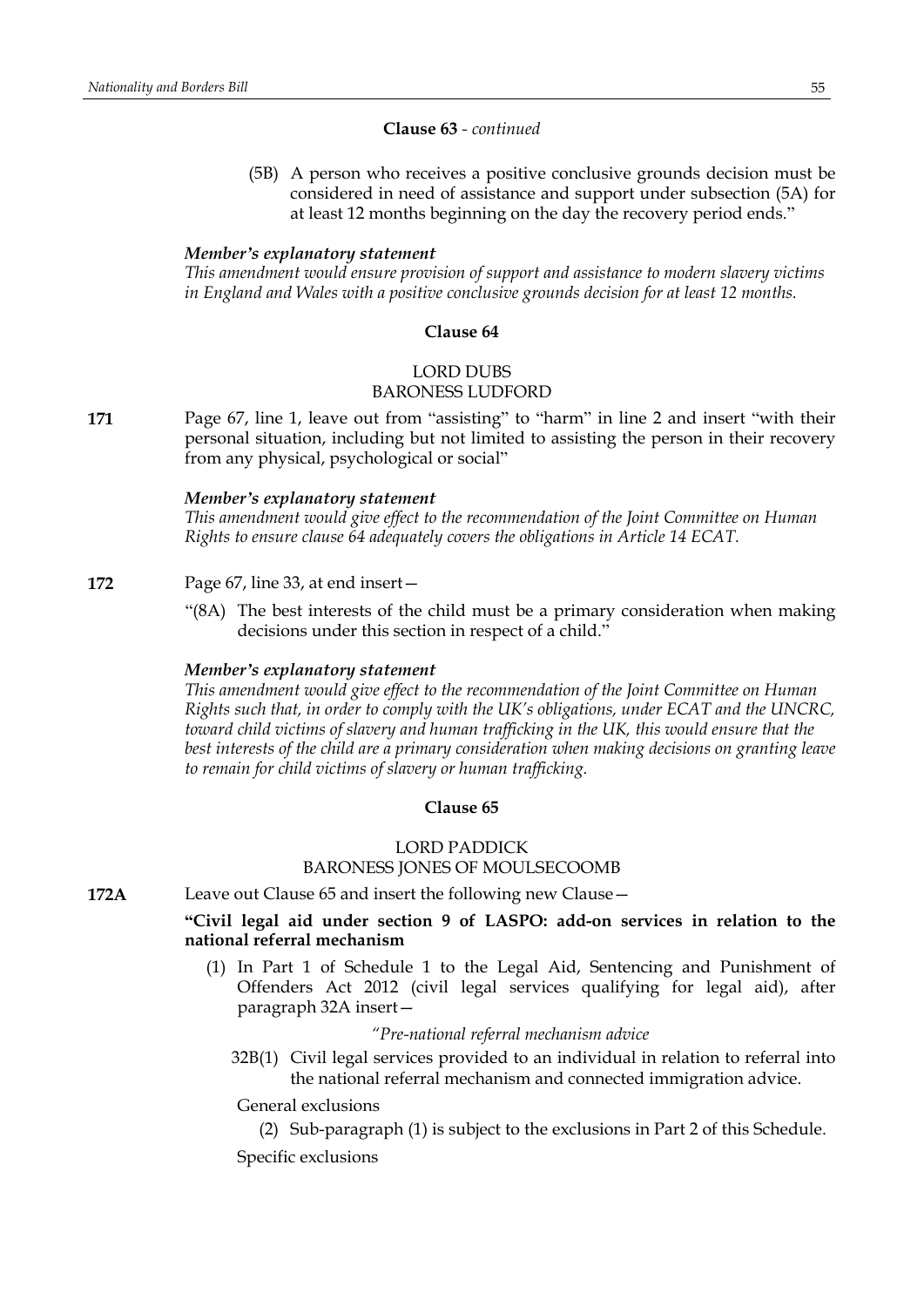#### **Clause 65** *- continued*

- (3) The civil legal services described in sub-paragraph (1) do not include— (a) advocacy, or
	- (b) attendance at an interview conducted by the competent authority under the national referral mechanism for the purposes of a reasonable grounds decision or a conclusive grounds decision."
- (2) In regulation 5(1) of the Civil Legal Aid (Financial Resources and Payment for Services) Regulations 2013 (S.I. 2013/480) (exceptions from requirement to make a determination in respect of an individual's financial resources), after paragraph (l) insert—
	- "(m) civil legal services described in paragraph 32B of Part 1 of Schedule 1 to the Act (civil legal services provided to an individual in relation to referral into the national referral mechanism).""

#### *Member's explanatory statement*

*This amendment facilitates access to legal advice at as early a stage as possible in trafficking cases, by removing the requirement for it to be attached to an existing immigration or asylum matter.*

### **Clause 66**

### LORD PADDICK

*Lord Paddick gives notice of his intention to oppose the Question that Clause 66 stand part of the Bill.*

### *Member's explanatory statement*

*This is contingent on Lord Paddick's amendment to replace Clause 65 ("Civil legal aid under section 9 of LASPO: add-on services in relation to the national referral mechanism"); Clause 66 would no longer be required if that amendment is agreed to.*

### **After Clause 67**

#### LORD COAKER

**173** Insert the following new Clause—

#### **"Victim navigators**

- (1) The Secretary of State must, within six months of the date of the passing of this Act, make provision for each police force in England and Wales to have one or more independent victim navigators to liaise between the relevant police force and potential victims of slavery or human trafficking and to assist in the procurement of specialist advice for both the police force and the potential victim.
- (2) Regulations under this section are subject to affirmative resolution procedure."

#### *Member's explanatory statement*

*This new clause seeks to introduce provisions for Independent Victim Navigators to be in operation on a national level, acting as a liaison between the police and potential victim of slavery or human trafficking in accessing the appropriate support.*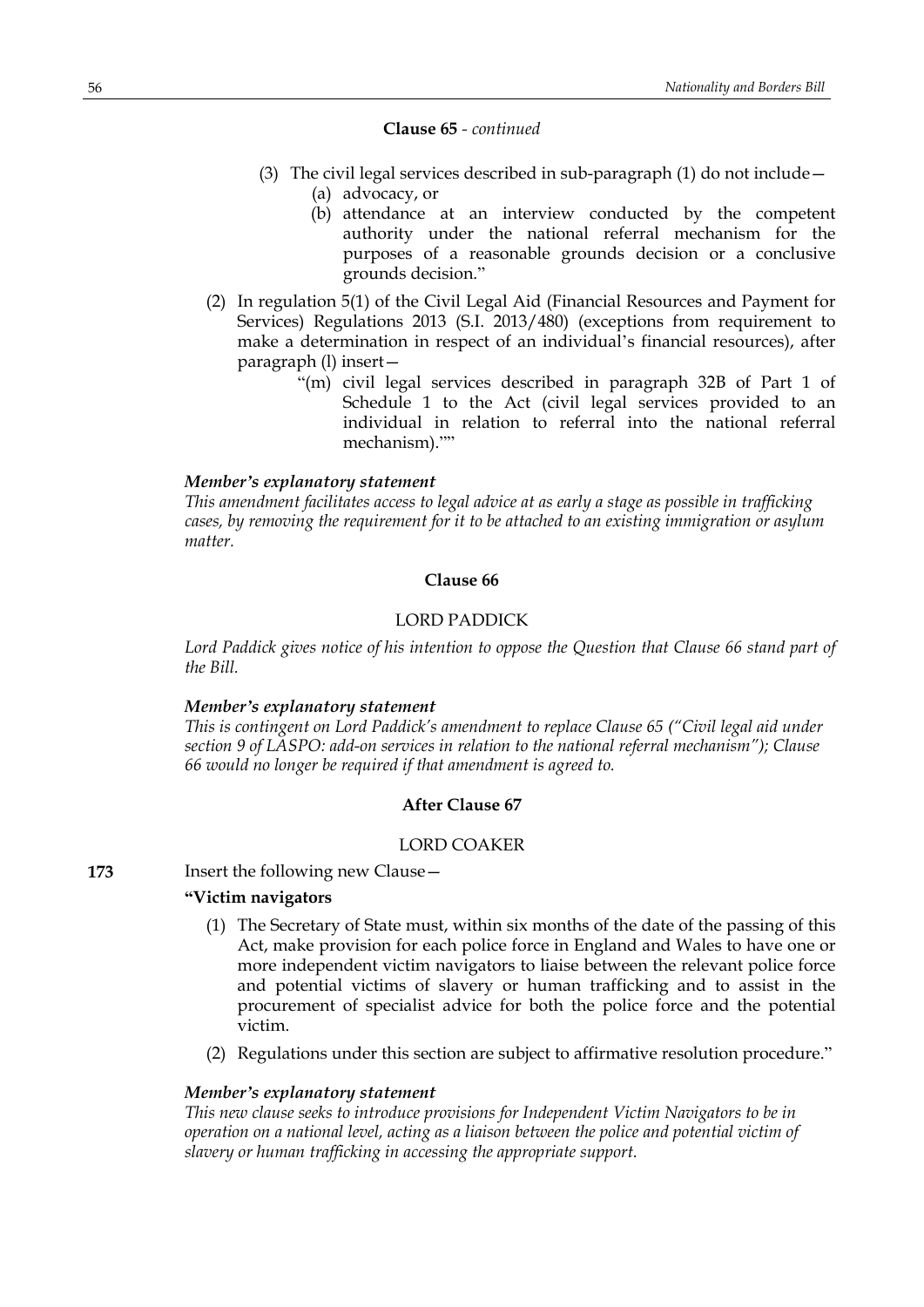### BARONESS HAMWEE THE LORD BISHOP OF BRISTOL

#### **174** Insert the following new Clause -

#### "**Migrant domestic workers**

- (1) The Secretary of State must amend the Immigration Rules to make provision for the matters the subject of subsection (2).
- (2) All holders of domestic worker or diplomatic domestic worker visas, including those working for staff of diplomatic missions, must be entitled—
	- (a) to change their employer (but not work sector) without restriction, but must register such change with the Home Office;
	- (b) to renew their domestic worker or diplomatic domestic worker visa for a period of not less than 12 months, provided they are in employment at the date of application and able to support themselves without recourse to public funds, and to make successive applications;
	- (c) to apply for leave to enter and remain for their spouse or partner and any child under the age of 18 for a period equivalent to the unexpired period of their visa and of any subsequent visa;
	- (d) to be granted indefinite leave to remain after five continuous years of residence in the United Kingdom if at the date of application their employer proposes to continue their employment."

#### *Member's explanatory statement*

*This amendment would serve to reinstate the rights and protections that domestic workers originally had under the terms of the original Overseas Domestic Worker visa, in place from 1998 to 2012.*

#### **Clause 71**

### BARONESS RITCHIE OF DOWNPATRICK BARONESS SUTTIE

- **175** Page 74, line 16, at end insert—
	- "(c) the individual is travelling to Northern Ireland on a local journey from the Republic of Ireland."

#### *Member's explanatory statement*

*Under this amendment, persons who are neither British nor Irish would nevertheless be able to make local journeys from the Republic of Ireland to Northern Ireland without the need for an Electronic Travel Authorisation.*

#### **Clause 76**

### BARONESS MCINTOSH OF PICKERING LORD PADDICK

*The above-named Lords give notice of their intention to oppose the Question that Clause 76 stand part of the Bill.*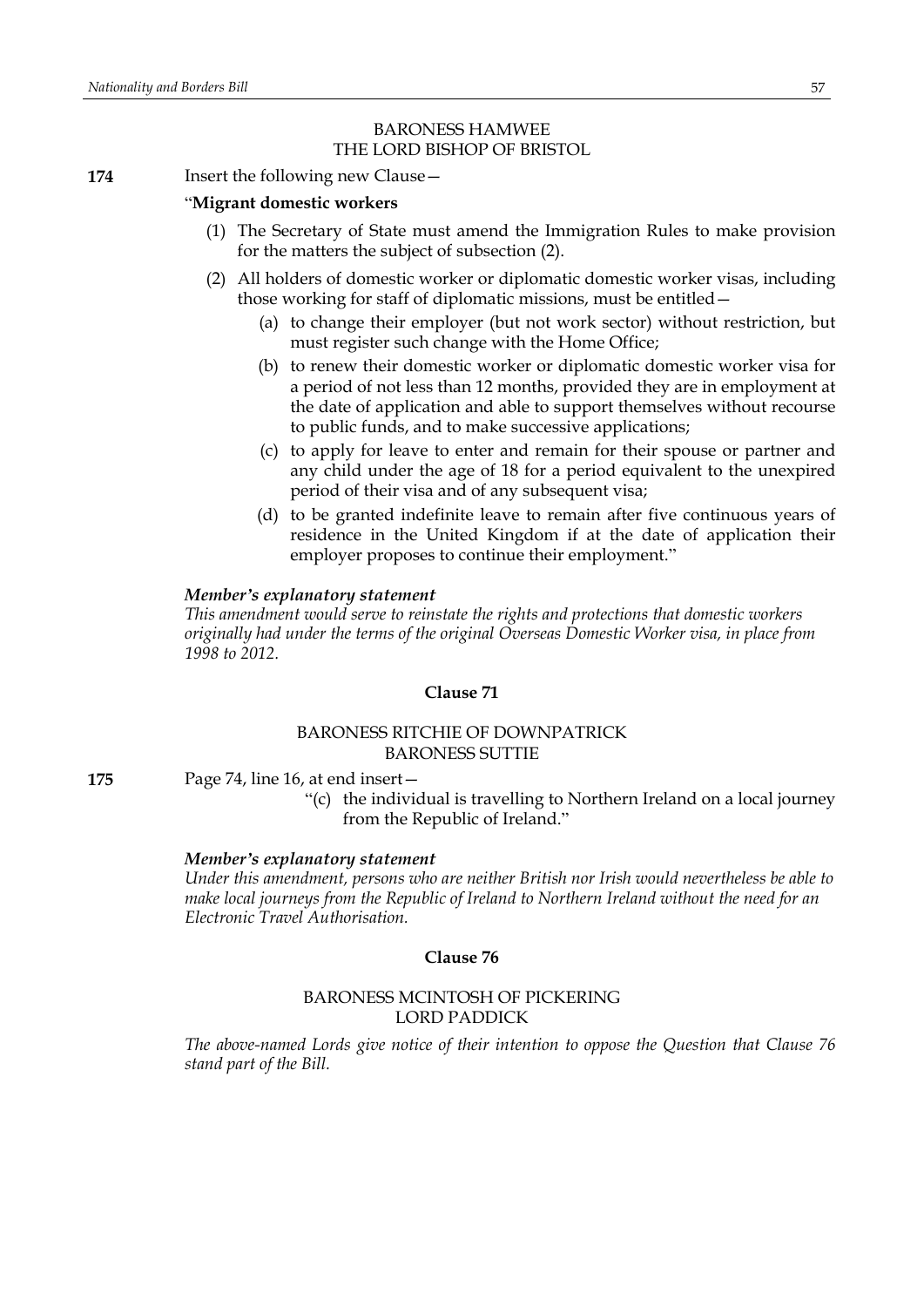#### **Clause 77**

### BARONESS MCINTOSH OF PICKERING LORD PADDICK

*The above-named Lords give notice of their intention to oppose the Question that Clause 77 stand part of the Bill.*

#### **Clause 78**

### BARONESS MCINTOSH OF PICKERING

**176** Page 81, line 24, at end insert—

"(1A) The Secretary of State must consult with such persons as the Secretary of State considers appropriate before making regulations under this section."

#### *Member's explanatory statement*

*This amendment requires the Secretary of State to consult before making regulations under this section.*

### **After Clause 78**

### LORD COAKER BARONESS BENNETT OF MANOR CASTLE

### **177** Insert the following new Clause -

### **"Afghan Citizens Resettlement Scheme**

- (1) The Secretary of State must, in regulations subject to affirmative resolution procedure, provide for a resettlement scheme for Afghan citizens known as the Afghan Citizens Resettlement Scheme ("ACRS").
- (2) There must be provisions within the ACRS to allow those who are fleeing persecution and have family members in the United Kingdom to apply for the Scheme.
- (3) For the purposes of this section, "family member" includes—
	- (a) the spouse of the applicant;
	- (b) an unmarried partner with whom the applicant is in a stable relationship;
	- (c) any children of the applicant;
	- (d) a parent or guardian of the applicant;
	- (e) an aunt, uncle or grandparent of the applicant; or
	- (f) a sibling of the applicant.
- (4) Regulations under this section must be made and the ACRS must come into force within 30 days from the date of the passing of this Act."

#### *Member's explanatory statement*

*This new Clause will place the Afghan Citizens Resettlement Scheme on a statutory footing and ensure that it includes provisions for a family reunion route within it.*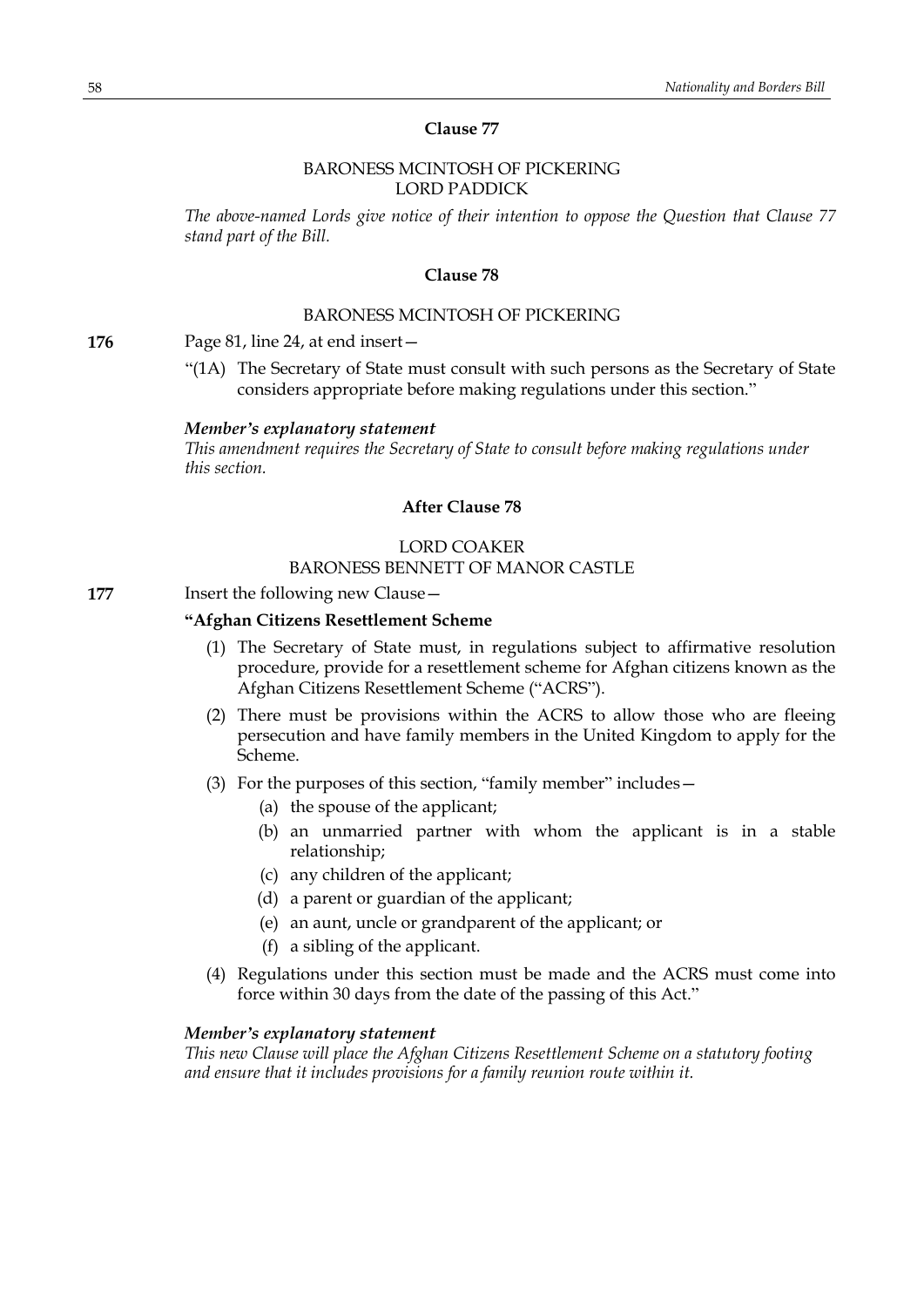### LORD DANNATT LORD COAKER BARONESS SMITH OF NEWNHAM BARONESS BENNETT OF MANOR CASTLE

**178** Insert the following new Clause -

### **"Indefinite leave to remain payments by Commonwealth, Hong Kong and Gurkha members of armed forces**

- (1) The Immigration Act 2014 is amended as follows.
- (2) In section 68(10), after "regulations" insert "must make exceptions in respect of any person with citizenship of a Commonwealth country (other than the United Kingdom) who has served at least four years in the armed forces of the United Kingdom, or any person who has served at least four years in the Royal Navy Hong Kong Squadron, the Hong Kong Military Service Corps or the Brigade of Gurkhas, such exceptions to include capping the fee for any such person applying for indefinite leave to remain at no more than the actual administrative cost of processing that application, and"."

#### *Member's explanatory statement*

*This new Clause will ensure that Commonwealth, Hong Kong and Gurkha veterans applying for Indefinite Leave to Remain following four years of service will only pay the unit cost of an application.*

> LORD ALTON OF LIVERPOOL LORD PATTEN OF BARNES THE LORD BISHOP OF ST ALBANS LORD FALCONER OF THOROTON

**179** Insert the following new Clause —

### **"British National (Overseas) visas: eligibility**

- (1) Within two months of this Act being passed, the Secretary of State must amend the immigration rules to ensure that all persons meeting all the conditions set out in subsection (2) are eligible to apply for the British National (Overseas) visa.
- (2) The conditions in this subsection are that—
	- (a) the person has at least one parent who is a British national (overseas);
	- (b) the person was born in or after 1997; and
	- (c) the person is currently resident in Hong Kong or the United Kingdom."

#### LORD OATES

#### BARONESS BENNETT OF MANOR CASTLE

### **180** Insert the following new Clause -

#### "**UK immigration status: certification**

- (1) The Secretary of State must issue physical proof confirming immigration status to anyone who has been granted such status under the immigration laws of the United Kingdom and who requests such proof.
- (2) No fee may be charged for issuing physical proof under this section.
- (3) The certificate mentioned in subsection (1) must confirm that the relevant person has the relevant status.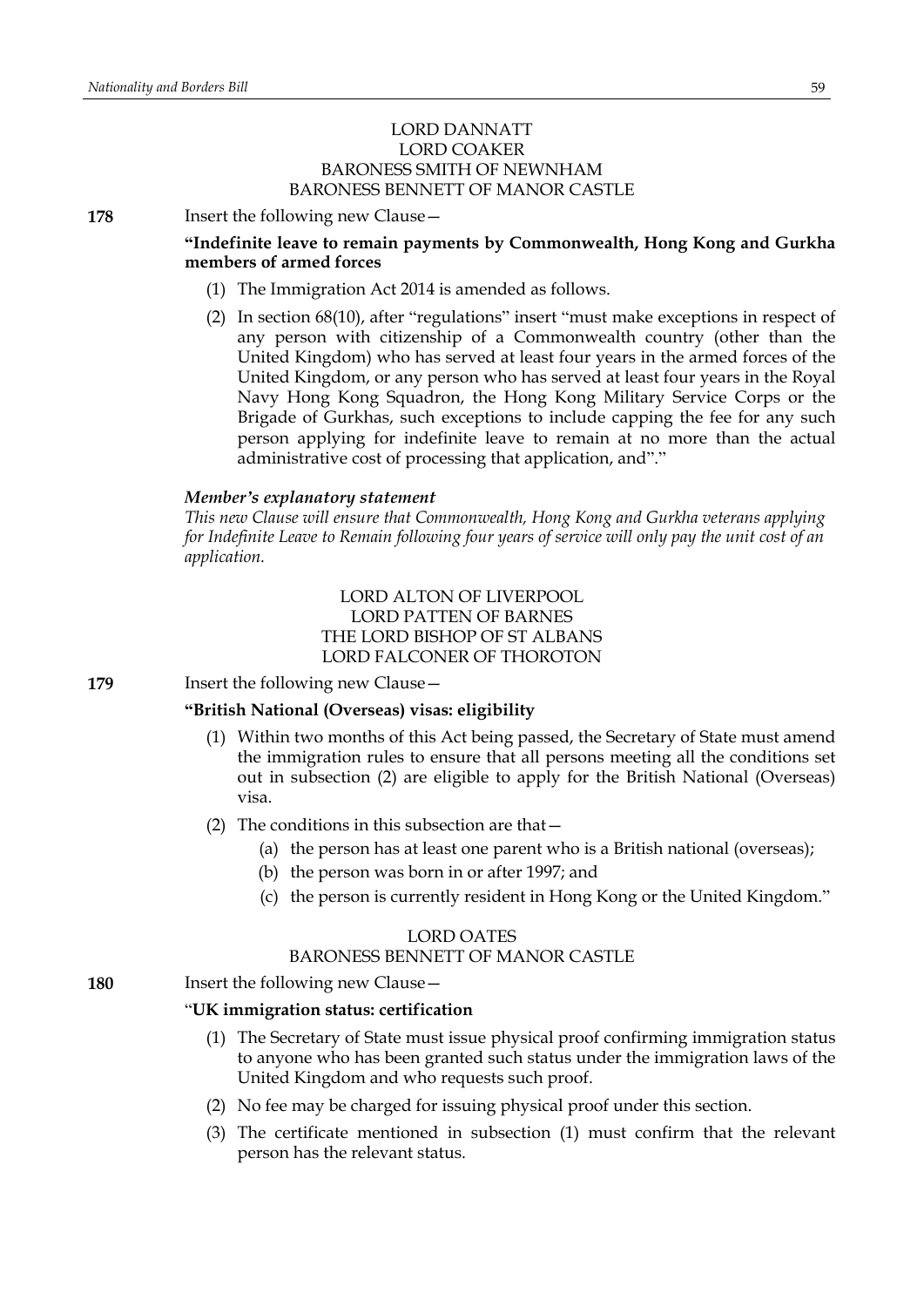### **After Clause 78** *- continued*

(4) The certificate mentioned in subsection (1) is valid for right to work checks, right to rent checks and all other checks that may be undertaken by agents within and without the United Kingdom to confirm the relevant person's UK immigration status including permission to travel to and enter the United Kingdom."

### *Member's explanatory statement*

*This new Clause would require the Government to issue a physical certificate to all people with a UK immigration status, allowing all those with such status to provide documentary proof.*

#### LORD GERMAN

### **181** Insert the following new Clause -

### **"Immigration health surcharge: exemption for international volunteers**

- (1) Part 3 of the Immigration Act 2014 is amended as follows.
- (2) After section 38 (Immigration health charge), insert—

#### **"38A Immigration health surcharge: exemption for international volunteers**

- (1) A charge under section 38 may not be imposed on persons who have leave to enter, or to remain in, the United Kingdom through a visa to work voluntarily for a period of no more than 12 months, or for such period as may be prescribed by regulations, for a registered UK charity advancing the charity's primary purpose.
- (2) A statutory instrument containing regulations under this section must not be made unless a draft of the instrument has been laid before and approved by a resolution of each House of Parliament.""

#### *Member's explanatory statement*

*This new Clause would ensure that international volunteers, including those working in health and social care, will be exempt from paying the immigration health surcharge.*

> BARONESS CHAKRABARTI LORD PANNICK LORD JUDGE LORD DUBS

**182** Insert the following new Clause –

### **"Compatibility with Refugee Convention**

Nothing in this Act is intended to undermine the obligations of the United Kingdom under the 1951 Convention and 1967 Protocol Relating to the Status of Refugees."

#### *Member's explanatory statement*

*This new Clause reflects the Government's stated intention that the Bill complies with the Refugee Convention and ensures that any ambiguity around interpretation of provisions is resolved in compliance with the Convention and its Protocol.*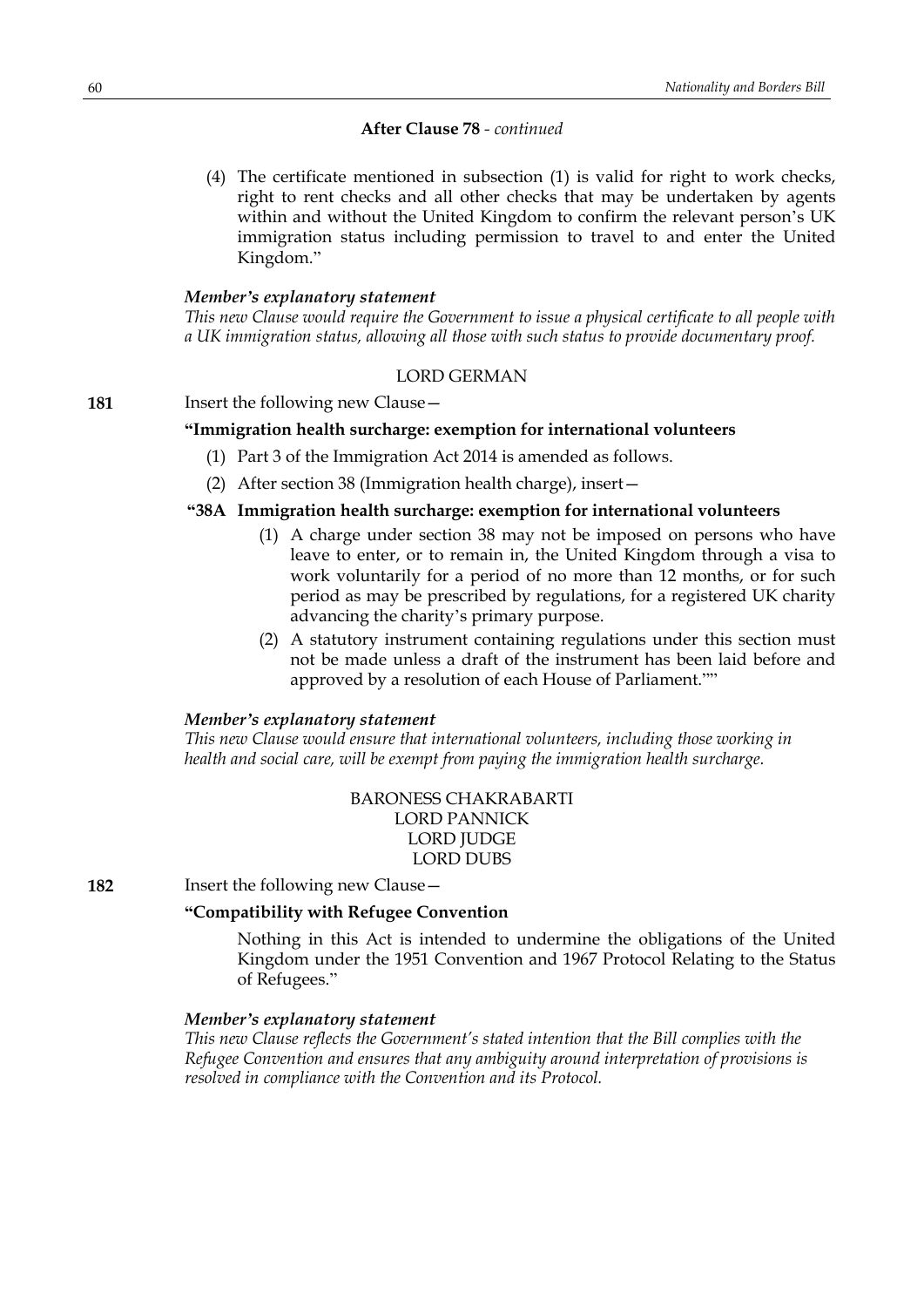### LORD WALLACE OF SALTAIRE BARONESS BENNETT OF MANOR CASTLE

### **183** Insert the following new Clause—

#### "**Tier 1 (investor) visas: suspension**

- (1) Within two months of the passing of this Act, the Secretary of State must bring into force regulations suspending the Tier 1 (investor) visa route.
- (2) Regulations under subsection (1) must temporarily close the Tier 1 (investor) visa route to new applicants until—
	- (a) the Secretary of State's review on Tier 1 (investor) visas granted between June 2008 and April 2015 is published and made publicly available; or
	- (b) the Tier 1 (investor) visa route is closed permanently to new applicants."

#### *Member's explanatory statement*

*This new Clause would require the Government to suspend the Tier 1 (investor) visa route until its review into those visas granted between June 2008 and April 2015 is published.*

### LORD MOYLAN

**184** Insert the following new Clause—

### **"Consultation on citizenship**

Within six months of the passing of this Act, the Secretary of State must issue for public consultation a review of its implications for the nature of British citizenship and national cohesion."

#### *Member's explanatory statement*

*This amendment requires the Government to consult publicly on the impact of the Act on citizenship and national cohesion.*

### LORD CRAIG OF RADLEY LORD ALTON OF LIVERPOOL BARONESS SMITH OF NEWNHAM

**185** Insert the following new Clause—

### **"Veterans of Her Majesty's Armed Forces: Hong Kong**

Within three months of the passing of this Act, the Secretary of State must report on whether veterans who were recruited and served in Her Majesty's Armed Forces in Hong Kong should be granted citizenship or indefinite leave to remain in the United Kingdom."

### BARONESS CHAKRABARTI

**186** Insert the following new Clause -

### **"Birthright commitment under the Belfast (Good Friday) Agreement 1998**

(1) The Secretary of State must, within six months of the passing of this Act, produce a report setting out how the Secretary of State will give effect to the recognition set out in the Belfast (Good Friday) Agreement 1998 of the birthright of all the people of Northern Ireland to identify themselves and be accepted as Irish or British, or both, as they may choose.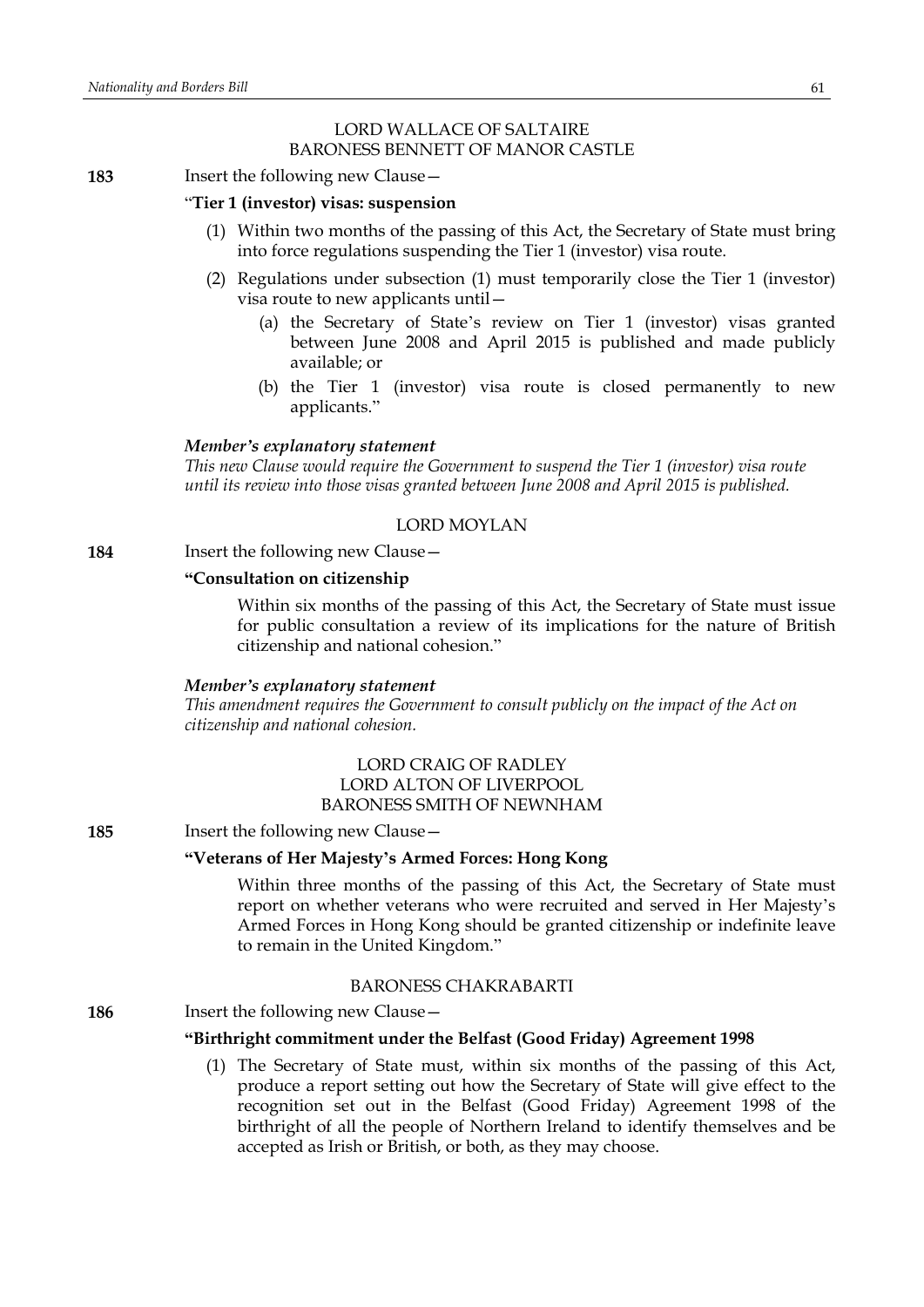#### **After Clause 78** *- continued*

(2) The Secretary of State must lay the report before Parliament."

#### *Member's explanatory statement*

*This new Clause requires the Secretary of State to report on progress to give effect to the nationality provision of the Belfast Agreement 1998.*

#### BARONESS CHAKRABARTI

### BARONESS JONES OF MOULSECOOMB

#### **187** Insert the following new Clause –

#### **"Time limit on immigration detention**

- (1) This section applies to any person ("P") who is liable to detention under a relevant detention power.
- (2) P may not be detained under a relevant detention power for a period of more than 28 days from the relevant time.
- (3) If P remains detained under a relevant detention power at the expiry of the period of 28 days then—
	- (a) P must be released forthwith, and
	- (b) P may not be detained under a relevant detention power thereafter, unless the Secretary of State or an immigration officer, as the case may be, is satisfied that there has been a material change of circumstances since P's release and that the criteria in section (*Initial detention: criteria and duration*)(1) are met.
- (4) In this section, "relevant detention power" means a power to detain under—
	- (a) paragraph 16(2) of Schedule 2 to the Immigration Act 1971 (detention of persons liable to examination or removal);
	- (b) paragraph 2(1), (2) or (3) of Schedule 3 to that Act (detention pending deportation);
	- (c) section 62 of the Nationality, Immigration and Asylum Act 2002 (detention of persons liable to examination or removal); or
	- (d) section 36(1) of the UK Borders Act 2007 (detention pending deportation).
- (5) In this section, "relevant time" means the time at which P is first detained under a relevant detention power.
- (6) This section does not apply to a person in respect of whom the Secretary of State has certified that the decision to detain is or was taken in the interests of national security."

#### *Member's explanatory statement*

*This new Clause would prevent people who are liable to detention under a relevant power from being detained for longer than 28 days.*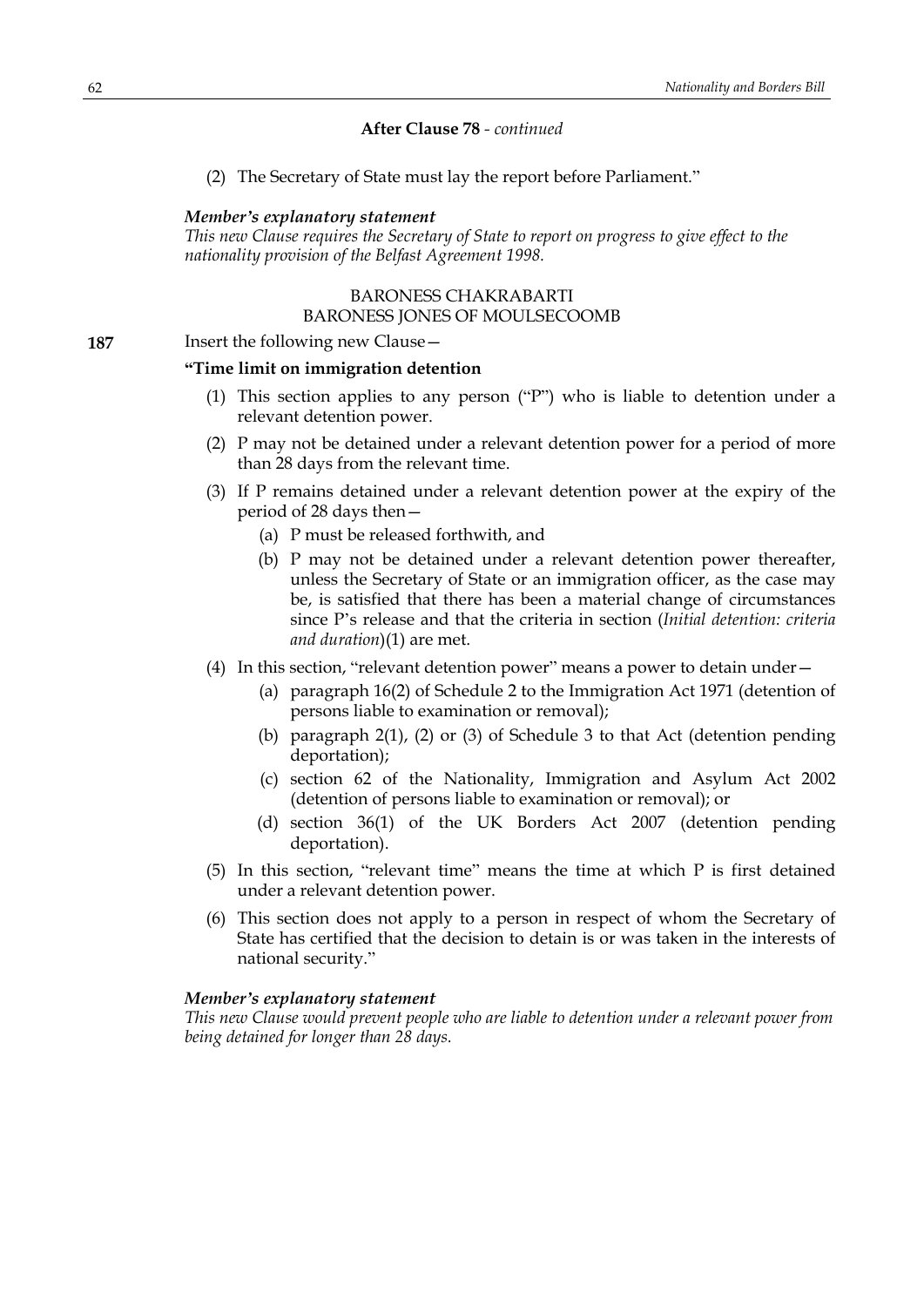#### BARONESS CHAKRABARTI

#### **188** Insert the following new Clause -

#### **"Initial detention: criteria and duration**

- (1) A person ("P") to whom section (*Time limit on immigration detention*) applies may not be detained under a relevant detention power other than for the purposes of examination, unless the Secretary of State or an immigration officer, as the case may be, is satisfied that—
	- (a) P can be shortly removed from the United Kingdom,
	- (b) detention is strictly necessary to effect P's deportation or removal from the United Kingdom, and
	- (c) the detention of P is in all the circumstances proportionate.
- (2) P may not be detained under a relevant detention power for a period of more than 96 hours from the relevant time, unless—
	- (a) P has been refused bail at an initial bail hearing in accordance with subsection (5)(b) of section (*Bail hearings*), or
	- (b) the Secretary of State has arranged a reference to the Tribunal for consideration of whether to grant immigration bail to P in accordance with subsection (2)(c) of section (*Bail hearings*) and that hearing has not yet taken place.
- (3) Nothing in subsection (1) or (2) authorises the Secretary of State to detain P under a relevant detention power if such detention would, apart from this section, be unlawful.
- (4) In this section—

"Tribunal" means the First-tier Tribunal;

"relevant detention power" and "relevant time" have the meanings given in section (*Time limit on immigration detention)*."

#### *Member's explanatory statement*

*This new Clause sets out the circumstances in which a person to whom Clause (Time limit on immigration detention) applies may be held in initial detention, and the maximum duration of such detention.*

**189** Insert the following new Clause—

### **"Bail hearings**

- (1) This section applies to any person ("P") to whom section (*Time limit on immigration detention*) applies and who is detained under a relevant detention power.
- (2) Before the expiry of a period of 96 hours from the relevant time, the Secretary of State must—
	- (a) release P,
	- (b) grant immigration bail to P under paragraph 1 of Schedule 10 to the Immigration Act 2016, or
	- (c) arrange a reference to the Tribunal for consideration of whether to grant immigration bail to P.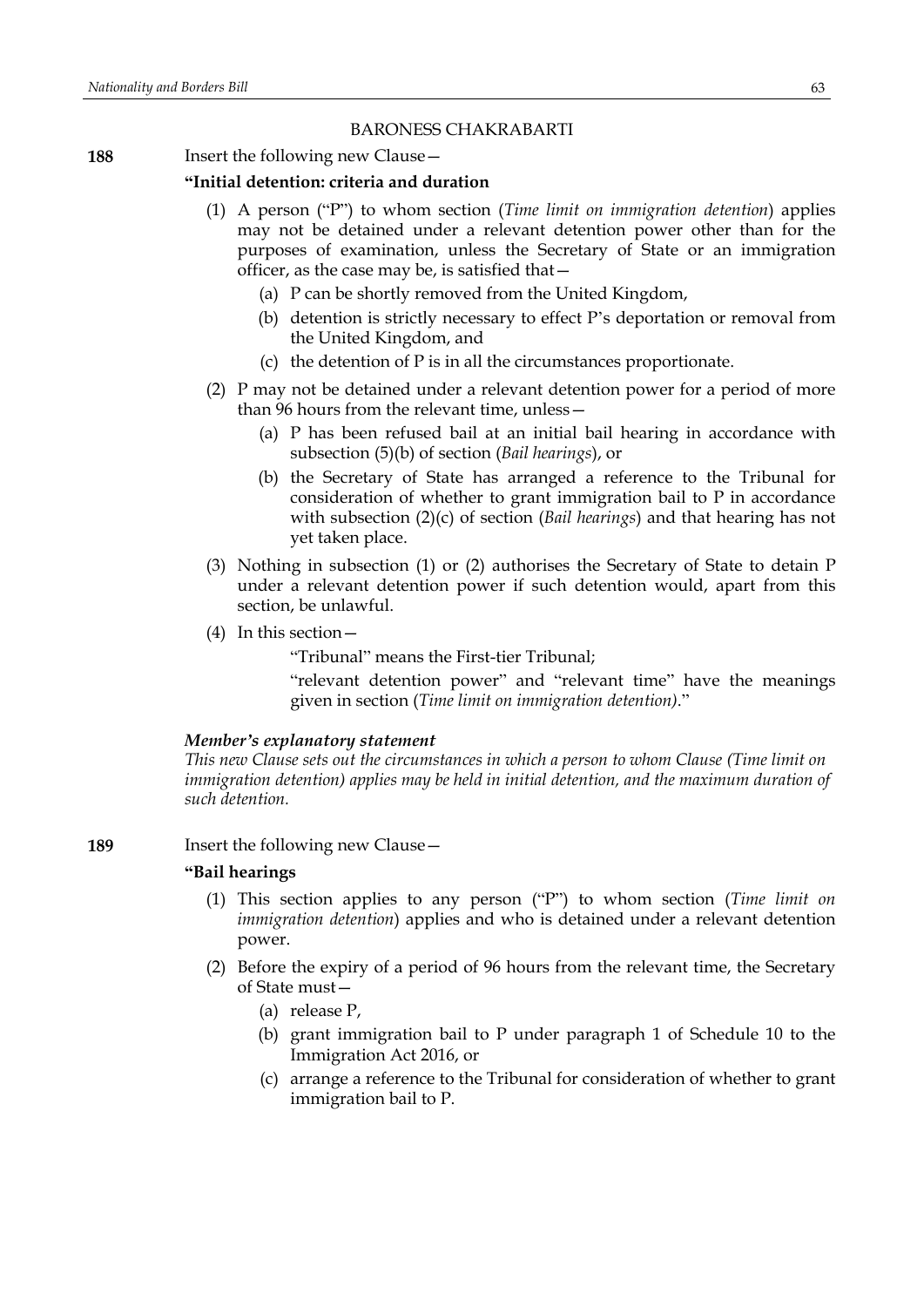#### **After Clause 78** *- continued*

- (3) Subject to subsection (4), when the Secretary of State arranges a reference to the Tribunal under subsection (2)(c), the Tribunal must hold an oral hearing ("an initial bail hearing") which must commence within 24 hours of the time at which the reference is made.
- (4) If the period of 24 hours in subsection (3) ends on a Saturday, Sunday or bank holiday, the Tribunal must hold an initial bail hearing on the next working day.
- (5) At the initial bail hearing, the Tribunal must—
	- (a) grant immigration bail to P under paragraph 1 of Schedule 10 to the Immigration Act 2016, or
	- (b) refuse to grant immigration bail to P.
- (6) Subject to subsection (7), the Tribunal must grant immigration bail to P at a bail hearing unless it is satisfied that the Secretary of State has established that the criteria in subsection (1) of section (*Initial detention: criteria and duration*) are met and that, in addition—
	- (a) directions have been given for P's removal from the United Kingdom and such removal is to take place within 14 days,
	- (b) a travel document is available for the purposes of P's removal or deportation, and
	- (c) there are no outstanding legal barriers to removal.
- (7) Subsection (6) does not apply if the Tribunal is satisfied that the Secretary of State has established that the criteria in subsection (1) of section (*Initial detention: criteria and duration*) are met and that there are very exceptional circumstances which justify maintaining detention.
- (8) In subsection (6), "a bail hearing" includes  $-$ 
	- (a) an initial bail hearing under subsection (2), and
	- (b) the hearing of an application for immigration bail under paragraph 1(3) of Schedule 10 to the Immigration Act 2016.
- (9) In this section, "Tribunal" means the First-tier Tribunal.
- (10) The Secretary of State must provide to P or to P's legal representative, not more than 24 hours after the relevant time, copies of all documents in the Secretary of State's possession which are relevant to the decision to detain.
- (11) At the initial bail hearing, the Tribunal must not consider any documents relied upon by the Secretary of State which were not provided to P or to P's legal representative in accordance with subsection (10), unless—
	- (a) P consents to the documents being considered, or
	- (b) in the opinion of the Tribunal there is a good reason why the documents were not provided to P or to P's legal representative in accordance with subsection (10).
- (12) In Schedule 10 to the Immigration Act 2016, after paragraph 12(4) insert—
	- "(5) Sub-paragraph (2) does not apply if the refusal of bail by the First-tier Tribunal took place at an initial bail hearing within the meaning of section (*Bail hearings*) of the Nationality and Borders Act 2022.""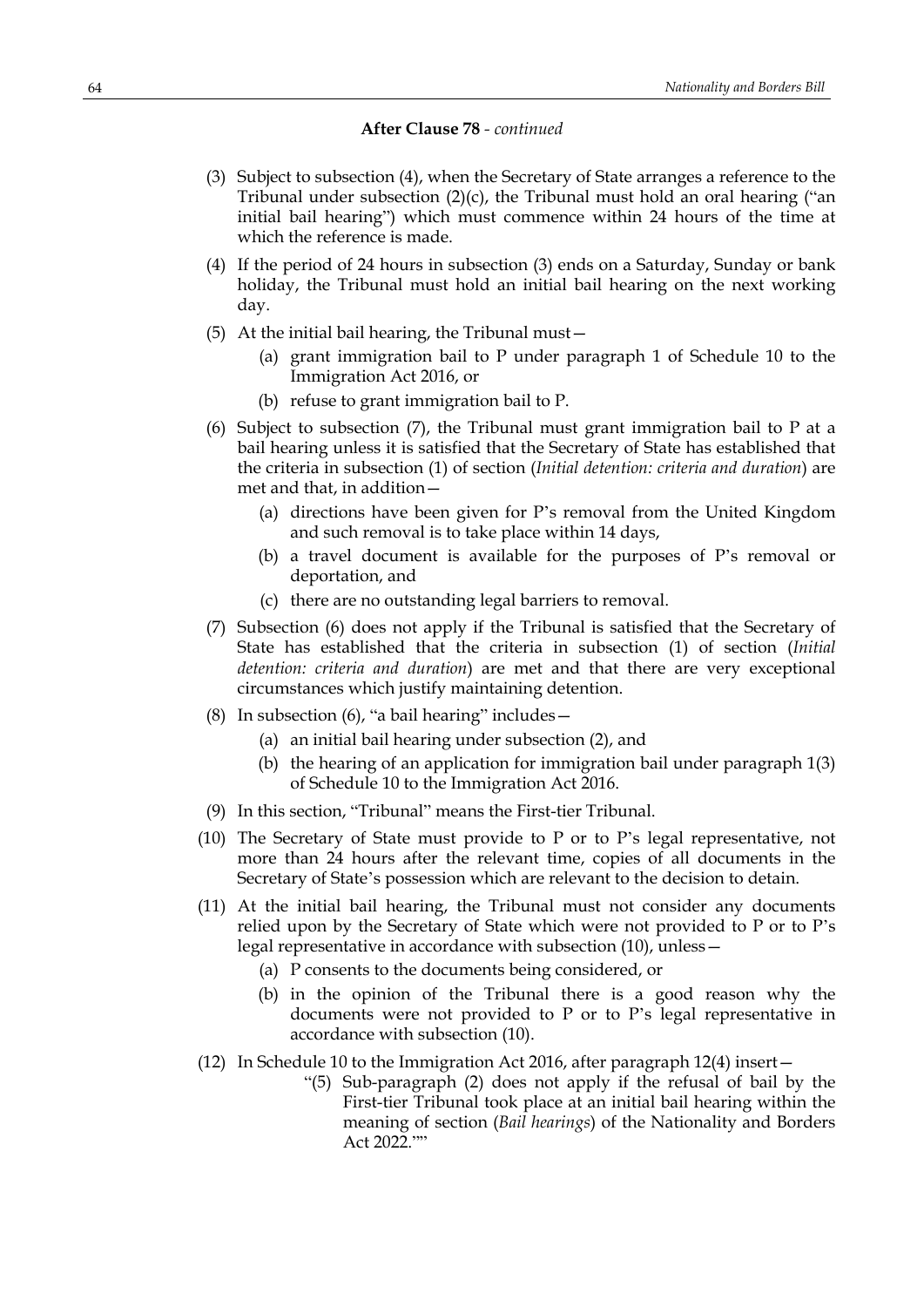*In respect of people to whom Clause (Initial detention: criteria and duration) applies, this new Clause would require the Secretary of State either to release them, grant immigration bail or arrange a reference to the Tribunal within 96 hours.*

### **190** Insert the following new Clause—

### **"Prohibition on private places of detention**

- (1) No one may be detained under a relevant detention power in a privately-run place of detention.
- (2) The Secretary of State's powers to direct places of detention and to authorise persons under—
	- (a) paragraph 18 of Schedule 2 to the Immigration Act 1971 and under that paragraph as applied by paragraph 2(4) of Schedule 3 to that Act,
	- (b) article 4(1), (1A) and (1B) of the Channel Tunnel (International Arrangements) Order 1993 (S.I. 1993/1813),
	- (c) article 4(1) of the Channel Tunnel (Miscellaneous Provisions) Order 1994 (S.I. 1994/1405),
	- (d) section 10(7) of the Immigration and Asylum Act 1999,
	- (e) article 11(1) and (2) of the Nationality, Immigration and Asylum Act 2002 (Juxtaposed Controls) Order 2003 (S.I. 2003/2818), and
	- (f) section 36(4) of the UK Borders Act 2007,

are accordingly constrained.

- (3) In this section, "relevant detention power" means a power to detain under—
	- (a) paragraph 16(2) of Schedule 2 to the Immigration Act 1971 (detention of persons liable to examination or removal),
	- (b) paragraph 2(1), (2) or (3) of Schedule 3 to that Act (detention pending deportation),
	- (c) section 62 of the Nationality, Immigration and Asylum Act 2002 (detention of persons liable to examination or removal), or
	- (d) section 36(1) of the UK Borders Act 2007 (detention pending deportation).
- (4) In this section, "a privately-run place of detention" means a place of detention run under contract, or otherwise for profit, or in a manner not directly managed by the Secretary of State.
- (5) In Schedule 2 to the Immigration Act 1971, in paragraph 18(1) after "in such" insert "non-privately run"."

#### *Member's explanatory statement*

*This new Clause prohibits immigration detention in privately-run institutions.*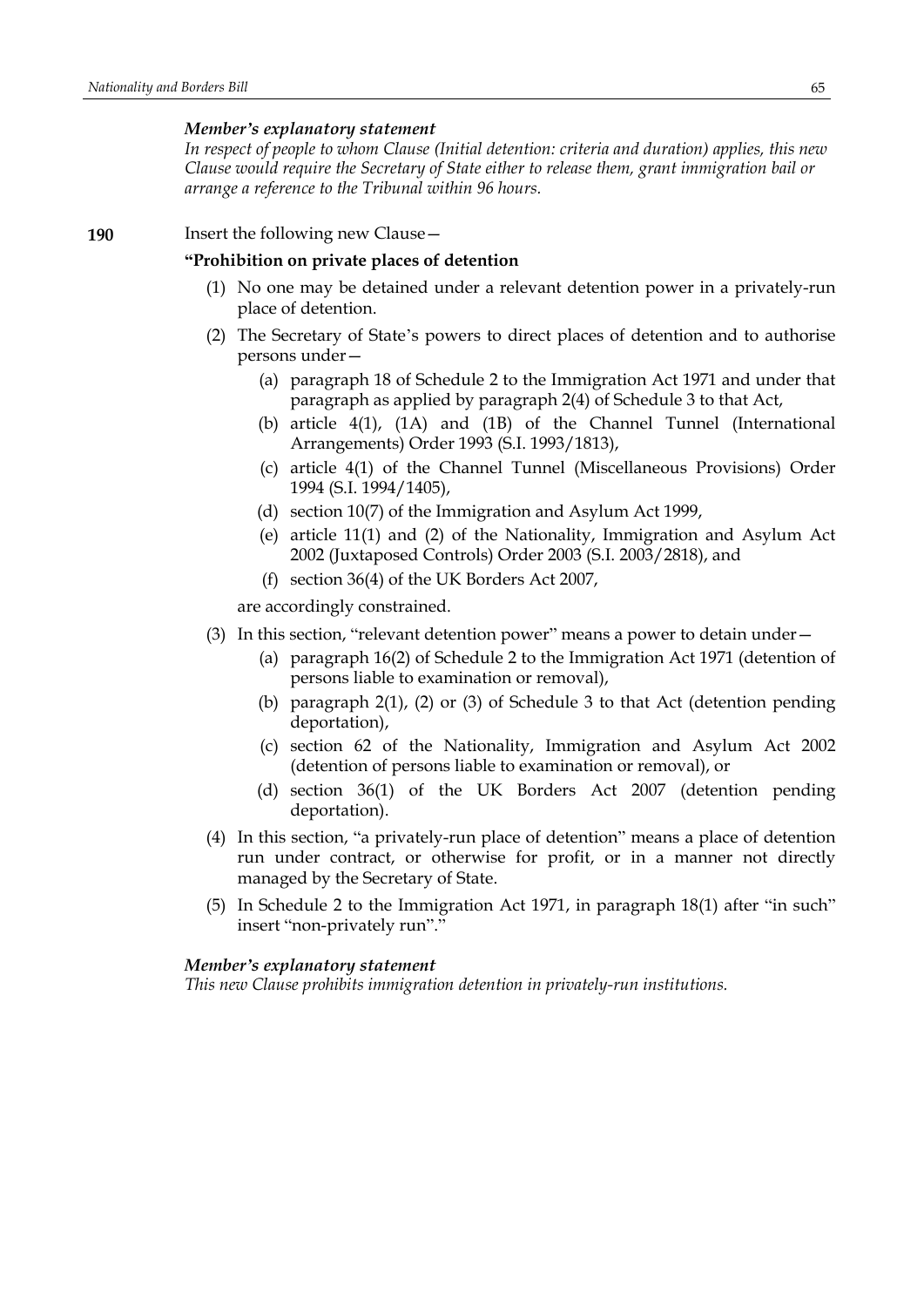### LORD PADDICK BARONESS HAMWEE

**191**★ Insert the following new Clause

### "**Persons in the UK without leave: duty to report**

- (1) Before Parts 2 to 6 of this Act come into force the Secretary of State must publish a report regarding the number of persons in the United Kingdom without leave for each of the previous five full years.
- (2) The report must in particular provide information about—
	- (a) the number of persons who have been granted a visa and have overstayed the expiry of the visa;
	- (b) the type of visa in question;
	- (c) the number of such persons who have been removed."

### *Member's explanatory statement*

*This amendment requires the Secretary of State to report on the number of people in the UK without leave and how many have been removed.*

### BARONESS KENNEDY OF THE SHAWS

**192**★ Insert the following new Clause —

#### **"UK's international legal obligations**

Nothing in this Act authorises any action or measure which is inconsistent with the United Kingdom's international legal obligations."

#### BARONESS NEVILLE-ROLFE

**193**★ Insert the following new Clause —

#### **"Duty to publish immigration data**

The Secretary of State must ensure that information is regularly published on immigration, including—

- (a) data on asylum and other immigration, and
- (b) weekly figures of the number of those entering the United Kingdom across the English Channel."

### **Clause 80**

#### BARONESS MCINTOSH OF PICKERING

**194** Page 82, line 19, leave out "appropriate" and insert "necessary"

#### *Member's explanatory statement*

*This amendment ensures that the Secretary of State should only make amendments which are necessary.*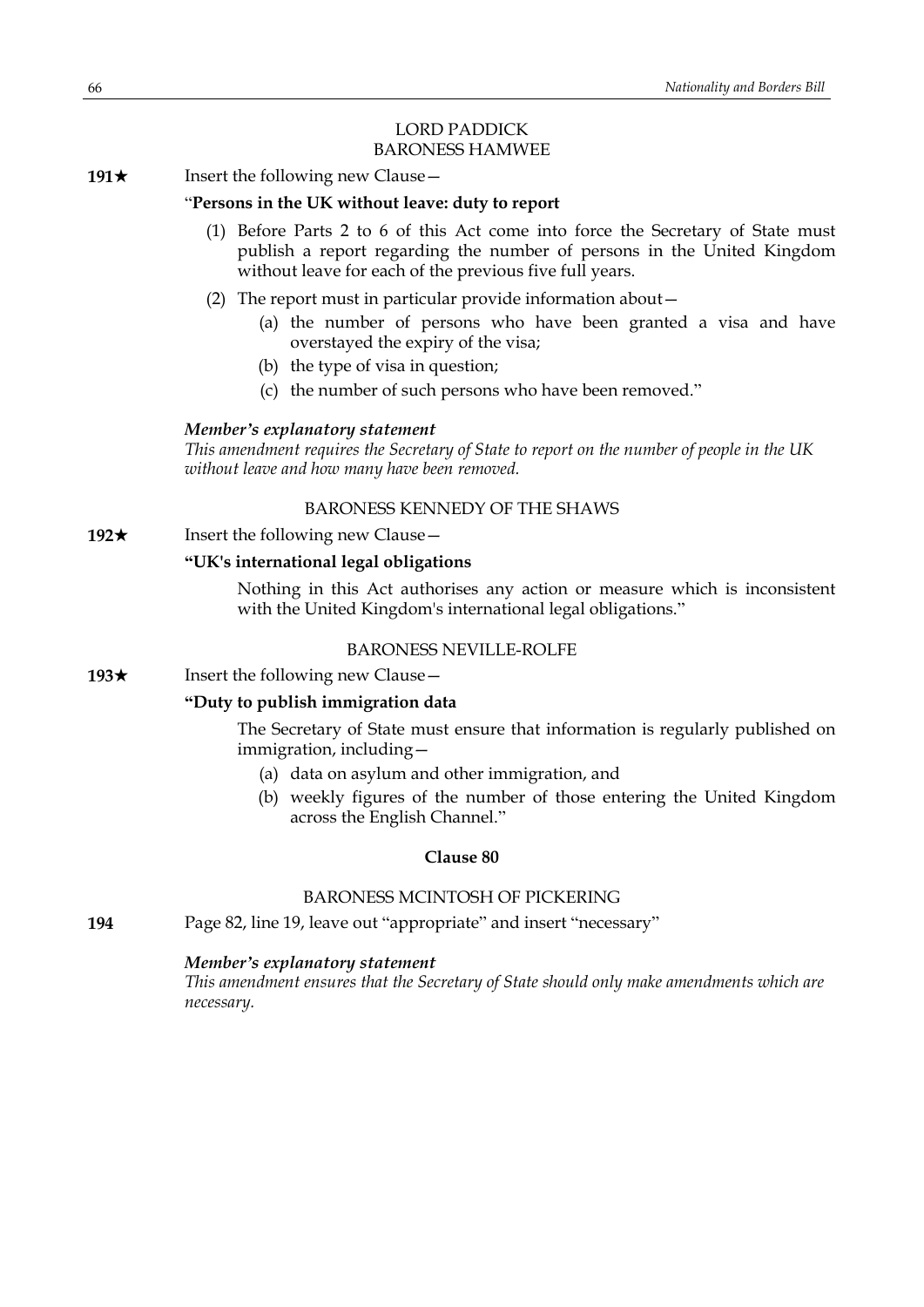### **Clause 83**

### LORD ROSSER LORD BLUNKETT

**195** Page 85, line 14, at end insert—

"(6) The Secretary of State may not make regulations to bring section 15 into force until such a time as the United Kingdom has agreed formal returns agreements with one or more third states."

### *Member's explanatory statement*

*This would prevent Clause 15, which includes inadmissibility rules in the bill, being commenced until the UK has working returns agreements which would allow the rules to function. This is to prevent unworkable rules being introduced and causing further delays in the asylum system.*